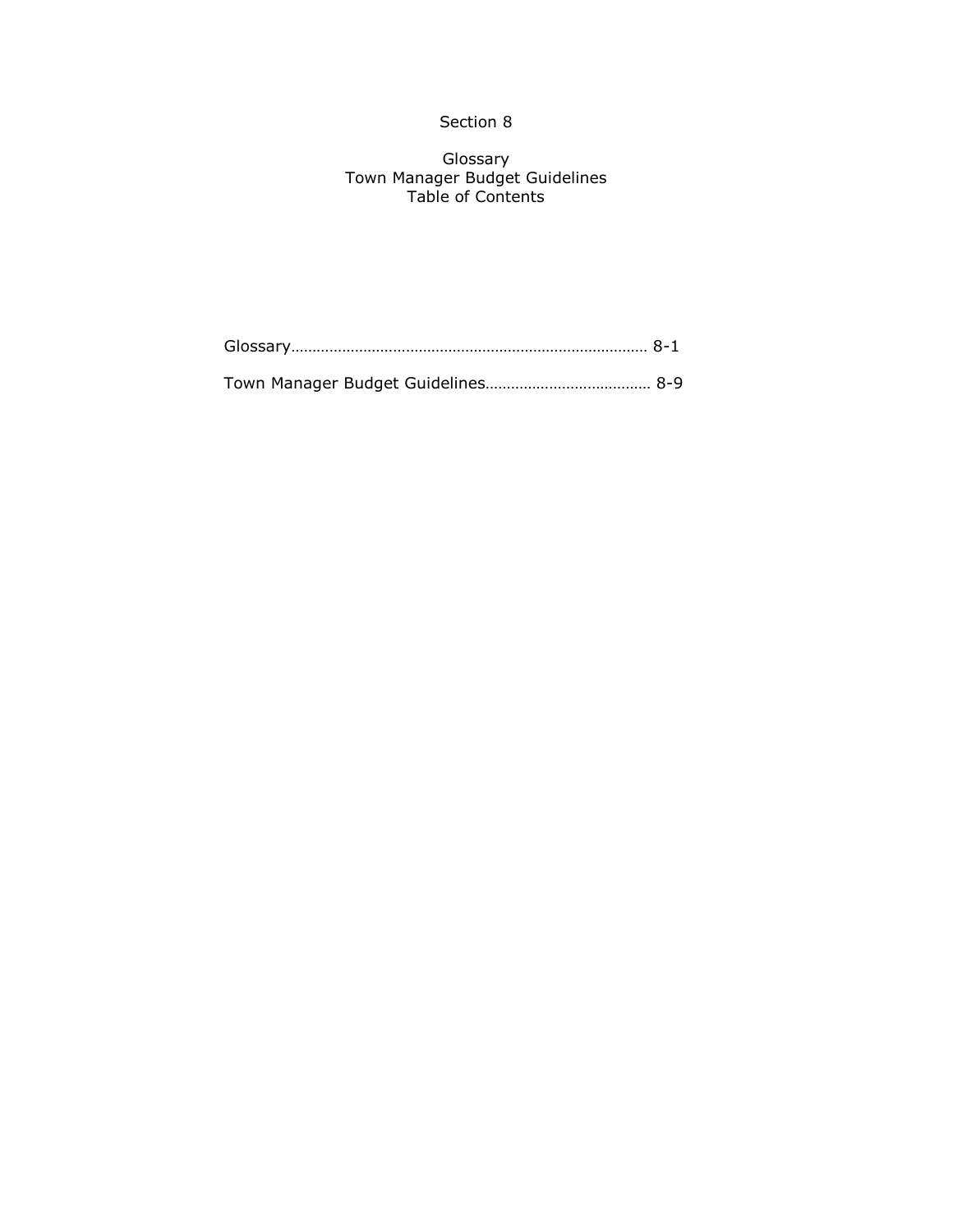#### **GLOSSARY**

Provided below are some of the commonly used terms in budget and capital planning and fiscal and debt management.

**Account** - A classification of appropriation by type of expenditure.

**Accounting Period –** A period of time (e.g., one month, one year) where the Town determines its financial position and results of operations.

**Accrual Basis** - The basis of accounting under which transactions are recognized when they occur, regardless of the timing of related cash flows.

**Actuarial** - A person or methodology that makes determinations of required contributions to achieve future funding levels by addressing risk and time.

**ADA** - Americans with Disabilities Act

**Athletic Facility Improvement Fund** - This fund was created at the 2012 Annual Town Meeting. The purpose of this fund is to allow the Town to reserve funds for the renovation and reconstruction of the Town's athletic facilities, with particular emphasis on the turf fields installed at the Memorial Park and DeFazio Field.

**American Reinvestment and Recovery Act** - The American Recovery and Reinvestment Act of 2009, abbreviated ARRA or Federal Stimulus, is an economic stimulus package enacted by Congress in February 2009. The Act includes federal tax cuts, expansion of unemployment benefits and other social welfare provisions, and domestic spending in education, health care, and infrastructure, including the energy sector.

**Appropriation** – A legal authorization granted by Town Meeting to expend money and incur obligations for specific public purposes.

**ARRA** - See American Reinvestment and Recovery Act

**Assessment** – The official valuation of property for purposes of taxation.

**Available Funds** – Balances in the various fund types that represent non-recurring revenue sources. As a matter of sound practice, they are frequently appropriated to meet unforeseen expenses, for capital expenditures or other onetime costs. Examples of available funds include free cash, stabilization funds, overlay surplus, and retained earnings.

**Balanced Budget** – A budget is balanced when planned funds or total revenues equal planned expenditures, that is, total outlays or disbursements, for a fiscal year.

**Betterment (Special Assessment)** – Whenever part of a community benefits from a public improvement, or betterment (*e.g*., water, sewer, sidewalks, etc.), special property taxes may be assessed to the property owners of that area to reimburse the governmental entity for all, or part, of the costs it incurred in completing the project. Each property parcel receiving the benefit is assessed a proportionate share of the cost which may be paid in full, or apportioned over a period of up to 20 years.

**Bond** – A written promise to pay a specified sum of money (called the face value or principal amount) at a specified date or dates in the future (called the maturity date),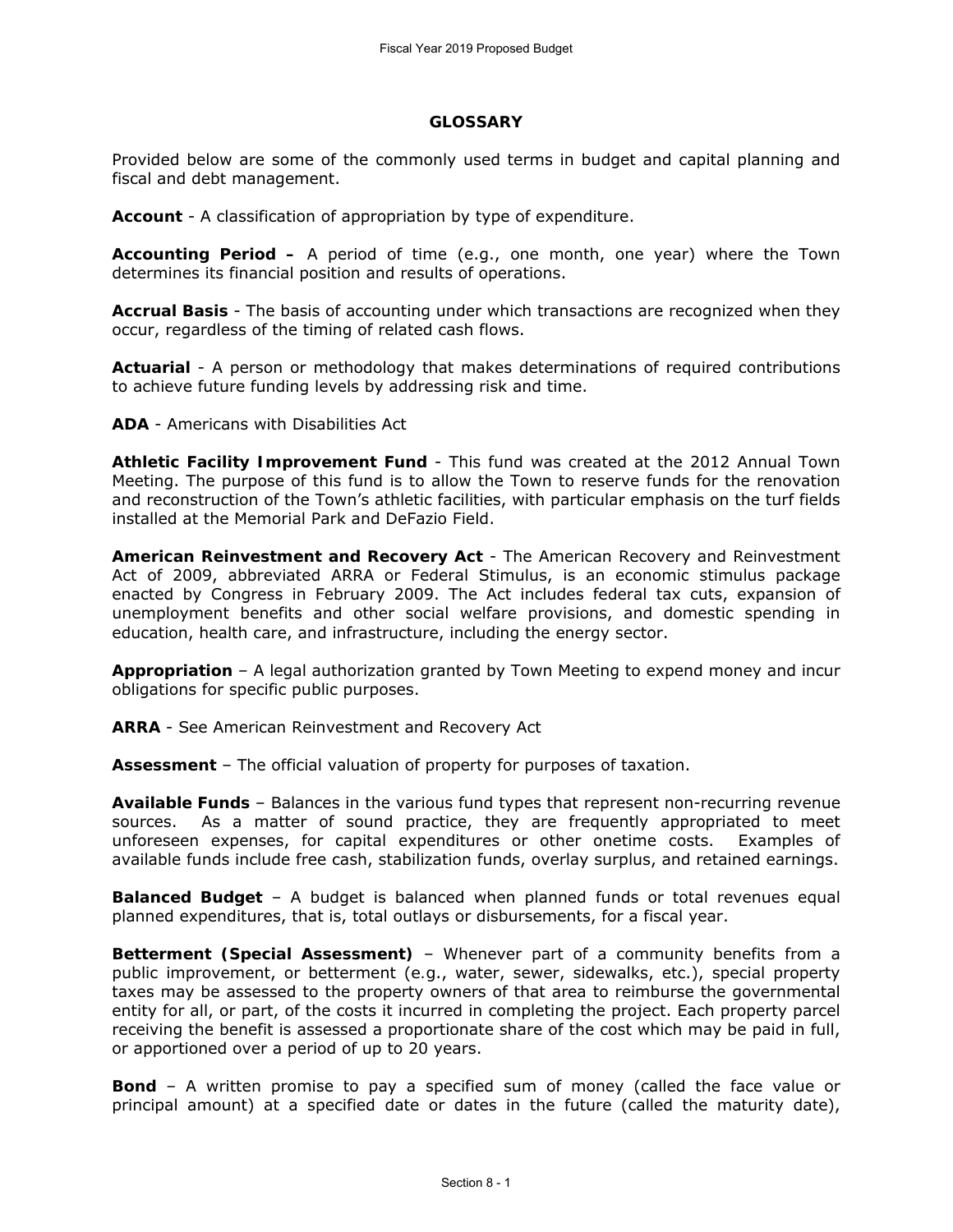together with periodic interest at a specified rate. The difference between a note and a bond is that the latter runs for a longer period of time and requires greater legal formality.

**Bond Anticipation Note (BAN)** – Short-term interest-bearing notes issued by a government in anticipation of bonds to be issued at a later date. Notes are retired from proceeds from the bond issue to which they are related and/or from a cash payment and/or Town appropriation.

**Capital Budget** - A plan for capital expenditures for projects to be included during the first year of the capital improvement plan.

**Capital Exclusion** – A *temporary* increase in the tax levy to fund a capital project or make a capital acquisition. Exclusions require 2/3 vote of the entire Board of Selectmen and a majority vote in a town-wide election. The exclusion is added to the tax levy only during the year in which the project is being funded and may increase the tax levy above the levy ceiling.

**Capital Facility Stabilization Fund** - This fund was created at the 2007 Annual Town Meeting. The purpose of this fund is to allow the Town to reserve funds for design, maintenance, renovation or reconstruction relating to the structural integrity, building envelope or MEP (mechanical, electrical, plumbing) systems of then existing capital facilities. For this purpose, capital facility refers to any building or structure which is located on Town property and is under the jurisdiction of the Town Manager, including any Town owned building, structure, room, or space within a building, facility, park or plaza, open space, driveway, landscaped area, or other physical improvements under the administrative control of the Town.

**Capital Improvement Fund** – This fund was created at the 2004 Annual Town Meeting. The purpose of this Fund is to allow the Town to reserve funds for the acquisition of new equipment and/or the replacement of existing equipment (for which the Town may borrow money for a period of five years or more), and/or for building/facility improvements with a cost of less than \$250,000 (for which the Town may borrow money for a period of five years of more). Only general fund capital that has been recommended in the Capital Improvement Plan (CIP) is eligible for funding in this manner.

**Capital Improvement Plan (CIP)** – A financial planning and management tool that identifies public facility and equipment requirements and schedules them for funding and implementation.

**Capital Project** – Major, non-recurring expenditure involving one or more of the following: acquisition of land for a public purpose; construction of or addition to a facility such as a public building, water or sewer lines, play field, etc.; rehabilitation or repair of a building, facility, or equipment, provided the cost is \$25,000 or more and the improvement will have a useful life of five years or more; purchase of equipment costing \$25,000 or more, with a useful life of five years or more; and any planning, engineering, or design study related to an individual capital project.

**Cash Basis** - A basis of accounting under which transactions are recognized only when cash changes hands.

**Chapter 90** – Massachusetts General Laws Chapter 90, Section 34 authorizes the Commonwealth to allocate funds to municipalities, through the Transportation Bond Issue, for highway construction, preservation and improvement projects that create or extend the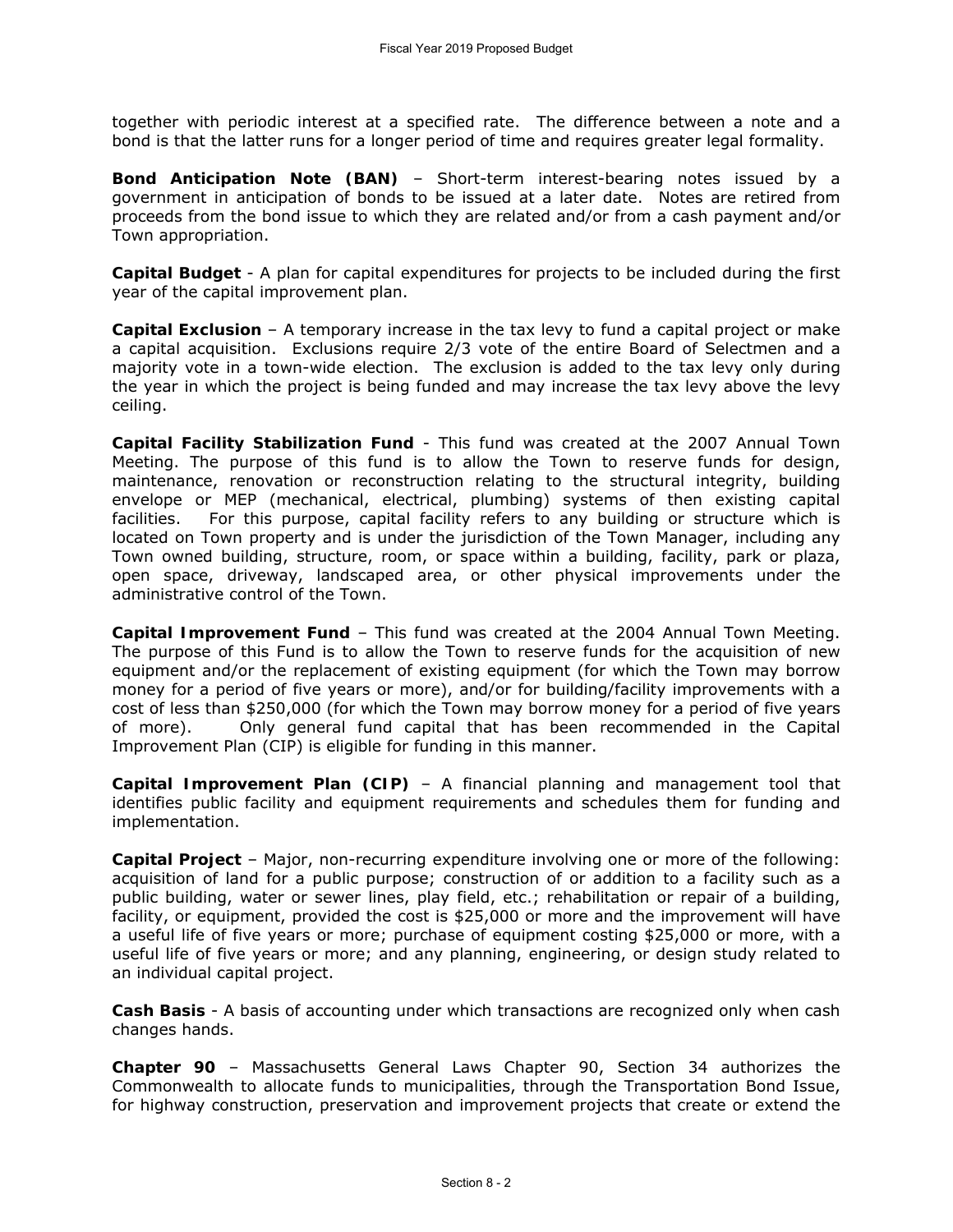life of capital facilities; routine maintenance operations such as pothole filling and snow and ice removal are not covered. The formula for determining the Chapter 90 level of funding is based on a municipality's miles of public ways, population and level of employment. Municipalities receive Chapter 90 reimbursement only for pre-approved projects.

**Cherry Sheet** - Originally printed on a cherry-colored form, this document reflects all Commonwealth charges, distributions and reimbursements to a city or town as certified by the state Director of the Bureau of Accounts.

**Collective Bargaining** - The process of negotiations between the Town and bargaining units (unions) regarding the salary and fringe benefits of town employees.

**Community Preservation Act (CPA)** – Enacted as Massachusetts General Laws Chapter 44B in 2000, CPA permits cities and towns accepting its provisions to establish a restricted fund from which monies can be appropriated only for a) the acquisition, creation and preservation of open space; b) the acquisition, preservation, rehabilitation, and restoration of historic resources; and c) the acquisition, creation and preservation of land for recreational use; d) the creation, preservation and support of community housing; and e) the rehabilitation and restoration of open space, land for recreational use and community housing that is acquired or created using monies from the fund. The local program is funded by a local surcharge up to 3 percent on real property tax bills and funds from the state generated from registry of deeds fees. The voters of Needham approved a 2 percent surcharge effective July 1, 2005.

**Community Preservation Fund** - A special revenue fund established pursuant to Massachusetts General Laws Chapter 44B to receive all monies collected to support a community preservation program, including but not limited to, tax surcharge receipts, proceeds from borrowings, funds received from the Commonwealth, and proceeds from the sale of certain real estate.

**Conservation Fund** – The Town may appropriate money to a conservation fund. This money may be expended by the Conservation Commission for lawful conservation purposes as described in Massachusetts General Laws Chapter 40 Section 8C. The money may also be expended by the Conservation Commission for damages arising from an eminent domain taking provided that the taking was approved by two-thirds vote of Town Meeting.

**Contingent Appropriation** – An appropriation that authorizes spending for a particular purpose only if subsequently approved in a voter referendum. Under Massachusetts General Laws Chapter 59 Section 21C (m), towns may make appropriations from the tax levy, available funds or borrowing, contingent upon the subsequent passage of a Proposition 2½ override or exclusion question for the same purpose. If initially approved at an annual Town Meeting, voter approval of the contingent appropriation must occur by certain date after the Town Meeting dissolves. The question may be placed before the voters at more than one election, but if not approved by the applicable deadline, the appropriation is null and void.

**Debt Exclusion** – A *temporary* increase in the Town's levy limit (and possibly the levy ceiling) to exclude the payment of debt from the limits of Proposition 2½. The debt service is added to the levy limit for the life of the debt only. To place a debt exclusion question on the ballot requires a 2/3 vote of the entire Board of Selectmen. The debt exclusion question requires a majority vote by voters for passage.

**Debt Exclusion Offset** – Other funds that are used to reduce the amount of the debt paid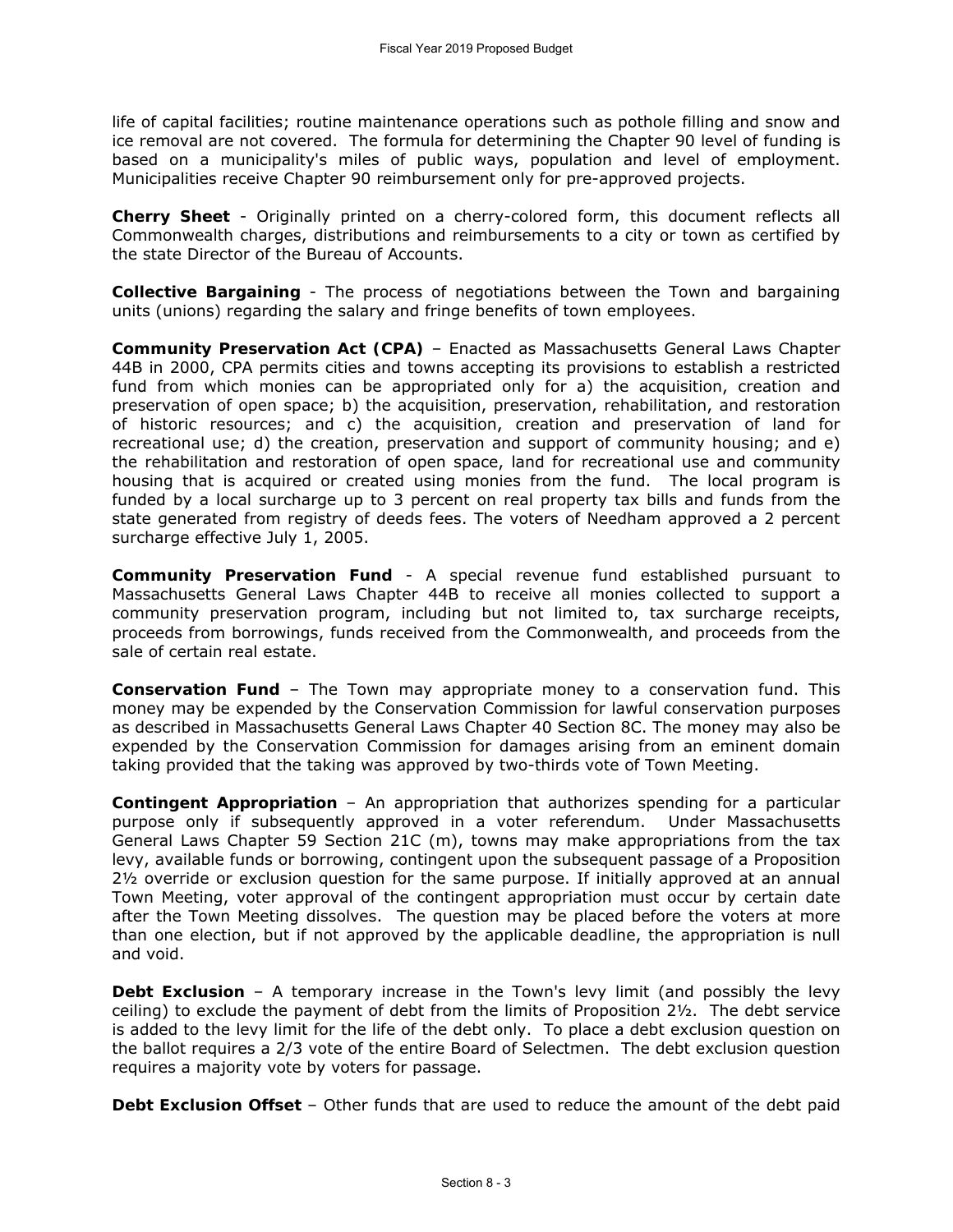by the tax levy. An example is a bond premium which is the difference between the market price of a bond and its face value. A premium will occur when the bond's stated interest rate is set higher than the true interest cost (the market rate). Additions to the levy limit for debt exclusion are restricted to the true interest cost incurred to finance the excluded project. Premiums received at the time of sale must be offset against the stated interest cost in computing the debt exclusion. If receipt of the premium and the payment of interest at maturity of an excluded debt occur in different fiscal years, reservation of the premium for future year's debt service is required at the end of the fiscal year when the premium was received.

**Debt Limit** – The maximum amount of gross or net debt that is legally permitted under State Law.

**Debt Policy** – Part of an overall capital financing policy that provides evidence of a commitment to meet infrastructure needs through a planned program of future financing. The Town of Needham has debt policies that have been developed in consultation with the Finance Committee and reviewed and approved by the Board of Selectmen.

**Debt Service** – The amount paid annually to cover the cost of both principal and interest on a debt issuance until its retirement.

**Department** - A service providing entity of the town government.

**Division** - A budgeted sub-unit of a department.

**Encumbrance** – The setting aside of funds to meet known obligations.

**Enterprise Fund** – A municipal fund established for the operation of a municipal utility, health care, recreational, or transportation facility whereby the operations are fully funded by the fees associated with that enterprise rather than by the tax levy. The "surplus" or retained earnings generated by the operation of the enterprise remain with the fund to offset future capital improvements, extraordinary maintenance expenses, or to reduce future fees and charges of the fund.

**Expenditure Account Code** - An expenditure classification according to the type of item purchased or service obtained, for example, regular compensation, energy expense, communications, educational supplies, and vehicle equipment.

**Fiscal Year** - The twelve-month financial period used by the Town beginning July 1 and ending June 30 of the following calendar year. The Town's fiscal year is numbered according to the year in which it ends.

**Fixed Assets** – Assets of a long-term character, which are intended to continue to be held or used, such as land, building, and improvements other than buildings, machinery, and equipment.

**Formula Grant** – Federal funding for which the allocation methodology is strictly determined in federal statute or regulation, and for which a government agency prepares a single application and receives subsequent years' allocation without re-application.

**Free Cash** – Free cash is the amount of the General Fund unassigned fund balance that may be used as a source to fund appropriations. The Massachusetts Department of Revenue certifies the amount of "free cash" resulting from closing the financial books as of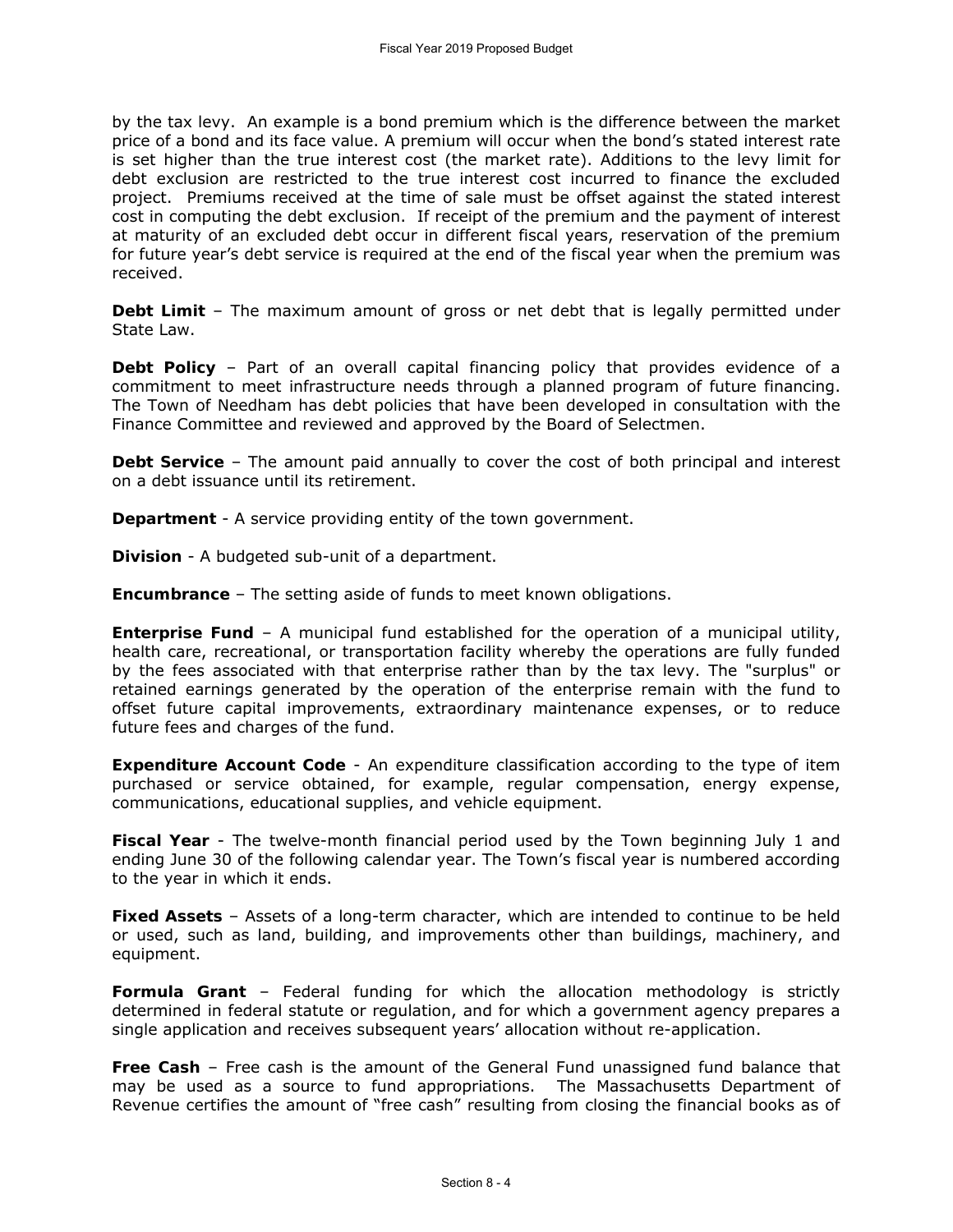June 30, the end of the fiscal year. Free cash may only be used after the certification process by the Department of Revenue is complete. For example, the July 1, 2012 certified amount may be used to fund supplemental appropriations voted during fiscal year 2013, or applied as a revenue source to support the fiscal 2014 appropriations that may be voted in the spring of 2013.

**Fringe Benefits** – Employee-related costs other than salary, e.g., insurance and retirement costs.

**Full Faith and Credit** – A pledge of the general taxing power for the payment of debt obligations. Bonds carrying such pledges are referred to as general obligation bonds or full faith and credit bonds.

**Full-time Equivalent Position (FTE)** - A concept used to group together part-time positions into full-time units.

**Fund** - An independent fiscal and accounting entity with a self-balancing set of accounts recording cash and/or other resources with all related liabilities, obligations, reserves, and equities that are segregated for specific activities or objectives. Among the fund types used by the Town are General, Special Revenue, Capital Projects, Trust, and Enterprise.

**FY** - Fiscal Year

**GASB** – This refers to the Governmental Accounting Standards Board which is currently the source of generally accepted accounting principles (GAAP) used by state and local governments in the United States. It is a private, non-governmental organization. The GASB has issued Statements, Interpretations, Technical Bulletins, and Concept Statements defining GAAP for state and local governments since 1984.

**GASB 34** –GASB Statement Number 34 set new GAAP requirements for reporting major capital assets, including infrastructure such as roads, bridges, water and sewer facilities, and dams. The Town of Needham has implemented the Governmental Accounting Standards Board's (GASB) Statement Number 34, Basic Financial Statements and Management's Discussion and Analysis for State and Local Governments, financial reporting model. This standard changed the entire reporting process for local governments, requiring new entity-wide financial statements, in addition to the current fund statements and other additional reports such as Management Discussion and Analysis.

**GASB 45** – The Town of Needham's financial statements are required to implement Governmental Accounting Standards Board (GASB) Statement Number 45 for other post employment benefits (OPEBs) including health care, life insurance, and other non-pension benefits offered to retirees. This new standard addresses how local governments should account for and report their costs related to post employment health care and other nonpension benefits, such as the Town's retiree health benefit. Historically, the Town's cost was funded on a pay-as-you-go basis. GASB 45 requires that the Town accrue the cost of the retiree health insurance and other post employment benefits during the period of employees' active employment, while the benefits are being earned, and disclose the unfunded actuarial accrued liability in order to accurately account for the total future cost of post employment benefits and the financial impact on the Town. This funding methodology mirrors the funding approach used for pension/retirement benefits. The Town has established Fund and annually appropriates the required contribution based on updated reports. The Fund will allow the Town to capture long-term investment returns and make progress towards reducing the unfunded liability.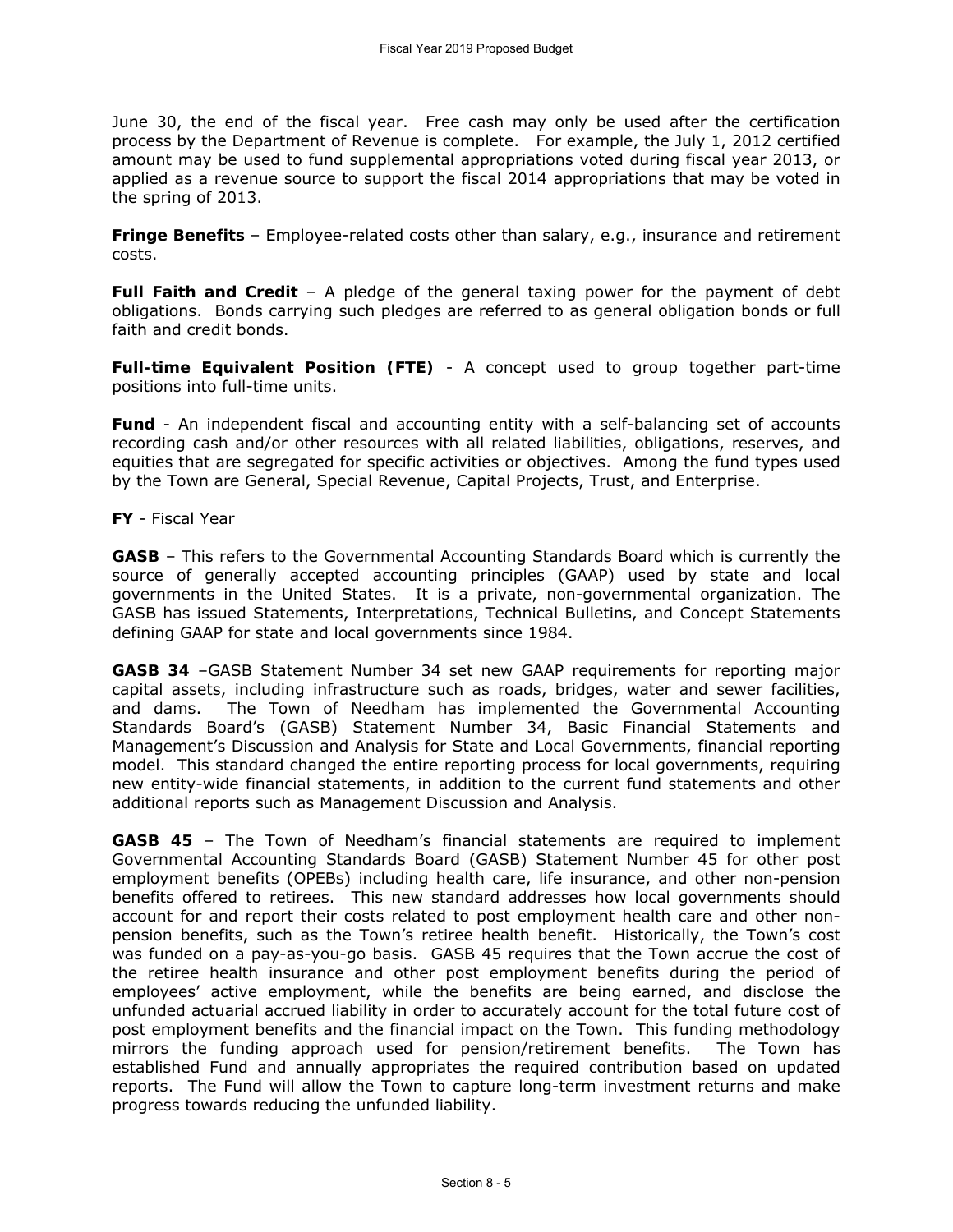**Generally Accepted Accounting Principles (GAAP)** - The basic principles of accounting and reporting applicable to state and local governments, including the use of the modified accrual or accrual basis of accounting, as appropriate, for measuring financial position and operating results. These principles must be observed to provide a basis of comparison for governmental units.

**General Fund** - The fund into which the general (non-earmarked) revenues of the municipality are deposited and from which money is appropriated to pay the general expenses of the municipality.

**General Obligation Bonds** – Bonds for the payment of which the full faith and credit of the issuing government are pledged.

**Infrastructure** – The underlying foundation or basic framework of an organization or system, e.g., roads, bridges, buildings, land, and natural resources.

**Lease-Purchase Agreements** – Contractual agreements which are termed "leases," but which in substance amount to purchase contracts in which the financing is provided by an outside party.

**Levy Limit** – Property tax levy limits that constrain the total amount of revenue that can be raised from the property tax. In Massachusetts, the levy limit is governed by Proposition  $2\frac{1}{2}$ .

**Mandate** – A requirement from a higher level of government that a lower level government perform a task in a particular way or in conformance with a particular standard.

**Massachusetts Water Pollution Abatement Trust (MWPAT)** - A statewide revolving fund that commenced operations in 1990 to address necessary environmental actions outlined in the Federal Clean Water Act.

**Massachusetts Water Resources Authority (MWRA)** - The Massachusetts Water Resources Authority is a Massachusetts public authority established by an act of the Legislature in 1984 to provide wholesale water and sewer services to 2.5 million people in 61 metropolitan Boston communities. The Town of Needham disposes all wastewater through the MWRA system and purchases drinking water as needed from the MWRA during the year.

**Modified Accrual Basis** - The accrual basis of accounting adapted to the governmental fund type, wherein only current assets and current liabilities are generally reported on fund balance sheets and the fund operating statements present financial flow information. Revenues are recognized when they become both measurable and available to finance expenditures of the current period. Expenditures are recognized when the related fund liability is incurred except for a few specific exceptions. All governmental funds and expendable trust funds are accounted for using the modified accrual basis of accounting.

**Note Payable** – In general, an unconditional written promise signed by the maker to pay a certain sum in money on demand or at a fixed or determinable time either to the bearer or to the person designated therein.

**Official Statement** - The municipal equivalent of a bond prospectus.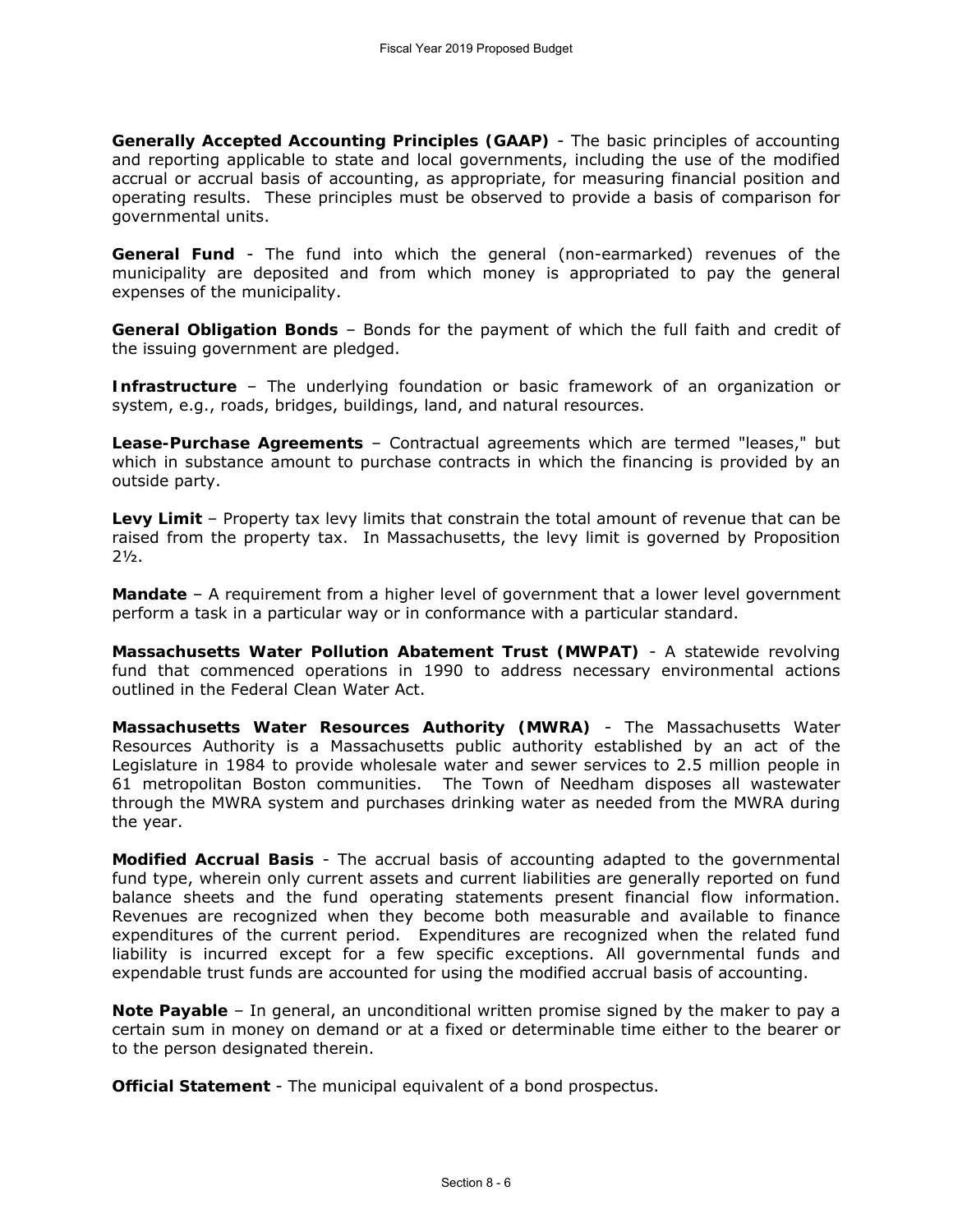**Operating Budget** - A budget making appropriations for the ordinary maintenance or administration of activities for the fiscal year.

**Operating Equipment** - Equipment that has a life expectancy of more than one year and a value of less than \$25,000 dollars. Equipment with a useful life of five or more years and a value greater than \$25,000 dollars is capital equipment.

**Overlay Surplus** - Any balance in the overlay account of a given year in excess of the amount remaining to be collected or abated can be transferred into this account. At the end of each fiscal year, unused overlay surplus is "closed" out to fund balance, in other words, it becomes a part of Free Cash (see Undesignated Fund Balance).

**Override** - A permanent increase of the Town's levy limit (but not the levy ceiling) when a majority of voters in an election approve such an override. The override amount becomes part of the levy base when setting the next year's levy limit. To place an Override question on the ballot requires a majority vote of the Board of Selectmen.

**Pay-As-You-Go** – A term used to describe the financial policy of a government which finances all of its capital outlay from current revenues rather than by borrowing. A government which pays for some improvements from current revenues and others by borrowing is said to be on a partial or modified pay-as-you-go basis.

**Pay-As-You-Use** – A term used to describe the financial policy of a government which finances its capital outlays from borrowing proceeds and pays for capital assets over their useful life.

**Performance Measure** - An indicator of progress toward a goal or strategy. Measures can be defined for identifying output, work or service quality, efficiency, effectiveness, and productivity.

**Proposition 2½** - That measure which limits municipal property taxes to 2½ percent of the community's full and fair cash value (levy ceiling), and which limits the amount of revenue a municipality can raise through property taxes (levy limit) to 2½ percent each year, plus a factor for new growth. A municipality may exceed its levy limit in two ways: override or debt exclusion.

**Provisional Capital** – A capital request that is submitted by a department to identify a future need or obligation, but the department is not in the position to provide the necessary details so that the request can be evaluated.

**Reserve Fund** - An amount set aside annually by a vote of Town Meeting to provide a funding source for extraordinary or unforeseen expenditures. Only the Finance Committee can authorize transfers from the reserve fund. Any balance remaining in the reserve fund at the end of the fiscal year is "closed" out to fund balance and ceases to be available.

**Special Revenue Fund** - Used to account for the proceeds of specific revenue sources (other than special assessments, expendable trusts, or sources for major capital projects) that are legally restricted to expenditures for specific purposes. A special revenue fund is accounted for in the same manner as a General Fund.

**Stabilization Fund** – Massachusetts General Laws Chapter 40, Section 5B allows a municipality to appropriate annually to such fund an amount to be raised in the preceding fiscal year; the aggregate amount in the fund shall not exceed ten percent of the equalized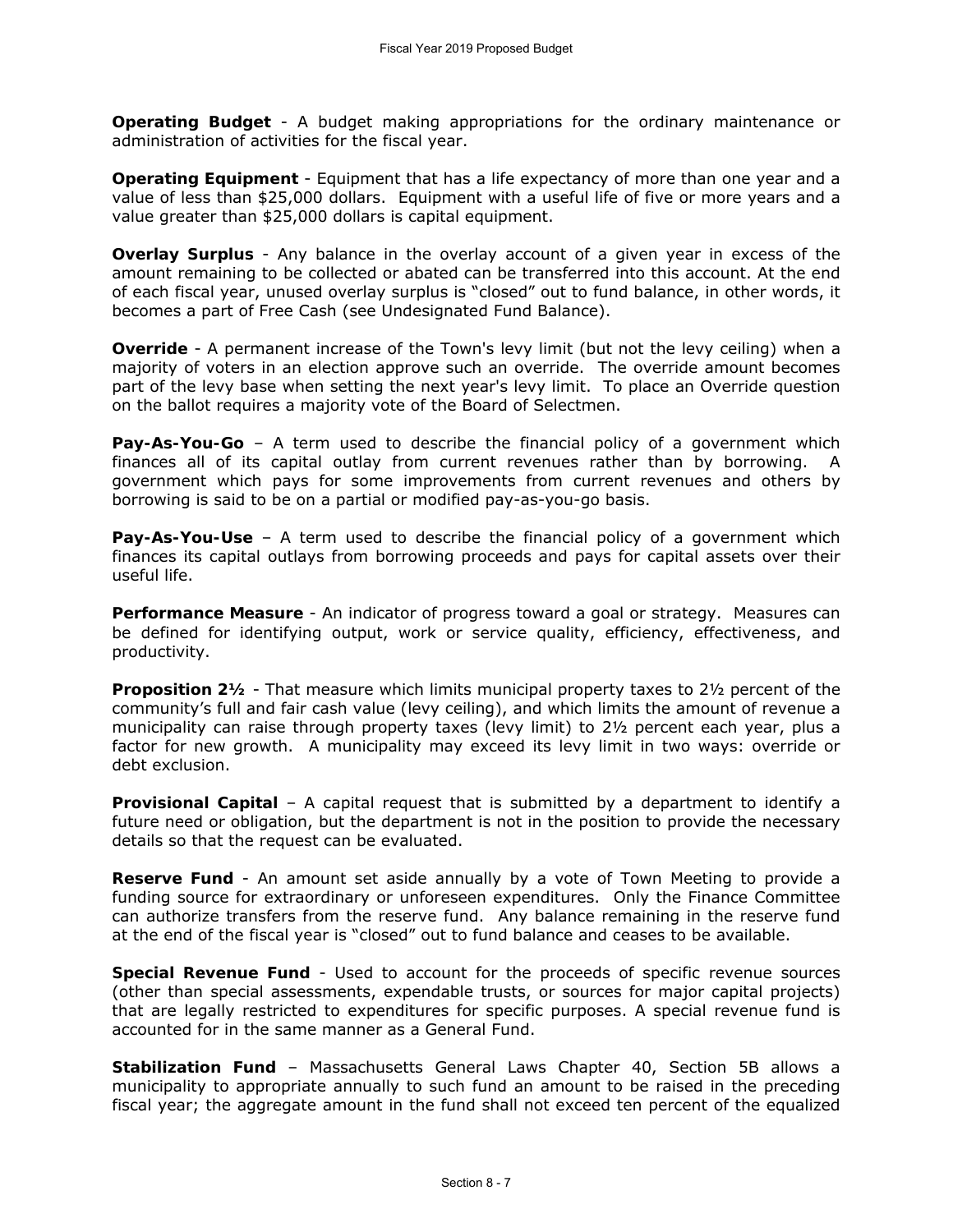valuation of the municipality. The Treasurer shall be custodian of the fund and may invest the proceeds legally; any interest earned shall remain with the fund. The Stabilization Fund may be appropriated by Town Meeting. The appropriation may be used for any lawful purpose.

**Technology Infrastructure** - The hardware and software that support information requirements, including computer workstations and associated software, network and communications equipment, and system-wide devices.

**Town Meeting** - Town Meeting is both an event and a governmental body. As an event, it is a gathering of a Town's representative Town Meeting Members (TMM), and is referred to as "the Town Meeting." As a governmental body, it is the legislative body for the Town of Needham, and is referred to simply as "Town Meeting."

**Trust Funds** - Funds held by the Town in a fiduciary role, to be expended for the purposes specified by the donor.

**Uniform Procurement Act** – Enacted in 1990, Massachusetts General Laws Chapter 30B establishes uniform procedures for local government to use when contracting for supplies, equipment, services and real estate. The act is implemented through the Office of the Inspector General.

**Warrant** - The warrant lists a Town Meeting's time, place, and agenda. A warrant is also known as a warning. A Town Meeting's action is not valid unless the subject was listed on the warrant.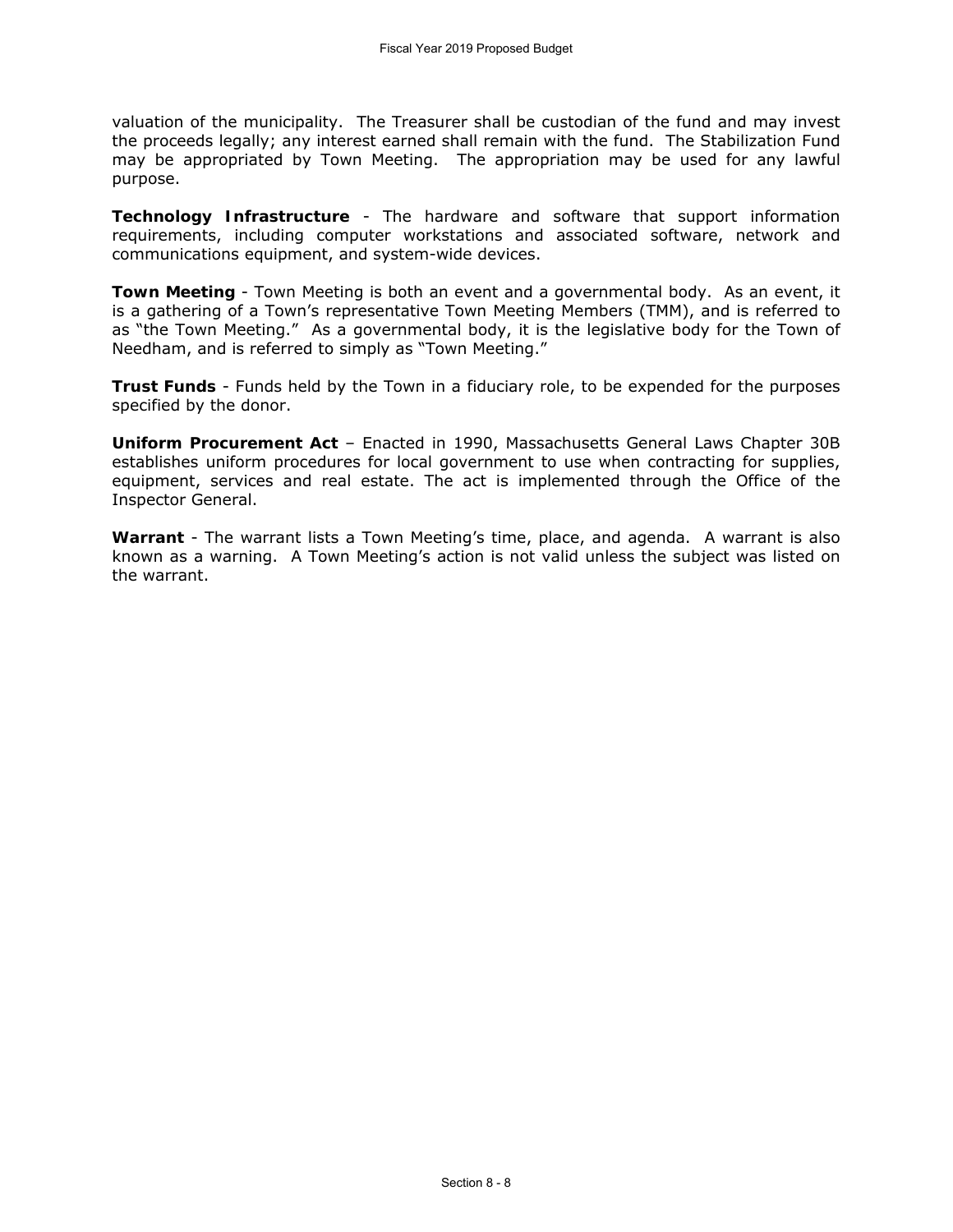### **Town Manager Budget Guidelines**

#### Budget Process

This booklet includes instructions, forms, and key dates for submitting budget requests for fiscal year 2019.

The annual budget cycle begins in the late summer, with the release of the five year proforma budget. Preliminary budget requests from all municipal departments are submitted in the fall, and each department manager is scheduled to meet with the budget review team to review their operating budget submissions. As in past years, I will invite the Finance Committee liaisons to participate in these preliminary budget reviews. All departmental spending requests are then submitted together to the Finance Committee by the second Wednesday in December.

During the months of December, January and February, the Finance Committee holds hearings with departments. At the same time, the budget review team will be working to balance spending requests with available revenue. The Town Manager's balanced budget proposal is then forwarded to the Finance Committee by January  $31<sup>st</sup>$ .

#### Spending Requests

There are two levels of spending requests – base requests and performance improvement requests.

**Base Budget Requests** – Also referred to as level-service requests, the base budget request assumes that the same level of service will be provided by the department in fiscal year 2019 as in fiscal year 2018. Base budget requests should include:

- 1. The total fiscal year 2018 appropriation (net of known savings as a result of staff changes, favorable pricing, etc.);
- 2. Statutory or regulatory mandates;
- 3. Salary and wage increases provided for by collective bargaining agreement or personnel policy, as provided on the PRD1 forms; and
- 4. Other items considered necessary and approved by the Town Manager.

**Performance Improvement Requests –** While opportunities for Performance Improvement funding are always limited, department managers are invited to submit such requests on the DSR4 form. This category of spending requests includes items such as:

- 1. Funding to meet significant inflationary pressure or target population increases; and
- 2. Funding for contractual or personnel services that will improve service delivery, result in future cost-savings (such as through reduced legacy costs), or are deemed necessary to meet goals and objectives set by the Town and its policy-making boards.

Performance Improvement requests for additional headcount must include a detailed analysis of the condition giving rise to the request, and a description of other alternatives for providing the service that were explored by the department.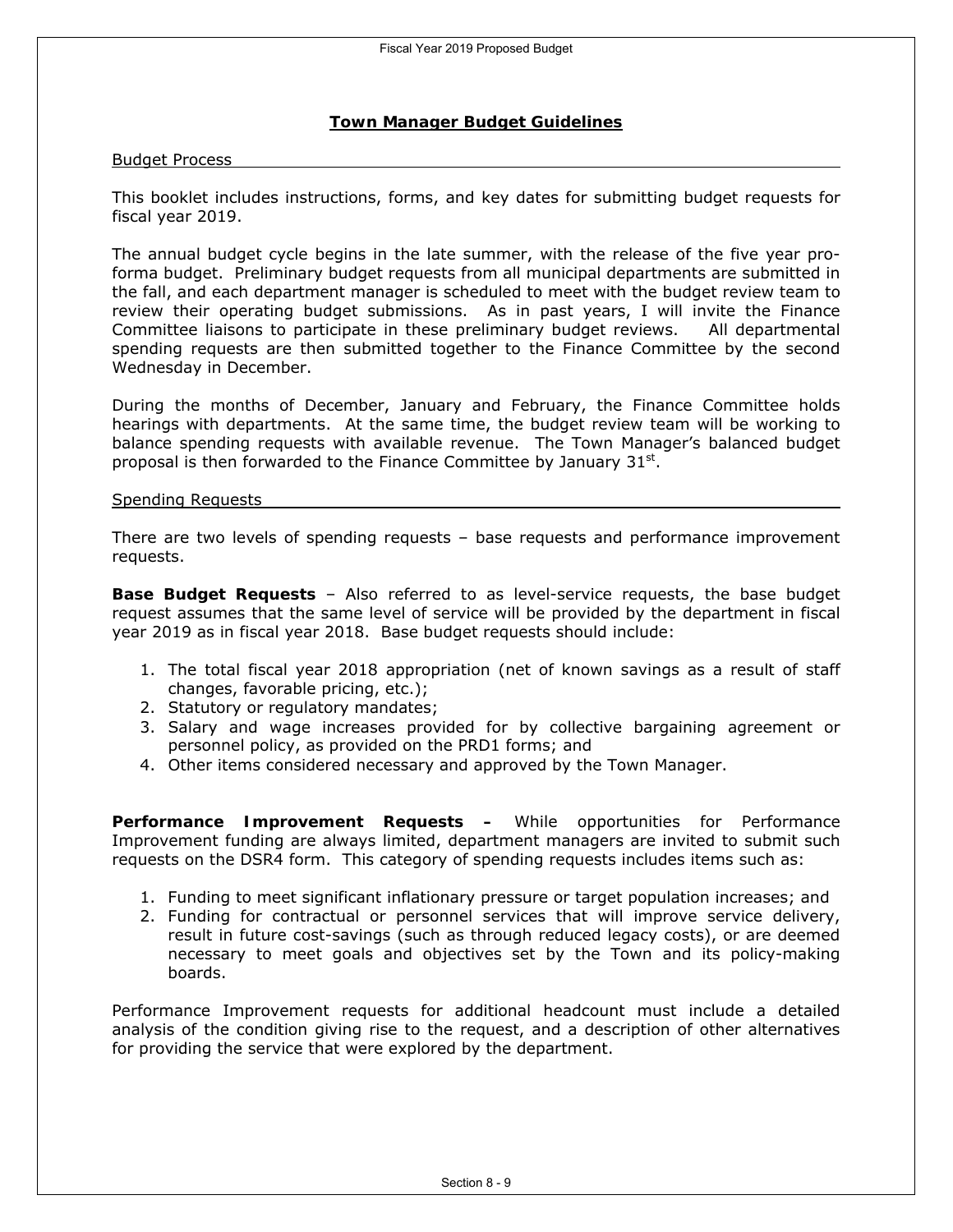#### Operating Budget Submission Requirements

The budget review team conducted a comprehensive review of the budget submission process and has identified several areas that will eliminate unnecessary paperwork and improve the finished product. Departmental budget submissions will no longer be subject to further correction after the initial submission. Please plan accordingly.

In addition, we are requesting that you comply with the following submission requirements:

- 1. Review the text and make sure it is fresh and up-to-date.
- 2. Shorten the narrative.
- 3. Include relevant charts and tables to support the budget request.
- 4. Include a chart in the Budget Statement section of the DSR1 form that clearly identifies requested line item changes by category. A sample is included in the budget guidelines.
- 5. Proofread the text for spelling and grammar.
- 6. Round to whole dollar amounts.
- 7. Check the math.
- 8. When referring to a particular fiscal year, use the format: "FY2019."
- 9. Follow the required margins and font instructions.
- 10. Eliminate any dead space.
- 11. Do not include pictures in the narrative. Pictures should be reserved for Town Meeting presentations and the Annual Town Report.
- 12. Do not attach any supplemental material that is not embedded in the DSR1.
- 13. Print and review the document before filing to make sure it fits properly on the page.
- 14.Ask an employee in another department to read the document for tone, spelling, spacing, clarity, etc. Members of the budget review team are sure to ask who reviewed your document!
- 15. If you uncertain whether an item should be filed as a DSR4 or as a financial warrant article on DSR5, please ask. Note that requests for studies should be submitted on the DSR5 unless they are leading to a construction project, in which case they should be submitted in the capital planning process.

Many individuals have devoted considerable time and effort to developing the budget forms, calculating the PRD1 data, and preparing for the budget process. This allows department managers greater opportunity to analyze historical spending patterns, make necessary adjustments, evaluate the operations of your departments, identify areas for improved efficiency and service delivery, and translate those ideas into understandable and persuasive spending requests. As you will be presenting and defending information provided to you by others, it is critically important that you understand all of the material. If you have any questions or need additional information, please contact the Finance and Human Resources Departments as necessary.

Every budget cycle provides its challenges and I am sure this year will be no exception. I appreciate your commitment to the Town and our constituents – be they businesses, residents, or other departments. The Town relies on the thoughtful and professional participation of all of you in order to meet the challenges ahead.

Thank you,

**Kate Fitzpatrick** 

Town Manager September 25, 2017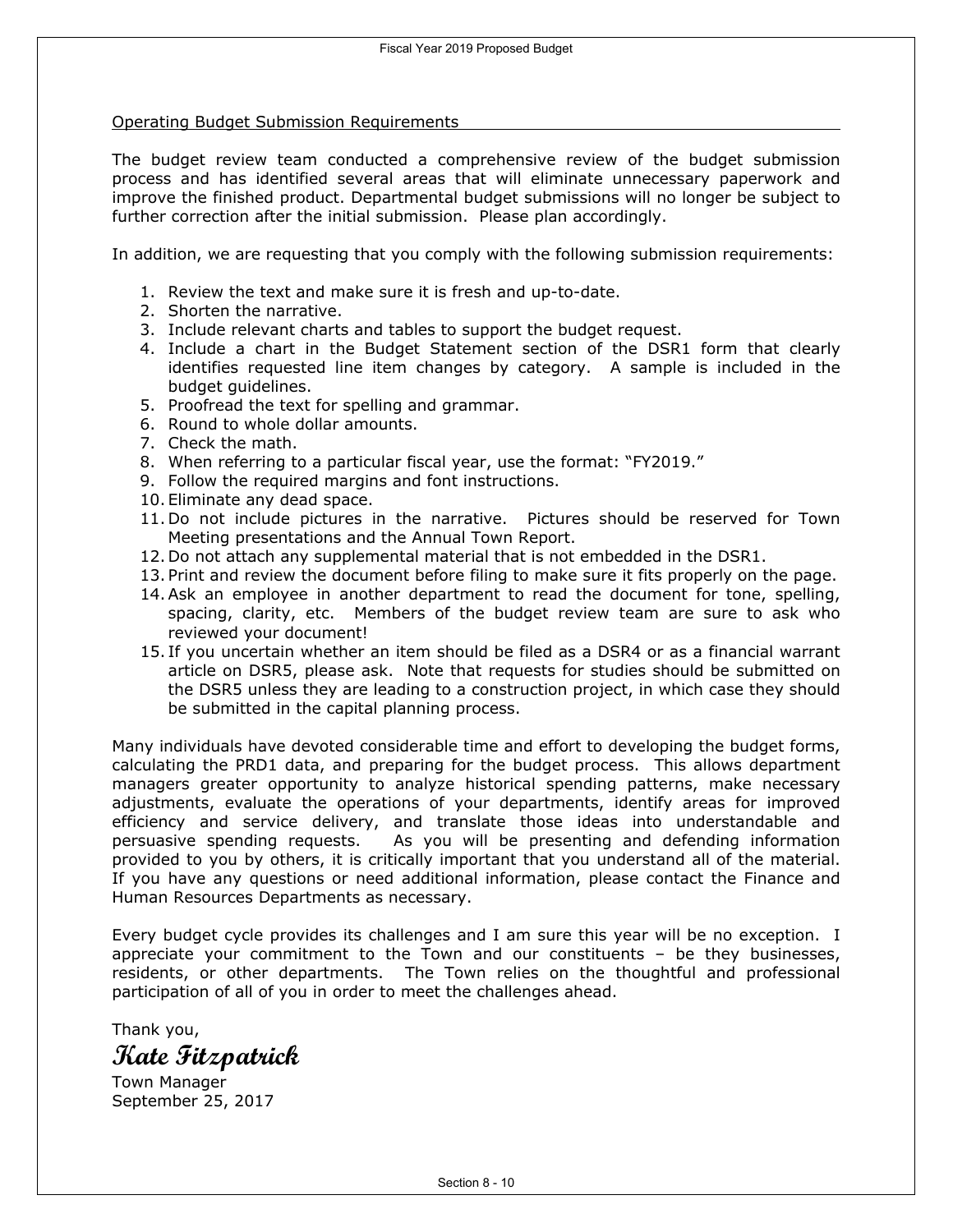# **TOWN OF NEEDHAM**

**Fiscal Year 2019 Budget Guidelines** 



**Kate Fitzpatrick Town Manager** 

**Monday September 25, 2017**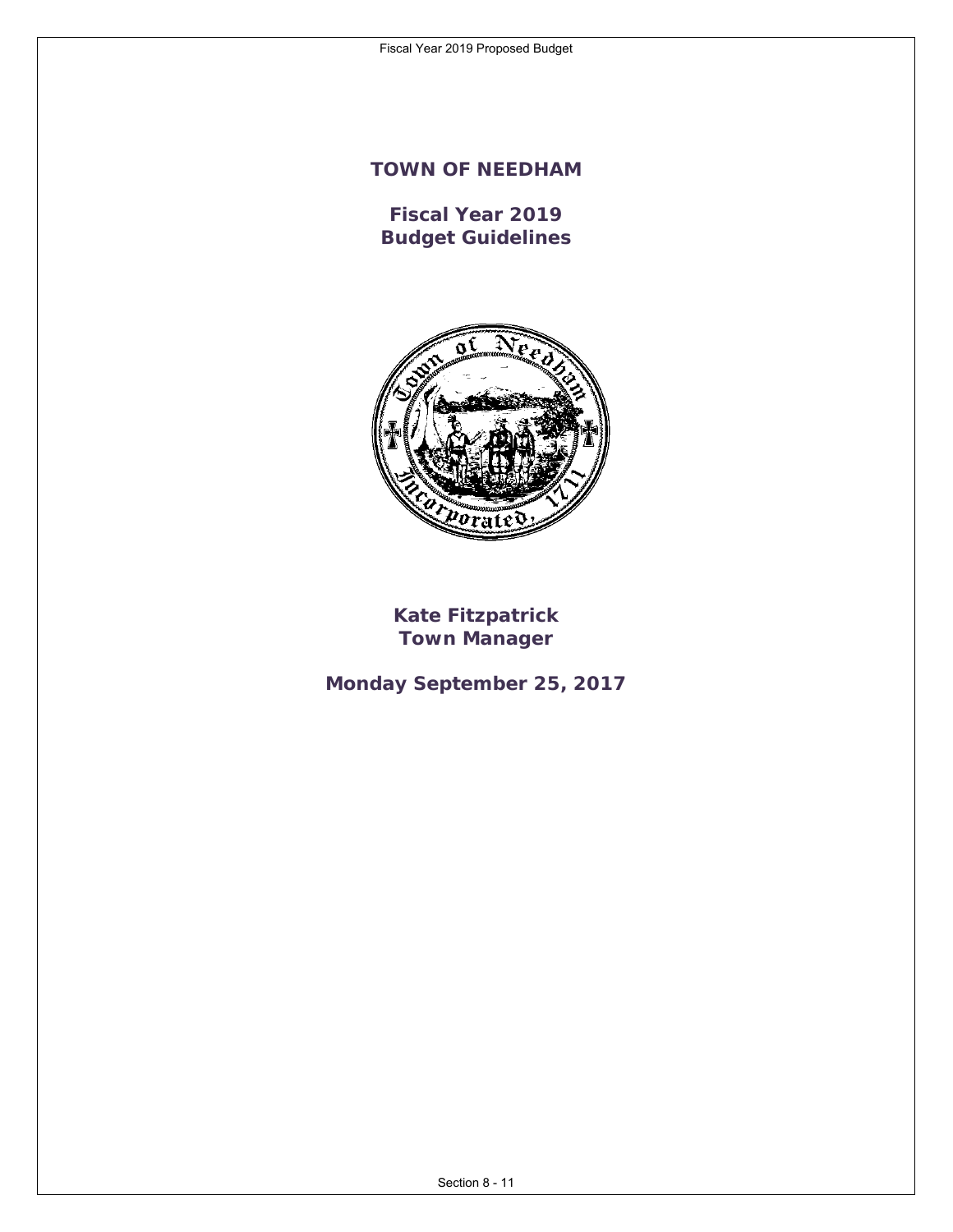### **Index**

| <b>Preparation Hints</b>                                         | 1  |
|------------------------------------------------------------------|----|
| <b>Budget Submission Checklist</b>                               | 2  |
| Key Dates for the Budget Process                                 | 3  |
| An Overview to the Department Spending Request Forms             | 4  |
| DSR1 Form "Department Information" Instructions                  | 7  |
| <b>DSR1 Form</b>                                                 | 9  |
| DSR2 Form "Department Expenditure Detail" Instructions           | 10 |
| <b>DSR2 Form</b>                                                 | 14 |
| DSR3 Form "Department Personnel Supplement" Instructions         | 16 |
| <b>DSR3 Form</b>                                                 | 17 |
| DSR4 Form "Performance Improvement Funding Request" Instructions | 18 |
| <b>DSR4 Form</b>                                                 | 20 |
| DSR5 Form "Special Warrant Article Request" Instructions         | 21 |
| <b>DSR5</b> Form                                                 | 22 |
| Schedule of Fees and Charges Instructions                        | 23 |
| Schedule of Fees and Charges Form                                | 24 |
| Appendix A - Account Codes                                       | 25 |
| Appendix B - Department Budget Meeting Schedule                  | 27 |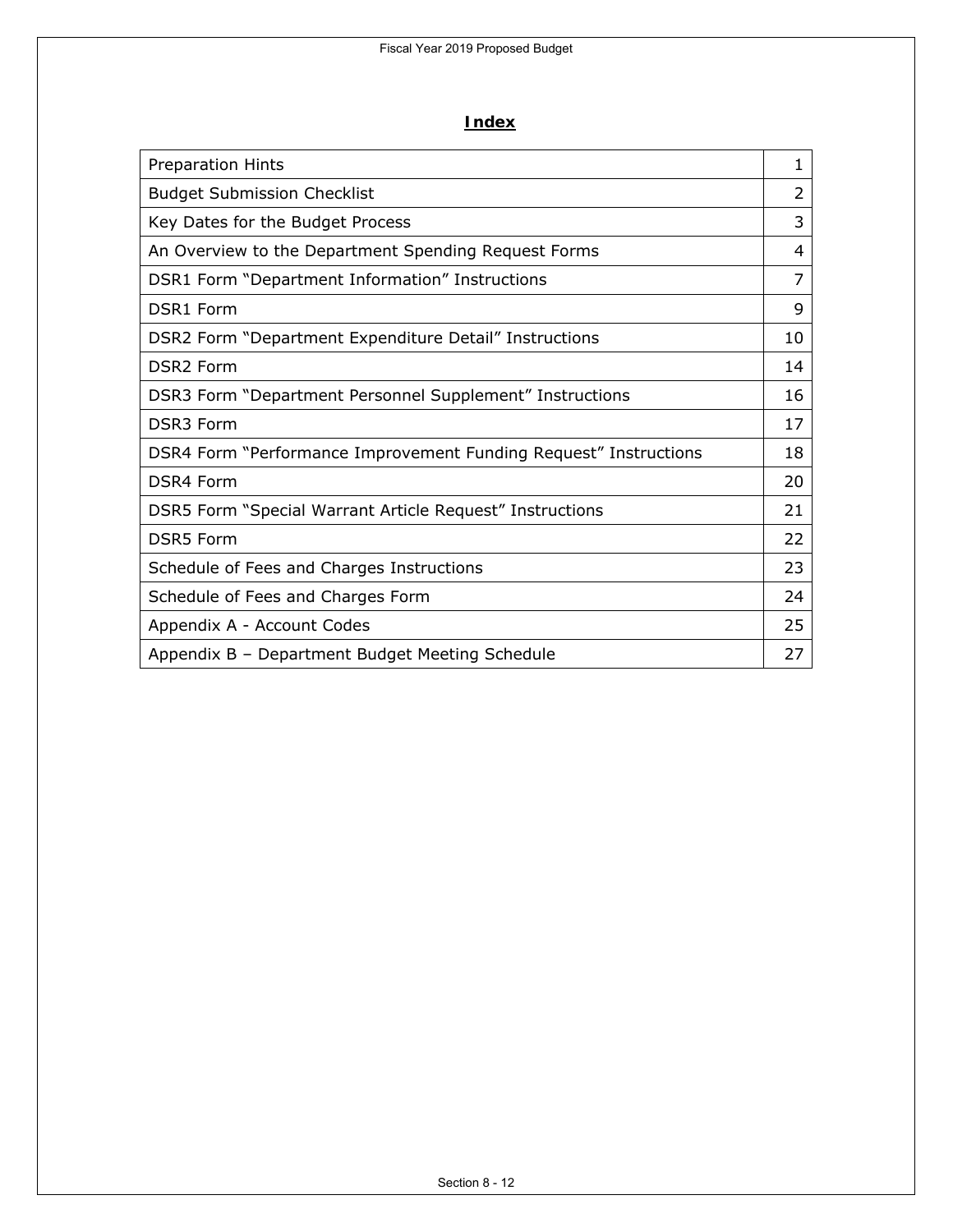#### **PREPARATION HINTS**

Please do not change any **margin settings** [All are set at 1"] or the **font styles or sizes**  [the primary font is VERDANA 10]. They have been predetermined so that the Town Manager's Budget will have a uniform look throughout, and can be more easily bound so that text will not be hidden. If you need or want to bring attention to a particular word, phrase, or sentence you may **bold** or underline as appropriate. You may also use highlighting or *italics*, but please be aware that they don't photocopy as well.

**Personnel:** In accordance with the State's accounting rules for operating budgets, payment of salary and wages are to be charged to the fiscal year in which the related time falls. This means that in the first or last week of any fiscal year, and more often than not both, the accounting for the payment wages is split between two fiscal years. Budgeting for salary and wages should be based on 52.2 weeks (or 52 weeks plus one extra working day). The estimated dollar impact of the additional day is shown on its own line near the bottom of the PRD1 schedule as "Budgetary Adjustment". **All individual positions are calculated based on 52 weeks.**

### *Calculating Overtime: The amount for budgeting general overtime should not be more than overall wage growth, unless you document in your budget submission the reason(s) for a higher amount and the calculation used for the submitted amount. Generally increases in the overtime budget should not be more than 3.5%.*

**Energy Prices:** Please note that the way which the Town budgets for Electricity and Natural is now consolidated (except for enterprise funds) under one budget – Needham Electric, Light and Gas Program. This has been done to manage the Town's solar program, and to improve the transparency of energy use and to help expedite movement towards the Town's "Green" goals. Heating oil, gasoline, and diesel fuel will continue to be budgeted and managed in individual operating budgets. In lieu of specific documentation, the following prices per unit (see below) may be used in developing your department spending request for Fiscal Year 2019. Departments must provide the actual consumption data for 2017, 2016, and 2015 in their budget submission if the budget includes funding requests for the items below. In order to calculate your requested budget amount for the supplies below, you may use the higher of the three year average or the FY2017 actual, multiplied by the rates below. You should also include in the budget request any flat dollar charges (including the monthly service fees) paid for the service. These are the fees that will be paid during the period of July 1, 2018 through June 30, 2019.

| Gasoline 87 Octane | $$2.47$ /gal |
|--------------------|--------------|
| Diesel Low Sulfur  | \$2.92/gal   |
| Heating Oil #2     | $$2.95$ /gal |
| Electric           | \$0.22/kwh   |
| Natural Gas        | \$1.32/therm |

**Expenses:** There are no automatic across-the-board percent changes for any expense; calculations must be based on the best information that is available to you at the time of submission, and you must be able to document how you came to the requested amount.

**Governmental Charges** must be itemized on the DSR2 form. **Vehicle Supplies and Parts** has been broken out separately from **Fuel** on the DSR2 form.

**\*\*\* It is very helpful for you to first complete the Excel budget worksheet (EBW1) before completing the Department Spending Request forms. \*\*\***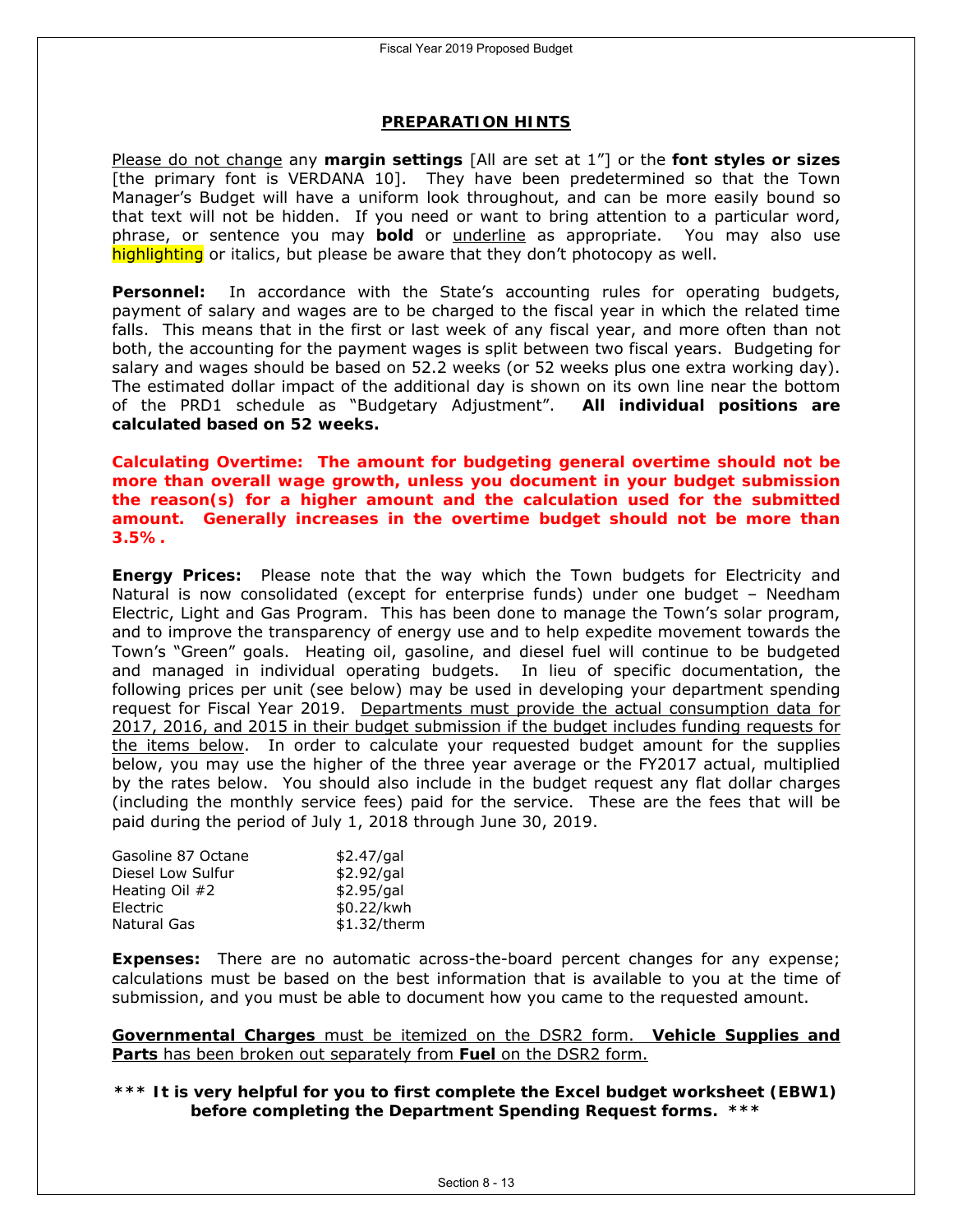#### **BUDGET SUBMISSION CHECKLIST**

- 1. Read the Budget Guidelines.
- 2. Attend the Budget Submission Overview Session.
- 3. Complete all required forms. Most forms will be found on the Common Drive (K) in the **FY2019 Budget Files** folder. The Excel Budget Worksheet (EBW1) will be sent to you directly by the Assistant Town Manager/Director of Finance after you attend the Budget Training Session. If you cannot access the file, please contact the Assistant Town Manager/Director of Finance to make other arrangements.
- 4. Most general technology requests come through the Finance Department. Any request for data processing equipment or software is to be submitted to Director of Management Information Systems by **Friday, October 6, 2017.** Your request will be evaluated by the Information Technology Center prior to any submission to the Town Manager.
- 5. Building related budget requests that do not constitute capital improvement are budgeted in the Department of Public Works, Building Maintenance Division. Illustrative examples of such requests include, but are not limited to, additional custodial staff, painting of offices, new rugs, blinds, and portable air conditioners. Your request is to be submitted to Director of Public Works by **Friday, October 6, 2017.** Your request will be evaluated by the Department of Public Works prior to any submission to the Town Manager.
- 6. Review and verify the Position Register Detail worksheet (PRD1). If you need information regarding pay classification or collective bargaining agreements contact the Director of Human Resources. Any change to the PRD1 must be sent to Assistant Town Manager/Director of Finance who will determine whether a change is necessary.
- 7. Review your narrative to ensure it is written for the layperson.
- 8. Re-check all dollar amounts round to the nearest dollar. Do not include cents on any of the forms. Re-check all totals to make certain they total correctly.
- 9. **NEW:** Fully complete the Schedule of Fees, Fines, and Charges form and return to the Assistant Town Manager/Director of Finance **by Monday, October 16, 2017**.
- 10.Submit all spending request forms electronically by saving the forms under your Department's the designated budget submission folder found on the Common Drive (K) in the **FY2019 Budget Files** folder. **Requests are due Friday, October 27, 2017.**
- 11. Prepare for your appointment to discuss your Department's requests.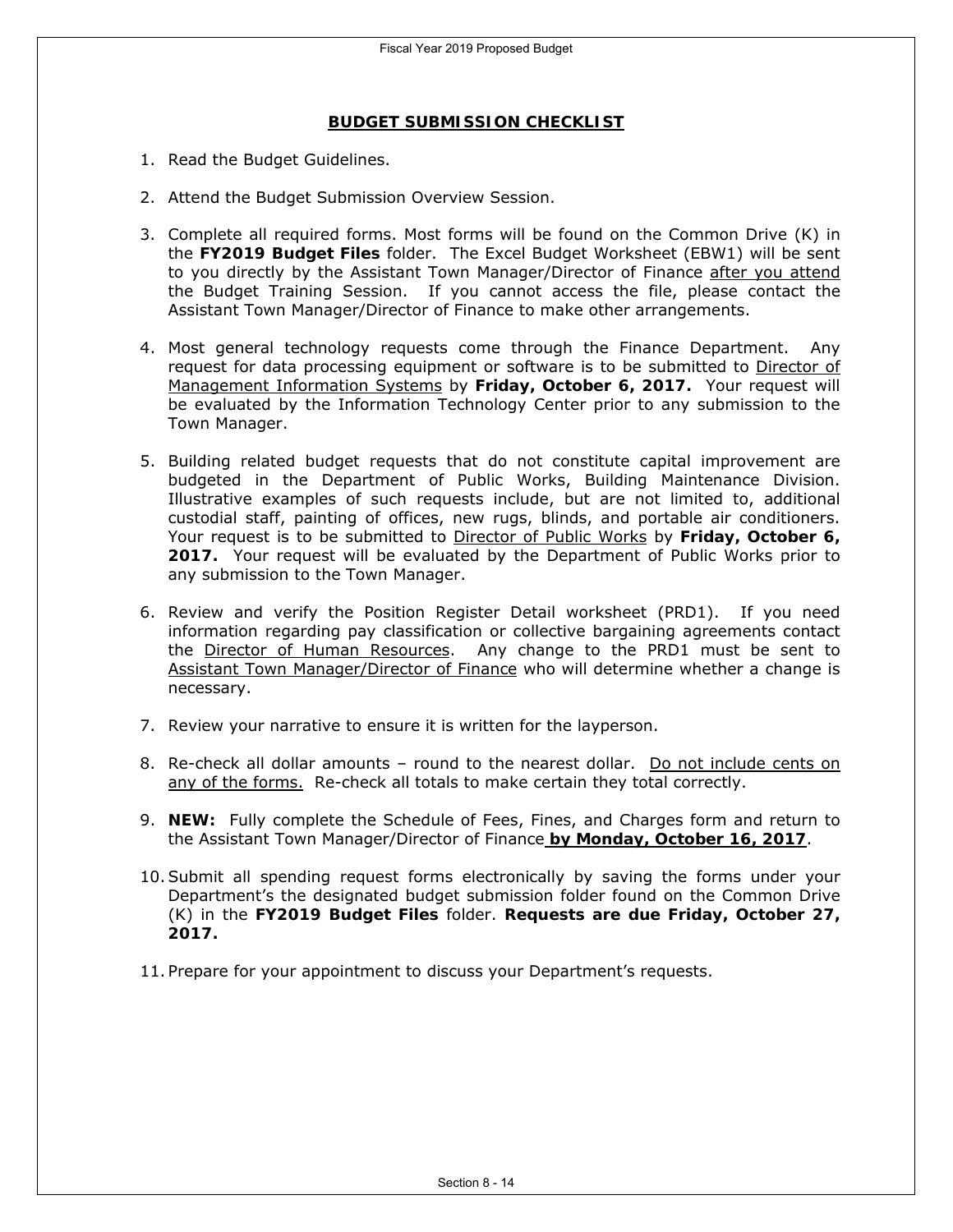### **KEY DATES FOR THE FY2019 BUDGET PROCESS**

| <b>Date</b>  |                |      | Activity                                                                                                                                 |  |  |  |  |
|--------------|----------------|------|------------------------------------------------------------------------------------------------------------------------------------------|--|--|--|--|
| August       | 1              | 2017 | Capital improvement plan guidelines are released.                                                                                        |  |  |  |  |
| August       | 3              | 2017 | Capital submission overview session held at 9:00 A.M.<br>Thursday, August 3, 2017 at Town Hall in the Powers Hall.                       |  |  |  |  |
| August       | 11             | 2017 | Deadline to notify another department of a capital request<br>which requires assistance or input to properly submit a<br>request.        |  |  |  |  |
| August       | 11             | 2017 | Vehicle Request Forms due back to Finance Department by 12<br>Noon.                                                                      |  |  |  |  |
| August       | 15             | 2017 | Town Manager's budget consultation with the Board of<br>Selectmen                                                                        |  |  |  |  |
| September    | 12             | 2017 | Town Manager's budget consultation with the Board of<br>Selectmen                                                                        |  |  |  |  |
| September    | 6              | 2017 | Town Manager's budget consultation with the Finance<br>Committee                                                                         |  |  |  |  |
| September    | 8              | 2017 | <b>Capital Requests Due.</b>                                                                                                             |  |  |  |  |
| September    | 25             | 2017 | Budget guidelines are released.                                                                                                          |  |  |  |  |
| September    | 28             | 2017 | Budget submission review sessions at Town Hall in the Great<br>Plain room - four sessions.                                               |  |  |  |  |
| October      | $\overline{2}$ | 2017 | <b>Special Town Meeting</b>                                                                                                              |  |  |  |  |
| October      | 6              | 2017 | Deadline for a department to submit budget request to<br>another department, e.g., building maintenance needs,<br>technology needs, etc. |  |  |  |  |
| October      | 10             | 2017 | Town Manager's budget consultation with Board of Selectmen.                                                                              |  |  |  |  |
| October      | 16             | 2017 | The Schedule of Fees and Charges is due.                                                                                                 |  |  |  |  |
| October      | 27             | 2017 | FY2019 department spending requests are due.                                                                                             |  |  |  |  |
| November     | 14             | 2017 | Town Manager's budget consultation with the Board of<br>Selectmen                                                                        |  |  |  |  |
| December     | 13             | 2017 | Department spending requests are due to Finance Committee<br>from the Town Manager and School Superintendent.                            |  |  |  |  |
| December     | 19             | 2017 | Board of Selectmen votes CIP recommendation.                                                                                             |  |  |  |  |
| January      | $\overline{2}$ | 2018 | FY2019 - FY2023 Capital Improvement Plan is released.                                                                                    |  |  |  |  |
| January      | $\overline{2}$ | 2018 | Town Manager's budget consultation with the School<br>Committee.                                                                         |  |  |  |  |
| January      | 31             | 2018 | Town Manager's Balanced Budget Due to Finance<br>Committee.                                                                              |  |  |  |  |
| February     | 5              | 2018 | Warrant articles for 2018 Annual Town Meeting are due to the<br>Board of Selectmen.                                                      |  |  |  |  |
| February     | 22             | 2018 | Finance Committee's FY2019 draft budget is due to the Town<br>Manager.                                                                   |  |  |  |  |
| <b>March</b> | 15             | 2018 | Finance Committee's budget recommendations are due<br>for inclusion in the ATM Warrant.                                                  |  |  |  |  |
| April        | 10             | 2018 | <b>Annual Town Election</b>                                                                                                              |  |  |  |  |
| May          | 7              | 2018 | <b>Annual Town Meeting</b>                                                                                                               |  |  |  |  |
| July         | $\mathbf{1}$   | 2018 | START OF FY2019                                                                                                                          |  |  |  |  |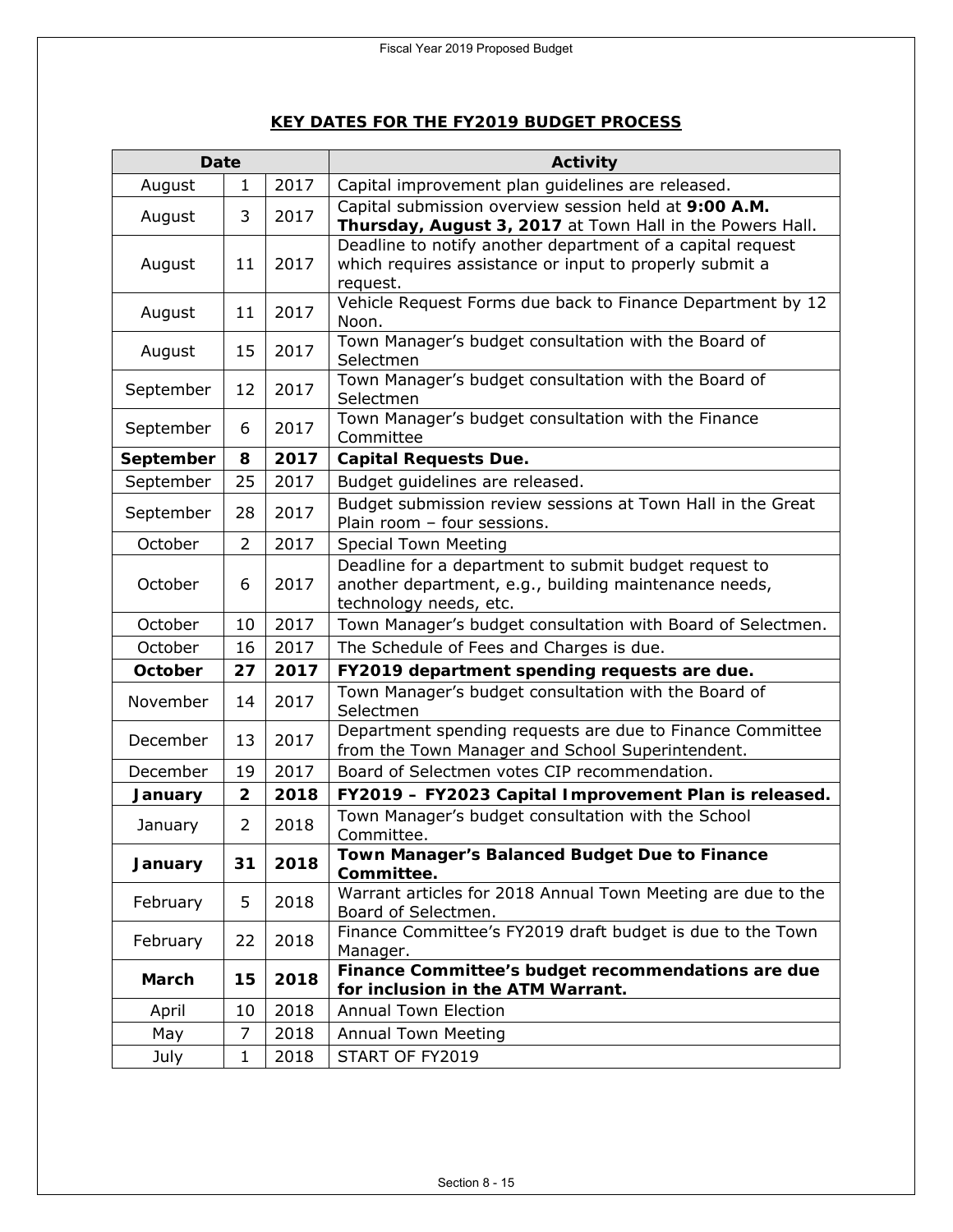### **AN OVERVIEW TO THE DEPARTMENT SPENDING REQUEST FORMS**

#### Spending Request Forms

The spending request forms are to be used at the department-wide level and may be used at the division levels of the organization. Department managers should not prepare forms for programs, but if the department manager needs or wants to identify a particular program or the costs associated with it, this can be explained under operational considerations on the Department Information (DSR1) form. At a minimum, most department managers will complete the Department Information form and the Department Expenditure Detail (DSR2) form which consists of three parts: personnel, expenses, and operating budget capital, and the Excel Budget Worksheet (EBW1). Department managers wanting to submit requests for additional hours for existing positions, for additional new staff positions, or for new services must use the Performance Improvement Funding Request (DSR4) form. How this information is to be entered on the EBW1 form will be explained at the budget submission training. A department seeking funding that would not be part of the operating budget or qualifies as capital, or seeks approval of a financial related item that may require separate Town Meeting action, or would only be considered if an alternative source of funds is secured, should be submitted on Special Warrant Article Request (DSR5) form.

- DSR1: Department Information the purpose of this form is for the department to provide a narrative about the department, including financial and services demands. The form focuses on factors affecting the cost of services, and explains programs that are operated through revolving funds, grants, or donations. This form should include information relative to the department's accomplishments over the past year, goals for the coming year, and should identify efforts undertaken in the area of performance measurement (benchmarking, program evaluation, and/or customer satisfaction). The department's spending request is to be summarized at the bottom of the form.
- DSR2: Department Expenditure Detail the purpose of this form is to provide budgetary information about personnel and nonpersonnel costs. The form is broken into subsections for personnel salary and wage costs, and a line by line expense detail.

The DSR2A section provides the reader with an overview of the staffing levels broken out by the major salary and wage items for the department. If applicable, information for line one of the form (Salary and Wage Permanent Positions) has been provided to you on the Position Register Detail (PRD1) worksheet. You have been provided specific details of compensation by position on the PRD1 worksheet. The PRD1 worksheet lists the permanent full-time and part-time positions; it does not list seasonal, temporary, substitute, or other non-permanent positions. The department manager should determine what amounts, if any, are necessary to fund these services. If the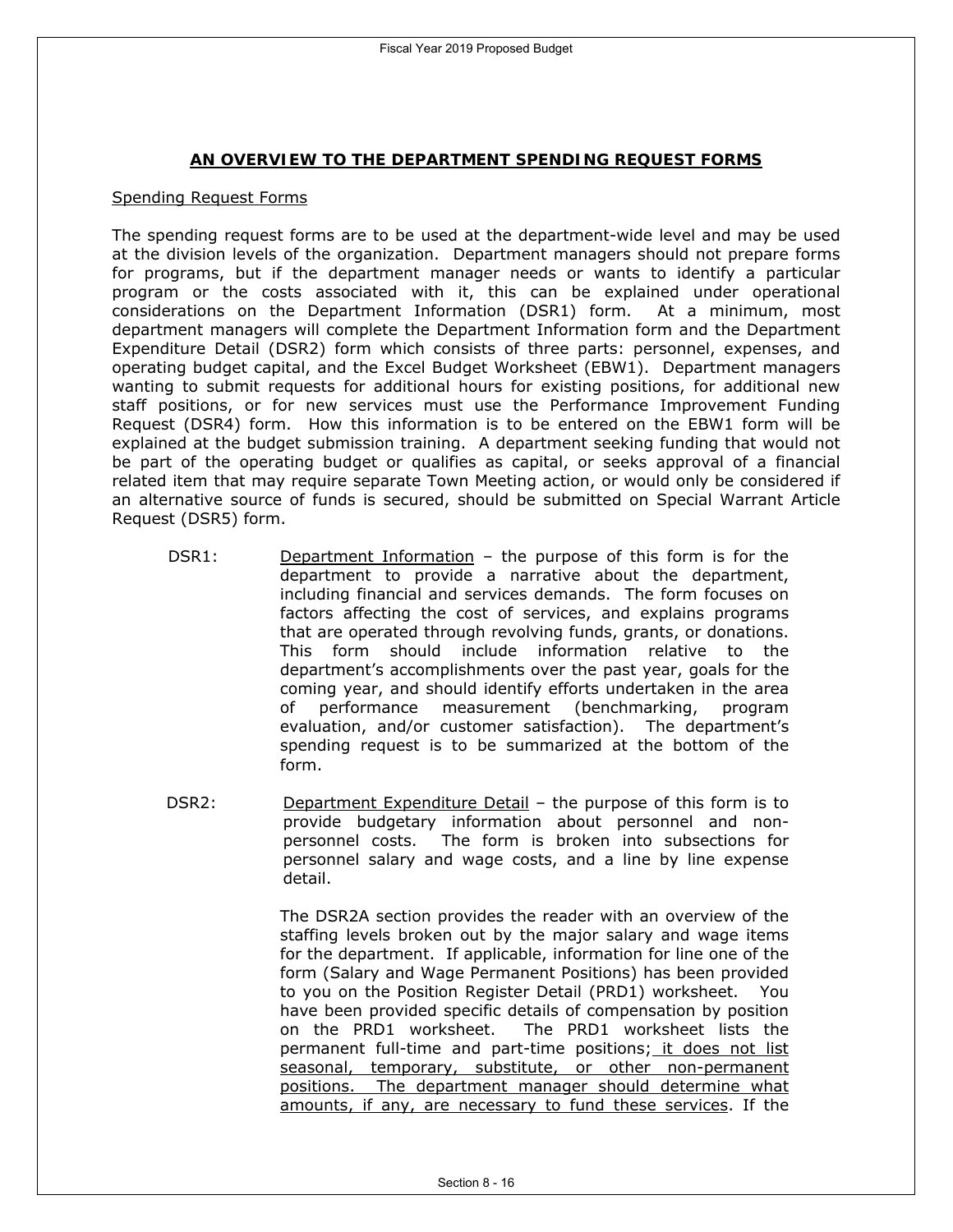amount changes from the current year you must explain the basis for the change. This information is to be requested under line 2 of the form. Also if there is scheduled overtime or other compensation that is not incorporated in the PRD1 worksheet, those should be shown in the respective lines, e.g., payment in lieu of vacation, stipends not inherent to a permanent position, seasonal labor, etc.

The DSR2 form is also broken out between expenses (DSR2B) and operating budget capital (DSR2C). This section provides a line by line expense detail of services, supplies and other costs. You must provide a short description of the major items which make up the total object code request. There are examples of the type of expenses that may fall under the different object codes provided in **Appendix A.** 

- DSR3: Department Personnel Supplement the purpose of this form is to allow departments to provide additional information about positions that are not detailed on the PRD1 schedule, or wage expenses that are not easily discernable from the information provided under sub sections 2, 3, and 4 of the DSR2 form.
- DSR4: Performance Improvement Funding Request the purpose of this form is to allow departments to identify specific funding requests above the Base Request that would, if funded, provide the resources to allow the department to improve, expand, and/or address unmet needs. Requests for additional hours or new positions must be included on the DSR4 form, and not embedded in the Department Expenditure Detail (DSR2) form.
- DSR5: Special Warrant Article Request the purpose of this form is to allow departments to submit other types of financial requests that may not necessarily be part of the operating budget or qualify as a capital expenditure. This form may be used if a request requires an independent Town Meeting action (matching a grant or establishing a revolving fund), or seeks funding for a purpose that could overlap fiscal years or requires continuation of the appropriation beyond a single fiscal year (e.g., senior corps program), or seeks alternative funding such as CPA.
- EBW1: Excel Budget Worksheet you should complete the worksheet **before you begin to fill out the DSR forms.** The purpose of this worksheet is to have departments enter their spending request amounts by the account numbers that the expenditures are tracked in the Town's accounting system. This information will be uploaded into Infinite Visions (IV). After Town Meeting has acted on the budget, and any changes that may have been made by Town Meeting have been reflected in the spending request, the budget data will then be transferred into the General Ledger. This will allow departments to begin preparation for the new fiscal year sooner. The worksheet that you will complete shows the Department's current budget as it was posted into IV prior to the start of the fiscal year. There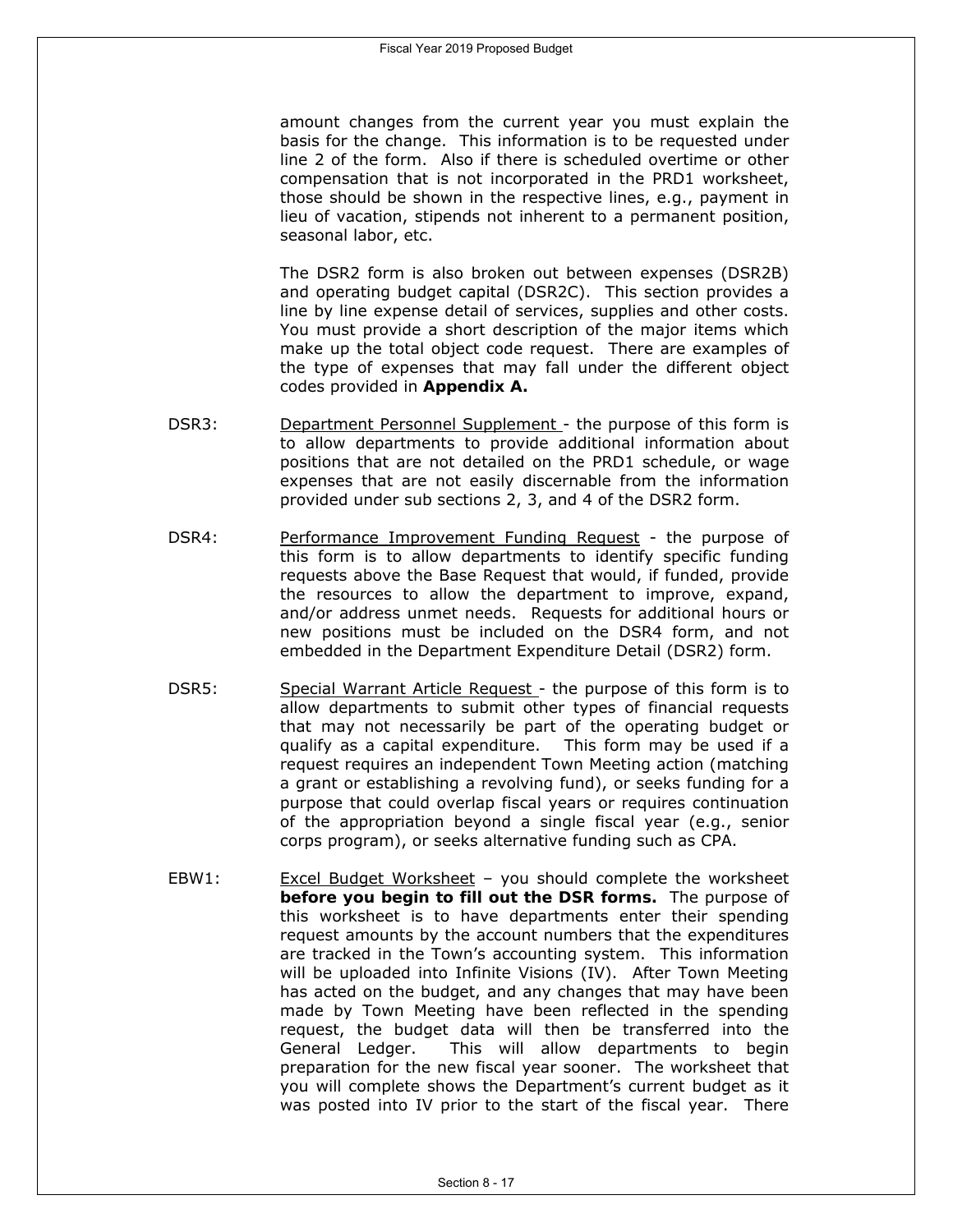are columns to enter your DSR2 and DSR4 spending request amounts. The worksheet will total, show the dollar change from the current year for each account number and will show the percent change the requested total is to the current year total budget.

PRD1: Position Register Detail - this worksheet was prepared by the Finance and Human Resources departments. This information provided most if not all of the figures that have been prepared and for you to report on DSR2. This register shows the positions that are **currently funded for FY2018** in the department's budget and projected compensation for each position based on the incumbent (as of September 1, 2017 or if an offer of employment by letter was issued by Human Resources by this date that individual), or if vacant, the prior incumbent for FY2018. If a position has been filled within the last year, we budget FY2019 at the new hire's estimated step for FY2019 or the middle of the compensation range for the position, whichever is higher. We ask that you review the PRD1 for accuracy. **Although we make every effort to be accurate, we rely on the department manager to ensure that the PRD1 is reflective of all existing personnel and the pay rates are correct.** The schedule **does not** include overtime or other non-definitive salary and wage items such as payment in lieu of paid time off, tuition reimbursement, seasonal labor, etc. The department manager should be in a much better position to determine the amounts, if any, are necessary to funds those costs. The schedule **does not** include any additional positions or any increase in hours for existing positions. This information is to be requested and itemized in the DSR4 form. Please note any changes proposed to the PRD1 form must be approved by the Assistant Town Manager/Director of Finance.

> Schedule Fees and Charges – this is an internal document to be prepared by the department and submitted to the Finance Department to disclose all the non-tax and non-state aid revenue collected by the department. The information is important in order to ensure that the Town is conducting regular reviews of the various revenues collected and that rates are current. Town will produce a comprehensive schedule of fees which will be for public inspection.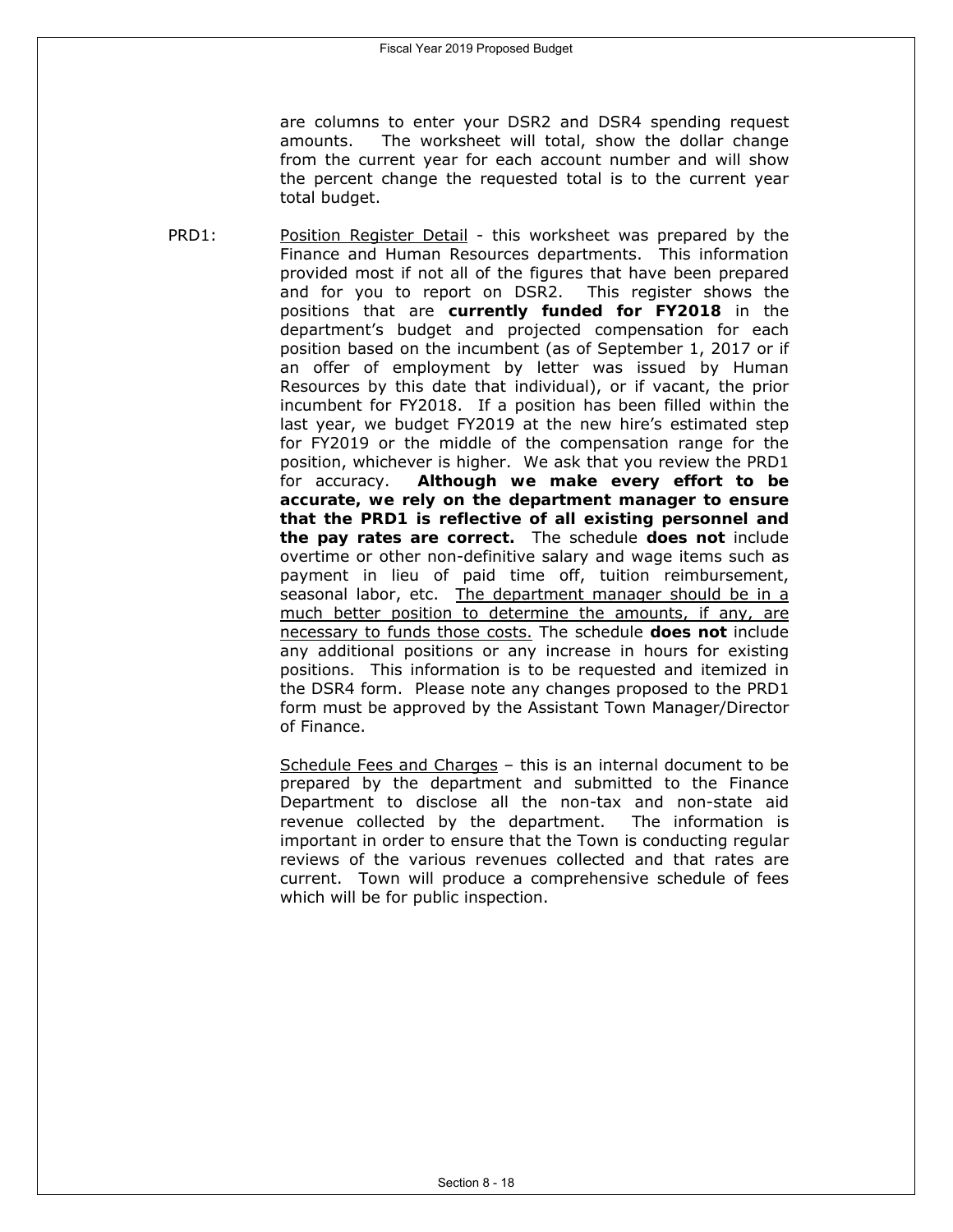### **Department Information DSR1 Form Instructions**

#### DSR1 – Department Information

This form serves as a cover letter to explain the spending request for next year. The form focuses on factors affecting the cost of services, and explains programs that are operated through revolving funds, grants, or donations. This section should include information relative to the department's accomplishments over the past year, goals for the coming year, and should identify efforts undertaken in the area of performance measurement (benchmarking, program evaluation, and/or customer satisfaction). The department's spending request is to be summarized at the bottom of the form.

- 1. **Department:** Fill in the name of the department.
- 2. **Department Mission:** This section is to provide a description of the Department, including the primary business centers. Explain the primary functions the department provides to the Town. For most departments a single paragraph should be sufficient to provide an overview.
- 3. **On the Horizon:** This section is to provide information regarding any internal and external pressures that are affecting the department and are driving cost increases. Discuss what goals the Department is seeking to accomplish in the current (FY2018) fiscal year, and Discuss projects and activities that the department is or will be undertaking within the next two to four years. Explain what resources will be required to address these issues.
- 4. **Budget Statement:** Explain the dollar changes to your departments FY2019 request from the current appropriated budget for FY2018. **You must clearly identify and explain any increases over the current budget**. Here is an example of the format that was utilized by DPW which is the preferred style. *Below is an example done by DPW and was part of DPW's FY2018 submission.*

|                                       | Div.           | <b>Description</b>                                    | Change<br>from<br>FY2017 | <b>Comments</b>                                   | <b>Net</b><br>Change |
|---------------------------------------|----------------|-------------------------------------------------------|--------------------------|---------------------------------------------------|----------------------|
|                                       | <b>P&amp;F</b> | Equipment Repair                                      | \$2,000                  | Based on FY 16<br>Spending                        |                      |
|                                       | Hwy            | Repairs &<br>Maintenance to<br><b>Traffic Signals</b> | \$3,000                  | Reallocate for<br>Inspectional<br><b>Services</b> |                      |
| Repairs<br>& Maint<br><b>Services</b> | Hwy            | Roadway<br>Markings                                   | \$395                    | Increase 1% no<br>contract for FY 18              | \$8,395              |
|                                       | Garage         | Equipment Repair                                      | (\$5,000)                | Reallocate to<br>Vehicle Repair                   |                      |
|                                       | Garage         | Vehicle Repair                                        | \$5,000                  | Reallocate from<br>Equipment Repair               |                      |
|                                       | Garage         | Vehicle &<br>Equipment<br>Inspections                 | \$3,000                  | Based on FY 16<br>Spending                        |                      |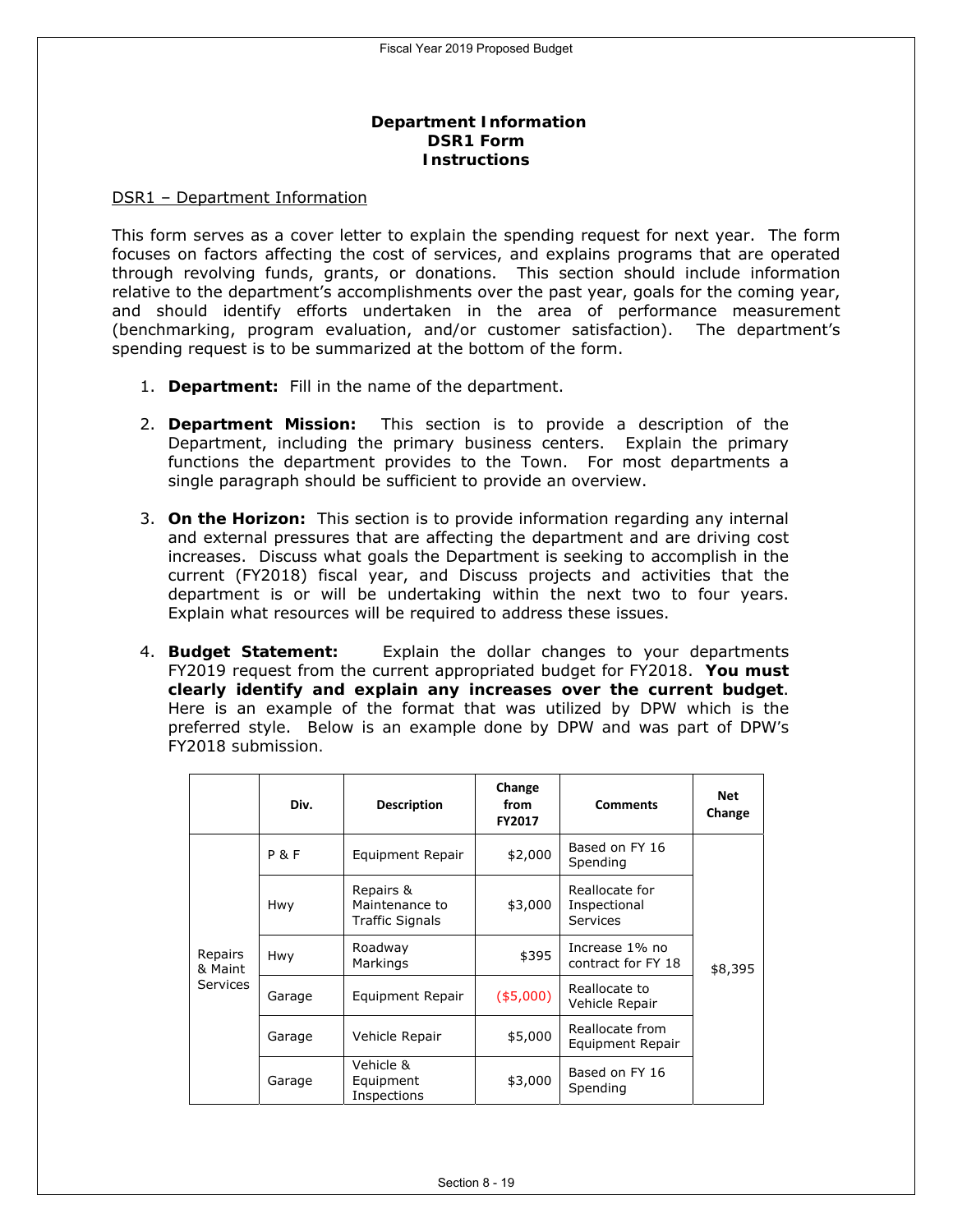Discuss any department activities or programs that are funded or supported in part or fully through revolving funds, grants, donations, or volunteer efforts. This section should include details of any significant changes that would affect the revenue estimate for the fiscal year, (e.g., change to the fee structure, change in level of demand for a service, creation, or elimination of a program or service). Any adjustment to a charge or fee for **next year** that is pending action by a Board, Committee, or Town Meeting must be disclosed with a justification as to why you expect the change to be approved and included in the revenue estimate.

You should identify changes in **personnel** levels which have occurred over time and whether the department may be seeking additional hours for existing positions, or additional positions. However, if you are seeking such an increase the request must be made through the **DSR4 form** and not embedded in the Base Request. You should also disclose any increased costs in **expenses** which have impacted the department's ability to provide the expected level of service for the current year budget, and/or any increase in the **expense** dollar request over the current fiscal year budget. Indicate whether the cost is fixed and/or non-discretionary, or whether it is discretionary based on numbers served. Indicate which expenses are covered by related program/service generated revenue which is credited to the general fund, as opposed to a reserve or revolving fund, (e.g., each additional parking permit tag sold generates more income, but also requires an appropriation to pay for the physical tag to be increased as well).

The department should also identify programs that are supported or administered by the Department which are funded in part or fully by a **revolving fund**, **grant**, or **donation**. Also identify activities that are supported by volunteers. However do not include in the budget request any amounts that will be paid by a revolving fund, grant, or donation. We again ask that departments disclose in their narratives any Federal and/or State grants that they have relied upon to support ongoing programs or that make available resources which allow the Department to perform its primary responsibilities. You should also answer the question on the DSR2 form whether there are grants.

- 5. **Accomplishments and Activities:** Discuss recent accomplishments and goals met in the past year, provide information on workload and performance related activities, ideally three or more years of results is preferred.
- 6. **Spending Request Recap**: This section is to summarize the spending requests identified under DSR2 and DSR4 Forms, and any additional amounts which are appropriated under separate budget lines at Town Meeting. The DSR2 totals are to be shown under the Base Request column; DSR4 requests are totaled and shown in their own column. If your Department's spending request includes a different appropriation line description (e.g., Snow and Ice), type in the title under the description column and enter the amount(s) under the respective columns.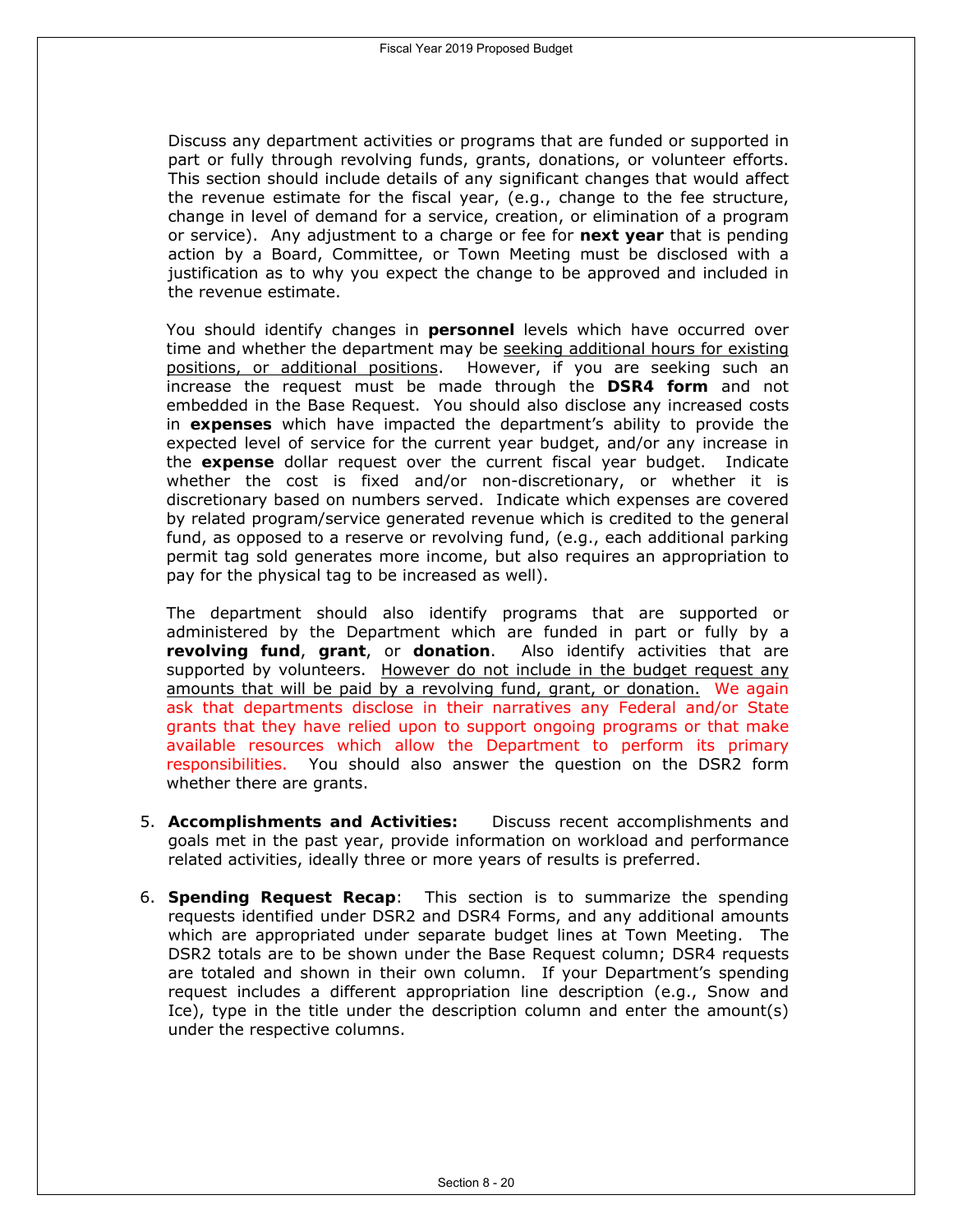**Department Information DSR1 Department** (See instruction #1) Department Mission **(see instruction #2)** On the Horizon **(see instruction #3)** Budget Statement **(see instruction #4)** Accomplishments and Activities **(see instruction #5) Spending Request Recap (see instruction #6)** Description Base Request DSR2 Additional Request DSR4 Total (DSR2 + DSR4) a) Salary and Wages b) Expenses c) Capital d) Other e) Other f) Other g) Total DSR2 & DSR4 Request (a through f) V2019

Fiscal Year 2019 Proposed Budget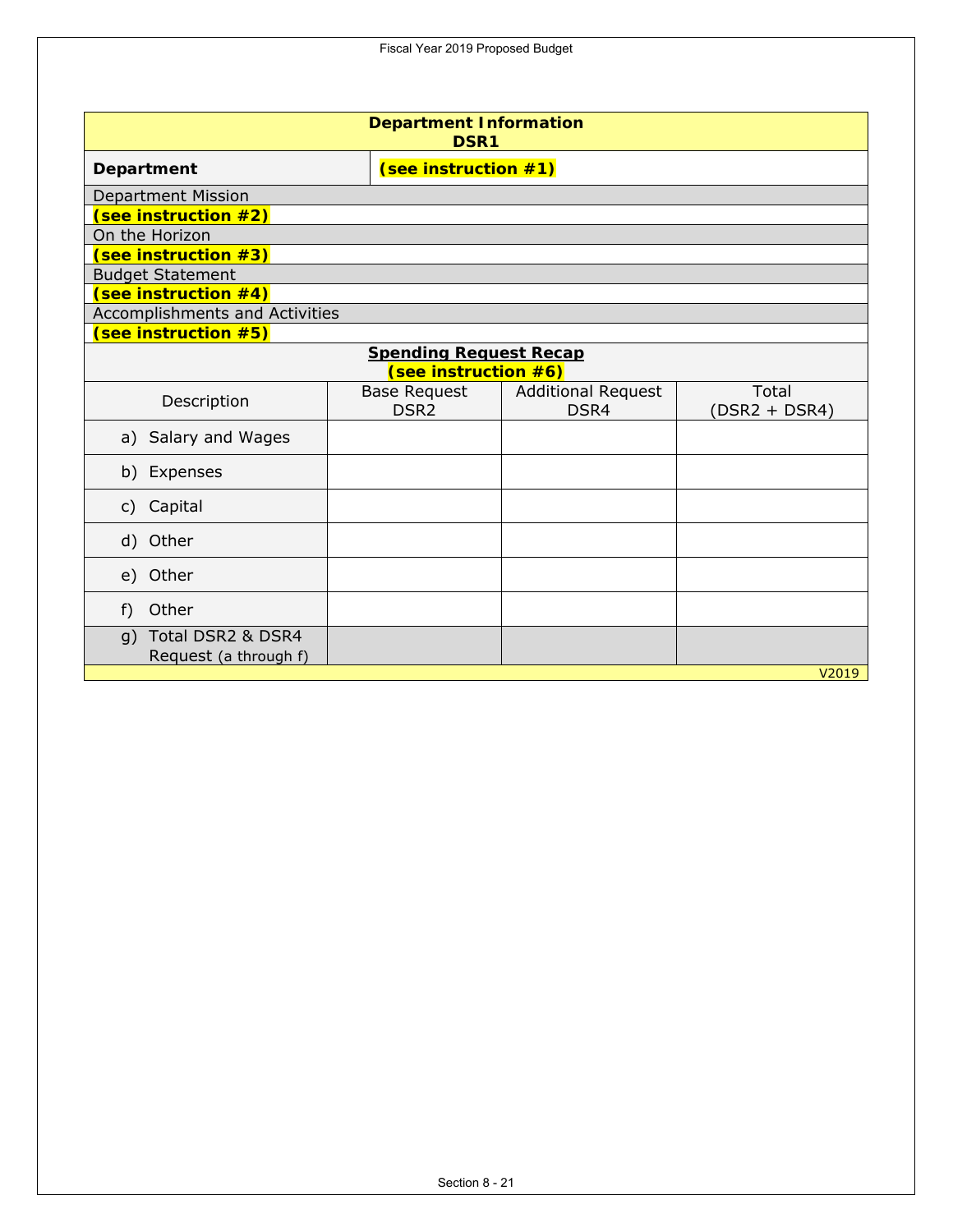### **Department Expenditure Detail DSR2 Form Instructions**

#### DSR2 – Department Expenditure Detail

The purpose of this form is to provide budgetary information about personnel and nonpersonnel costs. The form is broken out by subsections for personnel salary and wage costs, and a line by line expense detail.

#### DSR2A Section - Personnel

The purpose of this section is to provide the personnel budget data for the department. Information for line 1 has been provided to you on the PRD1 worksheet. The forecast assumes an annualized salary level based on the rate of pay on the last day of the fiscal year (06/30/19) for a period of **52** weeks. You are more familiar with individual situations, and we will rely on you to review the information carefully. You have been provided specific details of compensation by position on the PRD1 worksheet. The PRD1 worksheet lists the permanent full-time and part-time positions; it does not list seasonal, temporary, or nonpermanent positions (positions which rates of pay are found in Schedule C). If there is scheduled overtime or other compensation that is not calculated in the PRD1 worksheet, these should be shown in the respective lines. **Requests for new positions must be included on the DSR4 form, and not embedded in the DSR2A.** Please remember to disclosed any significant changes from the prior year and identify the reasons under the **Operational Considerations** section of the DSR1 form.

- 1. **Department:** Fill in the name of the department and if desired the division.
- 2. **Permanent Personnel:** Enter the head count for the number of full time positions under the **FT Head Count** column, the number of "permanent part time" benefit-eligible positions under the **PT Head Count** column, and the appropriate calculation of the two columns as **Full Time Equivalent (FTE)** under that column (this information has been provided to you on the PRD1 form). You should enter the number that was funded in the prior fiscal year, the current fiscal year, and the expected number of positions that will be funded within the **Base Request** for next fiscal year. Please note that the FTE count should **NOT** include the portion of the position that is grant and/or revolving fund supported, nor temporary, seasonal, and other **Schedule C** positions regardless of the funding source. The FTE total for FY18 must equal the total shown on the PRD1 report. Please contact the Assistant Town Manager/Director of Finance if you have questions.
- 3. **Personnel Non-Budget:** Identify whether the department will rely on any positions funded by a grant and/or revolving fund to provide services next year (FY2019). Indicate the number of full-time and part-time positions that are funded by these sources. Do not double count positions – these positions should not be duplicative of the figures entered in the lines above (item 2) that are funded by the operating budget.
- 4. **Are all union positions covered by a contract for FY2019:** Identify whether all union positions in the department have a collective bargaining agreement in place for FY2019. If there are no union positions in the department, mark "NA"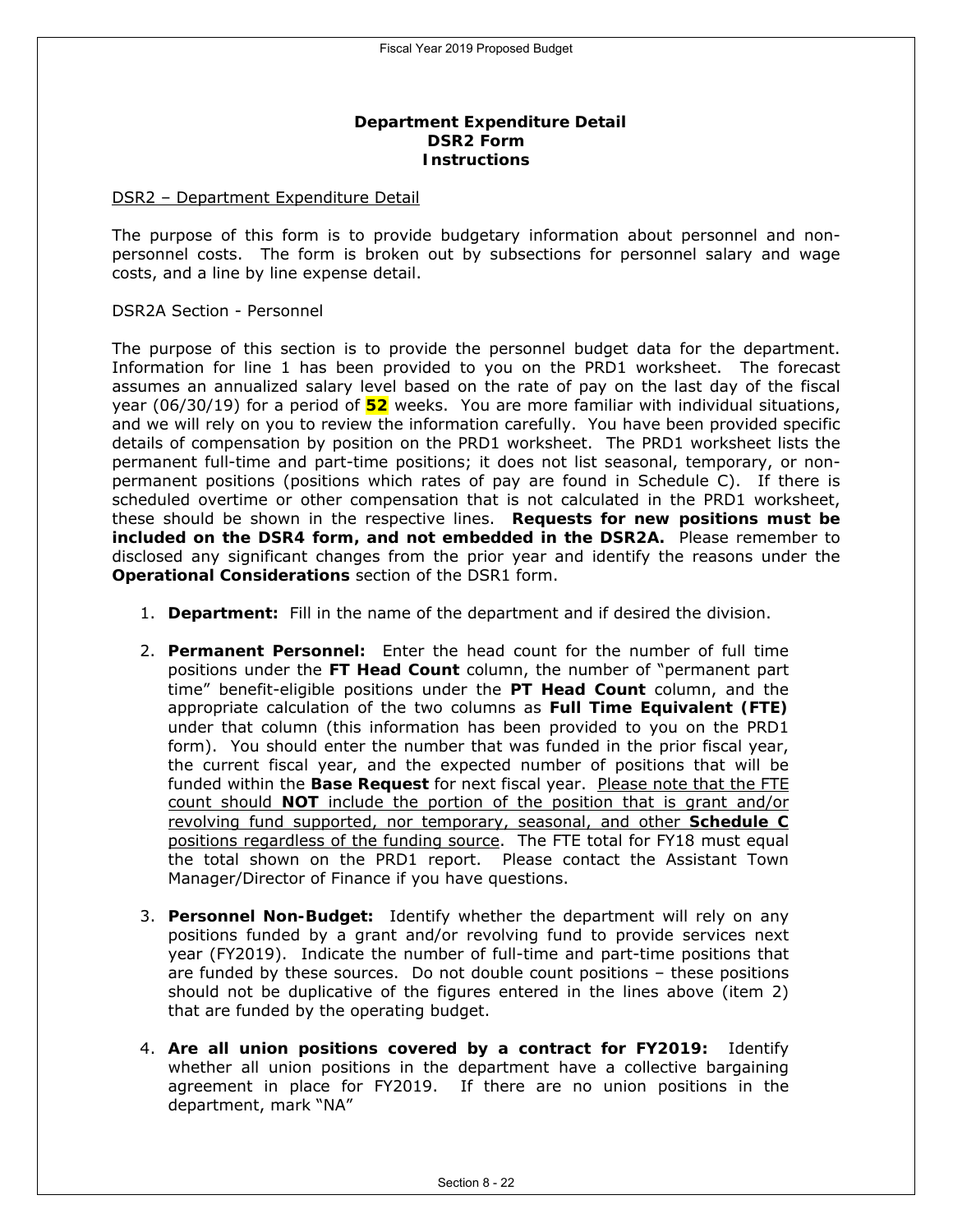- 5. **Salary and Wage Permanent Positions (line 1):** Fill in the total salary and wage amount to fund the full time positions and "permanent part time" positions (these are usually positions working an average of 20 hours or more per week, but may be less than 20 hours provided the work is on a regular basis and the position is held by a specific individual **– a position that is filled in by more than one individual or a rotating or as needed basis is considered temporary help – see #6**) in the Base Request. This information is obtained from PRD1 worksheets. Although we make every effort to be accurate, we rely on the department manager to ensure that the PRD1 is correct. The amount shown on the PRD1 worksheet are to be sub totaled by the amount that is classified in the General Ledger as regular personnel expense and the amount that is classified as other personnel expense. Other personnel expenses are salary and wage items that are coded within the 519x series (i.e., education pay, uniform pay, etc.) If there is other compensation that was not included in the PRD1 form but is paid to full time or permanent part time employees, you will need to add and itemize this information under the "Other Salary and Wage Expenses" section (see instruction #7). Some examples of other salary and wages would be payment in lieu of accrued leave, tuition reimbursement, training, and stipends not specific to the position or part of a collective bargaining agreement. Calculate the total of the lines  $(a - i)$  and enter the amount to the right of **Sub Total 1**. *This total must agree with the PRD1 sheet.*
- 6. **Salary and Wage Seasonal and Temporary Positions (line 2):** Fill in title or general description of the positions or work that would be funded. You should also include temporary part-time, intermittent and substitute workers, and seasonal help under this section; many of these positions are listed on Schedule C, but not all positions are listed under Schedule C. Provide an explanation of how the total was determined, e.g., number of hours; number of dates, events, etc. Calculate the total of the seasonal and temporary positions and enter the amount to the right of **Sub Total 2**.
- 7. **Salary and Wage Overtime (line 3):** Fill in the total overtime budget request. Provide an explanation for the overtime. Calculate the total of the overtime and enter the amount to the right of **Sub Total 3**.
- 8. **Other Salary and Wage Expenses (line 4):** Itemize other salary and wage expenses which are not included in line one, two, or three e.g., payment in lieu of vacation, tuition reimbursement, stipends, etc. Then calculate the total of the individual entries, if any, shown on lines a, b, c, d, e, and f. Calculate the total of the other salary and wage expenses enter the amount to the right of **Sub Total 4.**
- 9. **Total Salaries and Wages (line 5):** Combine the totals of 1, 2, 3, and 4 and enter the amount to the right of **Total Salaries and Wages.**

*If you have difficulty determining the amount for any position, please contact the Human Resources office.* 

### DSR2B & DSR2C Sections – Expenses and Capital.

This section provides a line by line expense detail of services, supplies, materials, tools,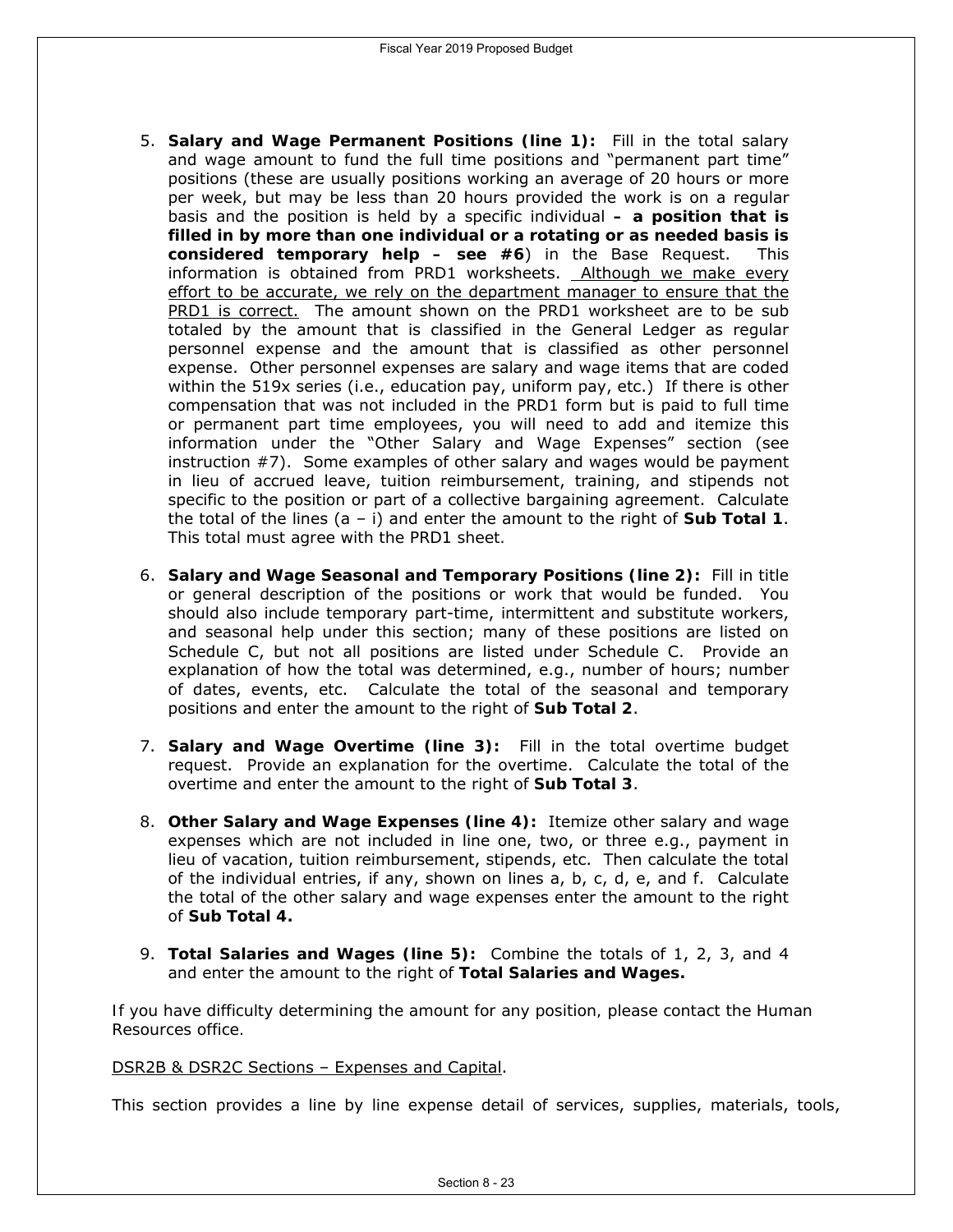equipment, and operating budget capital requested by the department. You must provide a short description of the major expenses that make up the total for each object code. Some examples of the type of expenses which would be included under the respective object codes are shown on the form. It is up to each department manager to determine whether to prepare division based expense requests or a combined single total department request, (remember divisions are not programs, e.g. Highway is a division of DPW, but traffic control is a program within the highway division of DPW). Use as many lines as necessary to provide the appropriate amount of detail.

10. **Object/Description:** The shaded column on the left lists the basic object codes (we have included the primary object code digits (the first three of the four digits) for your reference as to the expenses that are to be reported on the line). To the right is an area intended to describe the significant components that make up the total for each accounting object code. For a listing of which object codes fall under the account group, refer to the **Account Codes** found in **Appendix A.** Describe the major items that make up the expense line. In parenthesis enter the total which corresponds to the identified expense described to the immediate left, e.g., for the "Communications" expense code the components that make up the total object are:

| Object                | Description                                                                                                                                    | Amount  |
|-----------------------|------------------------------------------------------------------------------------------------------------------------------------------------|---------|
| Communications (543X) | Postage (\$1,200)<br>Cellular Service (\$840)<br>Photocopying Fees (\$500)<br>Legal Notices (\$775)<br>Other Communication Expenses<br>(\$115) | \$3,430 |

The individual components must total the amount typed under the "Amount" column (see item 10).

- 11. **Amount:** Enter the total of the itemized expenses shown to the immediate left.
- 12.**Total Expenses (line 6):** Calculate the total of all object lines and enter the amount to the right of the shaded area**.**
- 13.**Total Operating Budget Capital (line 7)**: Calculate the total of any capital items requested through the operating budget in line and enter the amount to the right of the shaded area**. Operating Budget Capital** items are those items which either have a total cost of less than \$25,000 or have a primary operational useful life of less than 5 years.
- 14.**Total Base Request (line 8):** Enter the combined total of lines five, six, and seven.
- 15.**Will the Department submit any Special Financial Warrant Articles?:**  Indicate with an "X" in the appropriate box (YES or NO) whether any DSR5 Forms will be submitted.
- 16. **Does the Department depend on any Federal or State grants to provide services?:** Indicate with an "X" in the appropriate box (YES or NO)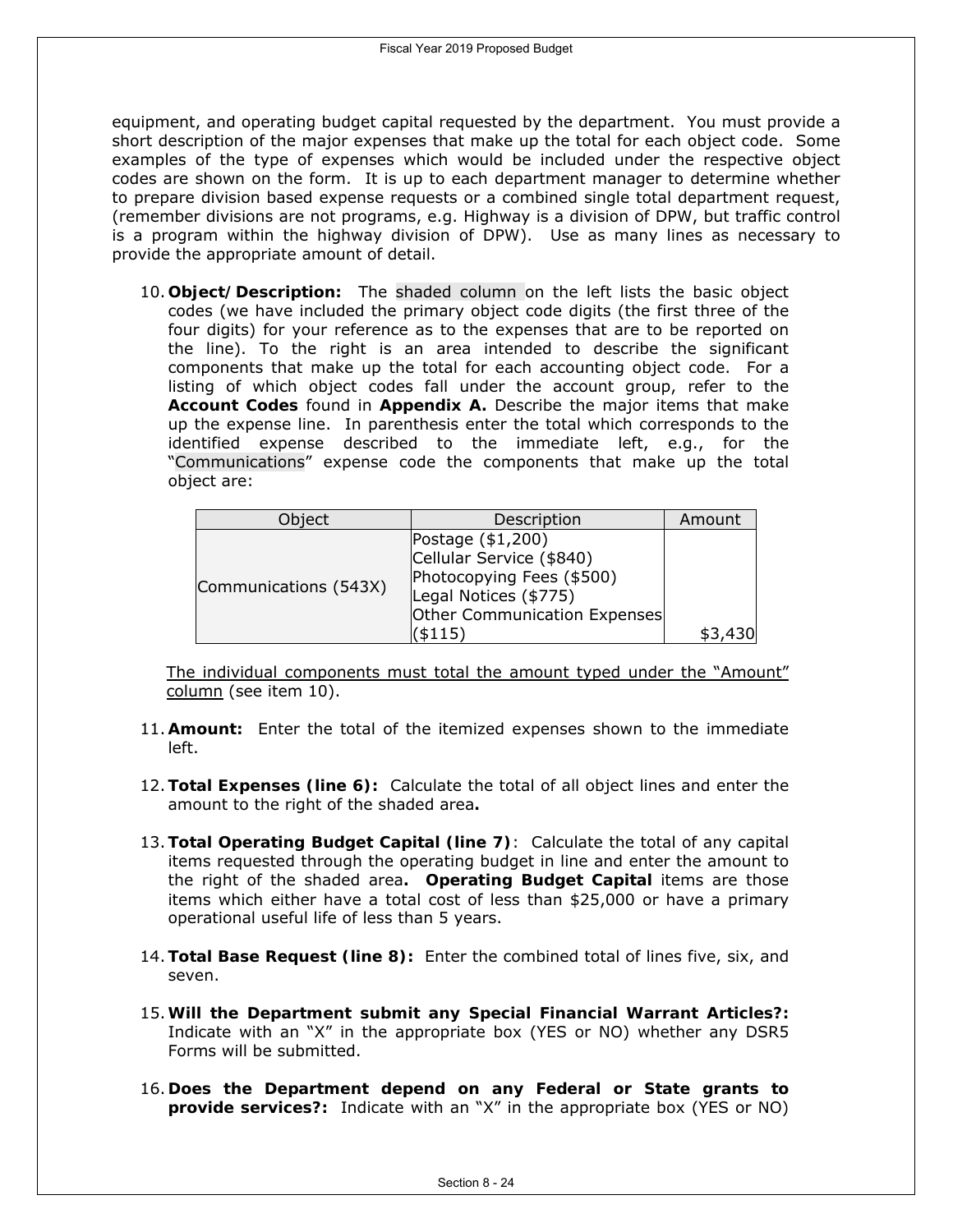whether the Department receives or relies on any Federal or State grants to fund services or to provide resources (supplies, contractors, services, multiparty agreements, etc.) that the Department relies on to do its primary responsibilities. This should be explained in the Department narrative in the DSR1 form.

- 17. **Did the Department submit any requests for FY2019 for the replacement or upgrade of technology or software to the Information Technology Center?:** Indicate with an "X" in the appropriate box (YES or NO) whether the Department submitted, by the deadline, any requests for the replacement and/or upgrade of technology and or software the Information Technology Center (ITC).
- 18. **Did the Department submit any requests for FY2019 to the Department of Public Works/Building Maintenance division to improve or upgrade a public building or facility?:** Indicate with an "X" in the appropriate box (YES or NO) whether the Department submitted any requests to the Department of Public Facilities (operations) to improve or upgrade a public building or facility.
- 19. **Recheck your work.**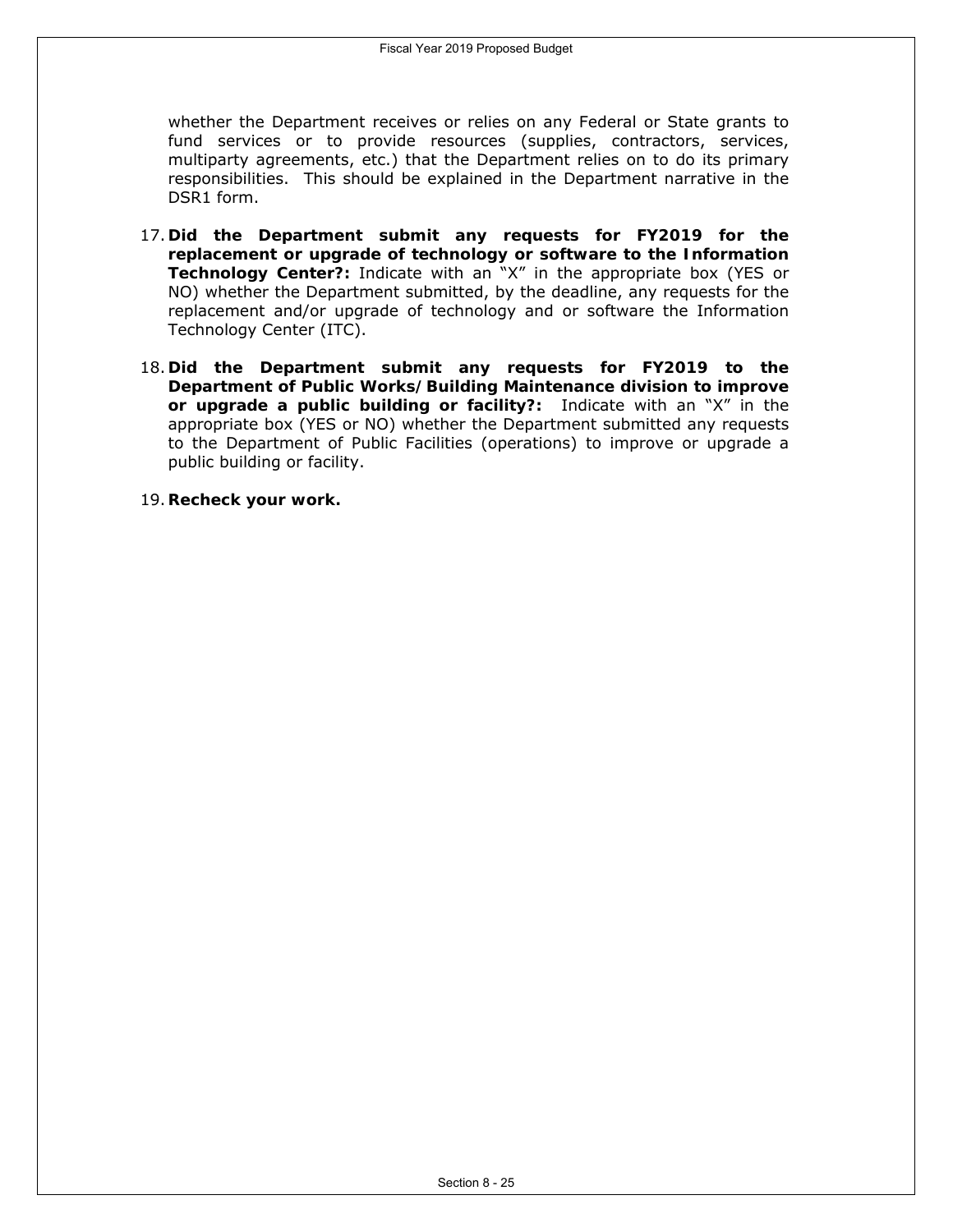| <b>Department Expenditure Detail</b><br>DSR <sub>2</sub>                                |         |                    |            |              |                              |                     |  |                |                    |           |                        |
|-----------------------------------------------------------------------------------------|---------|--------------------|------------|--------------|------------------------------|---------------------|--|----------------|--------------------|-----------|------------------------|
| (see instruction #1)<br>Department                                                      |         |                    |            |              |                              |                     |  |                |                    |           |                        |
|                                                                                         | Object  |                    |            |              |                              | Description         |  |                |                    |           | Amount                 |
|                                                                                         |         |                    |            | <b>DSR2A</b> |                              |                     |  |                |                    |           |                        |
| Permanent                                                                               |         | Last Year (FY2017) |            |              | <b>Current Year (FY2018)</b> |                     |  |                | Next Year (FY2019) |           |                        |
| Personnel                                                                               | FT Head | PT Head            | Full Time  | FT Head      | PT Head                      | <b>Full Time</b>    |  | FT Head        | PT Head            |           | <b>Full Time</b>       |
| (see                                                                                    | Count   | Count              | Equivalent | Count        | Count                        | Equivalent<br>(FTE) |  | Count          | Count              |           | Equivalent<br>$($ FTE) |
| instruction                                                                             |         |                    | (FTE)      |              |                              |                     |  |                |                    |           |                        |
| #2)<br>Non-Budget Personnel: Will the department rely on                                |         |                    |            |              |                              |                     |  |                | FT Head            |           | PT Head                |
| grant/revolving fund positions to provide services? (see                                |         |                    |            |              |                              | Yes                 |  | No             | Count              |           | Count                  |
| <b>instruction #3)</b>                                                                  |         |                    |            |              |                              |                     |  |                |                    |           |                        |
| Are all union positions covered by a contract for FY2019?                               |         |                    |            |              |                              |                     |  |                |                    |           |                        |
| (see instruction $#4$ )                                                                 |         |                    |            |              |                              | Yes                 |  | No             |                    | <b>NA</b> |                        |
| 1. Salary and Wage Permanent Positions. (see instruction #5)                            |         |                    |            |              |                              |                     |  |                |                    |           |                        |
| a. PRD1 Salary and Wages Base                                                           |         |                    |            |              |                              |                     |  |                |                    |           |                        |
| b. PRD1 Differentials (Conditions, Requirements, Shifts)                                |         |                    |            |              |                              |                     |  |                |                    |           |                        |
| c. PRD1 Education                                                                       |         |                    |            |              |                              |                     |  |                |                    |           |                        |
| d. PRD1 Extra Holiday                                                                   |         |                    |            |              |                              |                     |  |                |                    |           |                        |
| e. PRD1 Longevity                                                                       |         |                    |            |              |                              |                     |  |                |                    |           |                        |
| f.<br><b>PRD1 Snow Program</b>                                                          |         |                    |            |              |                              |                     |  |                |                    |           |                        |
| g. PRD1 Uniform                                                                         |         |                    |            |              |                              |                     |  |                |                    |           |                        |
| h. PRD1 Other Compensation                                                              |         |                    |            |              |                              |                     |  |                |                    |           |                        |
| PRD1 Budget Adjustments                                                                 |         |                    |            |              |                              |                     |  |                |                    |           |                        |
|                                                                                         |         |                    |            |              |                              |                     |  | PRD1 Sub Total |                    |           |                        |
| IJ<br><b>DSR3 Other Compensation</b>                                                    |         |                    |            |              |                              |                     |  |                |                    |           |                        |
|                                                                                         |         |                    |            |              |                              |                     |  | Sub Total 1    |                    |           |                        |
| 2. Salary and Wage Seasonal & Temporary Positions (Itemized Below) (see instruction #6) |         |                    |            |              |                              |                     |  |                |                    |           |                        |
|                                                                                         |         |                    |            |              |                              |                     |  |                |                    |           |                        |
|                                                                                         |         |                    |            |              |                              |                     |  |                |                    |           |                        |
| $\frac{a}{b}$ .<br>$\frac{c}{d}$ .                                                      |         |                    |            |              |                              |                     |  |                |                    |           |                        |
|                                                                                         |         |                    |            |              |                              |                     |  |                |                    |           |                        |
| e.<br><b>DSR3</b> Total                                                                 |         |                    |            |              |                              |                     |  |                |                    |           |                        |
|                                                                                         |         |                    |            |              |                              |                     |  | Sub Total 2    |                    |           |                        |
| 3. Salary and Wage Overtime (Itemized Below) (see instruction #7)                       |         |                    |            |              |                              |                     |  |                |                    |           |                        |
| Scheduled Overtime (contractually obligated)<br>la.                                     |         |                    |            |              |                              |                     |  |                |                    |           |                        |
| b.<br>Training and Development                                                          |         |                    |            |              |                              |                     |  |                |                    |           |                        |
|                                                                                         |         |                    |            |              |                              |                     |  |                |                    |           |                        |
| $rac{c}{d}$ .                                                                           |         |                    |            |              |                              |                     |  |                |                    |           |                        |
| <b>DSR3 Total</b><br>e.                                                                 |         |                    |            |              |                              |                     |  |                |                    |           |                        |
|                                                                                         |         |                    |            |              |                              |                     |  | Sub Total 3    |                    |           |                        |
| 4. Other Salary and Wage Expenses - (Itemized Below) (see instruction #8)               |         |                    |            |              |                              |                     |  |                |                    |           |                        |
| a. Incentive Programs                                                                   |         |                    |            |              |                              |                     |  |                |                    |           |                        |
| b.   Pay In Lieu of Accrued Leave                                                       |         |                    |            |              |                              |                     |  |                |                    |           |                        |
| c.   Program Stipend                                                                    |         |                    |            |              |                              |                     |  |                |                    |           |                        |
| d. Tuition Reimbursement                                                                |         |                    |            |              |                              |                     |  |                |                    |           |                        |
| e. Working Out of Grade                                                                 |         |                    |            |              |                              |                     |  |                |                    |           |                        |
| <b>DSR3 Other Compensation</b>                                                          |         |                    |            |              |                              |                     |  |                |                    |           |                        |
|                                                                                         |         |                    |            |              |                              |                     |  | Sub Total 4    |                    |           |                        |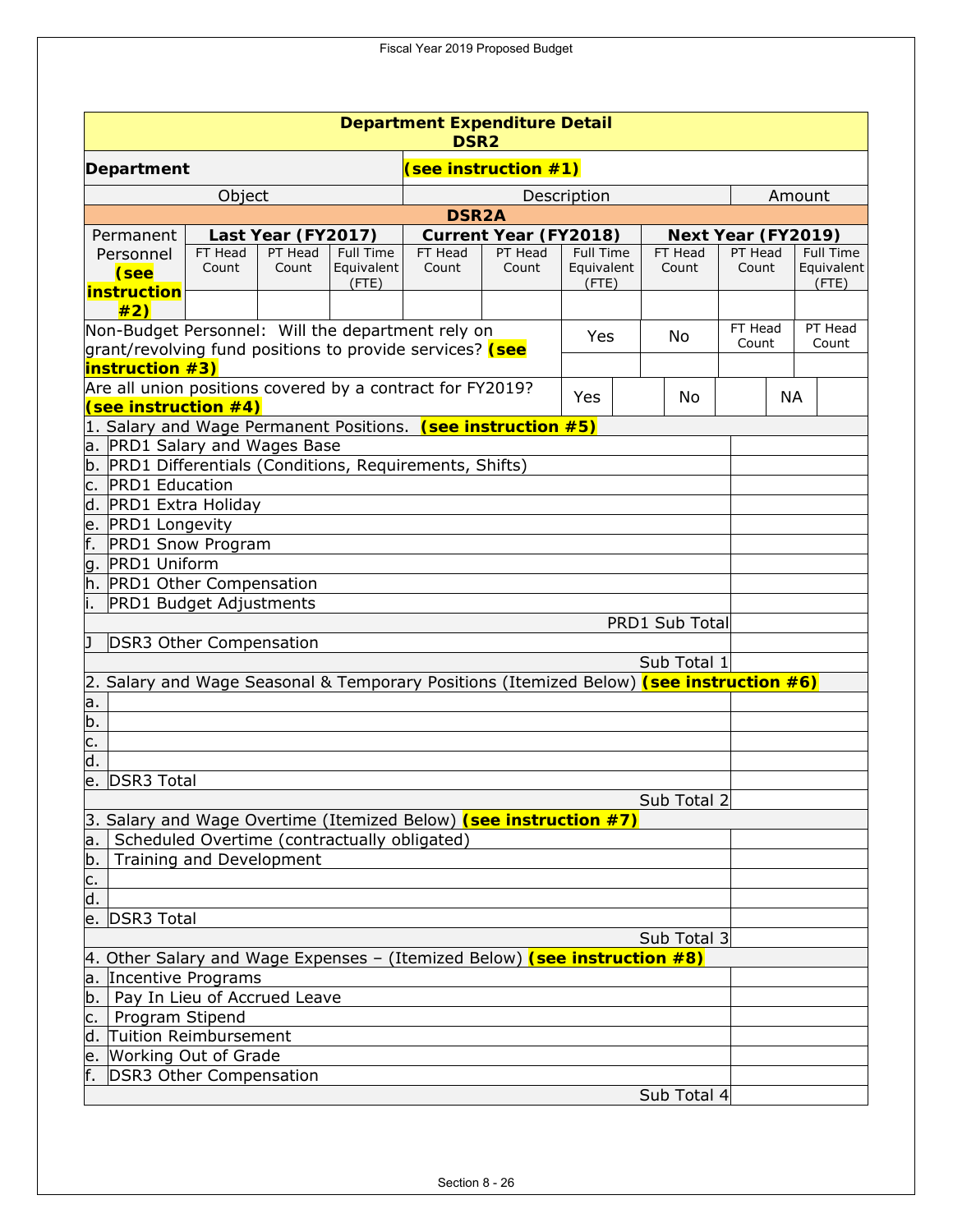| 5. Total Salary and Wages $(1+2+3+4)$ (see instruction $\#9$ )                                                                                                                                        |                                   |            |                                           |       |
|-------------------------------------------------------------------------------------------------------------------------------------------------------------------------------------------------------|-----------------------------------|------------|-------------------------------------------|-------|
|                                                                                                                                                                                                       | <b>DSR2B</b>                      |            |                                           |       |
| Object                                                                                                                                                                                                | Description (see instruction #10) |            | Amount (see<br><b>instruction</b><br>#11) |       |
| Energy $(521x)$                                                                                                                                                                                       |                                   |            |                                           |       |
| Repairs & Maintenance Services (524x<br>$-525x$                                                                                                                                                       |                                   |            |                                           |       |
| Rental & Leases (527X)                                                                                                                                                                                |                                   |            |                                           |       |
| Other Property Related Services (529x)                                                                                                                                                                |                                   |            |                                           |       |
| Professional & Technical Services (530x<br>$-531x)$                                                                                                                                                   |                                   |            |                                           |       |
| Communications (534x)                                                                                                                                                                                 |                                   |            |                                           |       |
| Recreational & Cultural Services (535x)                                                                                                                                                               |                                   |            |                                           |       |
| Other Purchased Services (538x)                                                                                                                                                                       |                                   |            |                                           |       |
| Office Supplies (542x)                                                                                                                                                                                |                                   |            |                                           |       |
| Building & Equipment Supplies (543x)                                                                                                                                                                  |                                   |            |                                           |       |
| Custodial Supplies (545x)                                                                                                                                                                             |                                   |            |                                           |       |
| Grounds Keeping Supplies (546x)                                                                                                                                                                       |                                   |            |                                           |       |
| Vehicular Supplies (548x)                                                                                                                                                                             |                                   |            |                                           |       |
| Gasoline and Diesel Fuel (5481)                                                                                                                                                                       |                                   |            |                                           |       |
| Food and Service Supplies (549x)                                                                                                                                                                      |                                   |            |                                           |       |
| Medical Supplies (550x)                                                                                                                                                                               |                                   |            |                                           |       |
| Public Works Supplies (553x)                                                                                                                                                                          |                                   |            |                                           |       |
| Other Supplies & Equipment (558x)                                                                                                                                                                     |                                   |            |                                           |       |
| Governmental Charges (569x)                                                                                                                                                                           |                                   |            |                                           |       |
| Travel & Mileage $(571x - 572x)$                                                                                                                                                                      |                                   |            |                                           |       |
| Dues & Subscriptions (573X)                                                                                                                                                                           |                                   |            |                                           |       |
| Other Expenses (574 X - 579x)                                                                                                                                                                         |                                   |            |                                           |       |
| 6. Total Expenses (see instruction #12)                                                                                                                                                               |                                   |            |                                           |       |
|                                                                                                                                                                                                       | <b>DSR2C</b>                      |            |                                           |       |
| Capital Equipment Replacement (587X)                                                                                                                                                                  |                                   |            |                                           |       |
| 7. Total Operating Budget Capital (see instruction #13)                                                                                                                                               |                                   |            |                                           |       |
|                                                                                                                                                                                                       |                                   |            |                                           |       |
| 8. Total Base Request (Line 5 + Line 6 + Line 7) (see instruction #14)                                                                                                                                |                                   |            |                                           |       |
| Will the Department submit any Special Financial Warrant Articles?<br>(DSR5 Form) (see instruction #15)                                                                                               |                                   | <b>YES</b> | <b>NO</b>                                 |       |
| Does the Department depend on any Federal or State grants to                                                                                                                                          |                                   |            |                                           |       |
| provide services? (see instruction #16)                                                                                                                                                               | <b>YES</b>                        | <b>NO</b>  |                                           |       |
| Did the Department submit any requests for FY2019 for the<br>replacement or upgrade of technology or software to the<br>Information Technology Center? (see instruction #17)                          |                                   |            | NO.                                       |       |
| Did the Department submit any requests for FY2019 to the<br>Department of Public Works/Building Maintenance division to<br>improve or upgrade a public building or facility? (see instruction<br>#18) |                                   | <b>YES</b> | <b>NO</b>                                 |       |
|                                                                                                                                                                                                       |                                   |            |                                           | V2019 |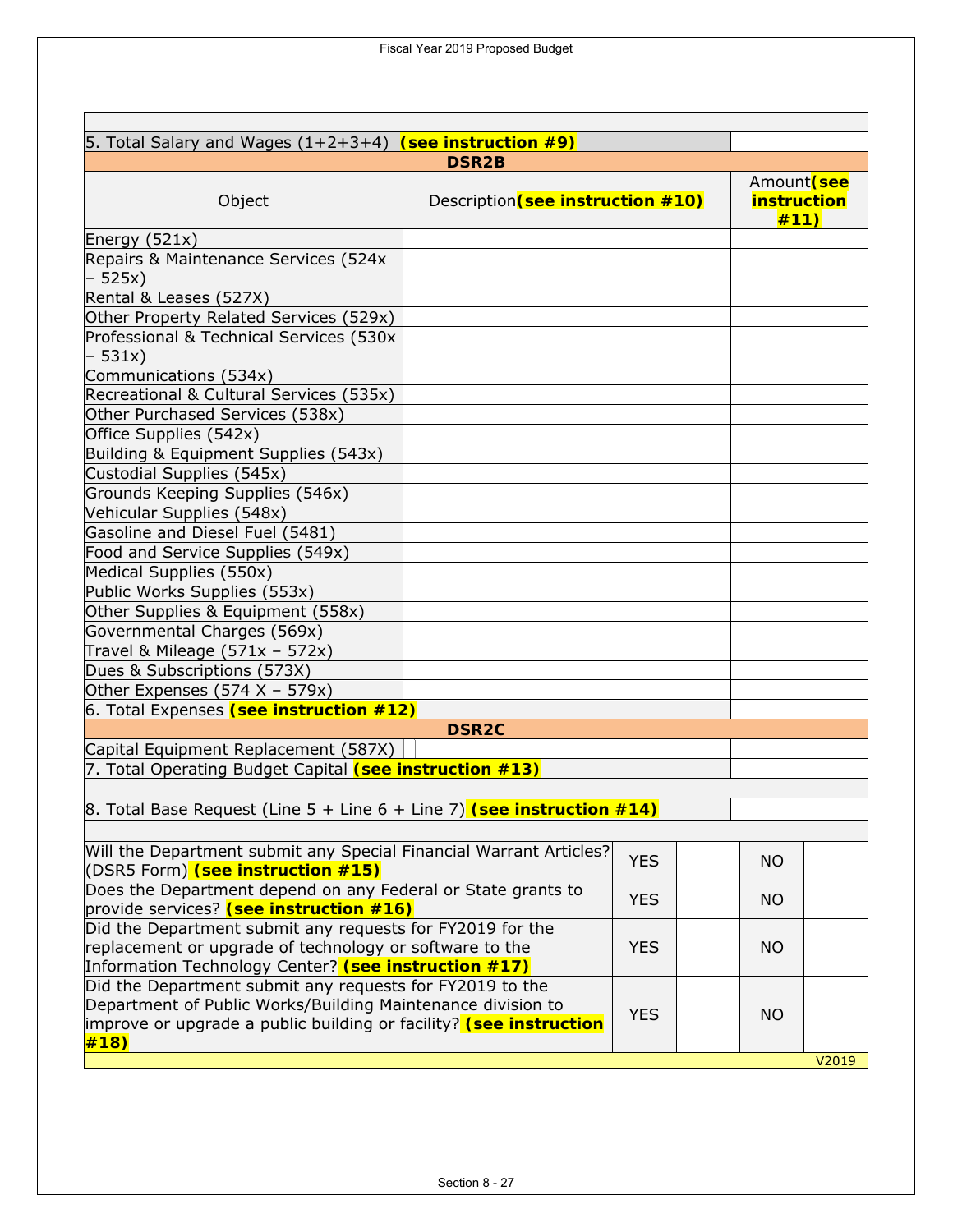### **Department Personnel Supplement DSR3 Form Instructions**

#### DSR3 – Department Personnel Supplement

The purpose of this form is to provide additional salary and wage detail which is not apparent from the DSR2 or PRD1 documents. The form is broken out by subsections for personnel type and cost detail.

- 1. **Department:** Fill in the name of the department.
- 2. **Description:** Fill in title or general description of the positions or work that would be funded. Enter the description of the type of pay; this may be a position title, pay type, function, and or purpose. Indicate the unit of measure and how many units being funded. Examples of positions:

Board of Selectmen Building Monitors Care of Graves Coordinator of Ceremonies Election Workers – Wardens and Clerks Election Workers - Inspectors Playground Maintenance Specialist Emergency Management Program Parking Clerk Public Health Nurses Town Counsel Town Meeting Workers Traffic Supervisors Drivers

- 3. **Amount:** Fill in the total amount for the year requested for this pay item.
- 4. **Amount Reflected:** Indicate with an "X" which group on the DSR2A section the amount to the left (under the Amount Column) was added.
- 5. **Total (Line I):** Calculate the total of the items requested lines 1 through 25 and enter the amount to the right of **Total** line.
- 6. **Total (line II):** Combine the totals of Sections 1, 2, 3, and 4 and enter the amount to the right of **Total** line**.** Remember, the Total I must equal Total II, if not recheck you work.

*If you have difficulty determining the amount for any position, please contact the Human Resources office.*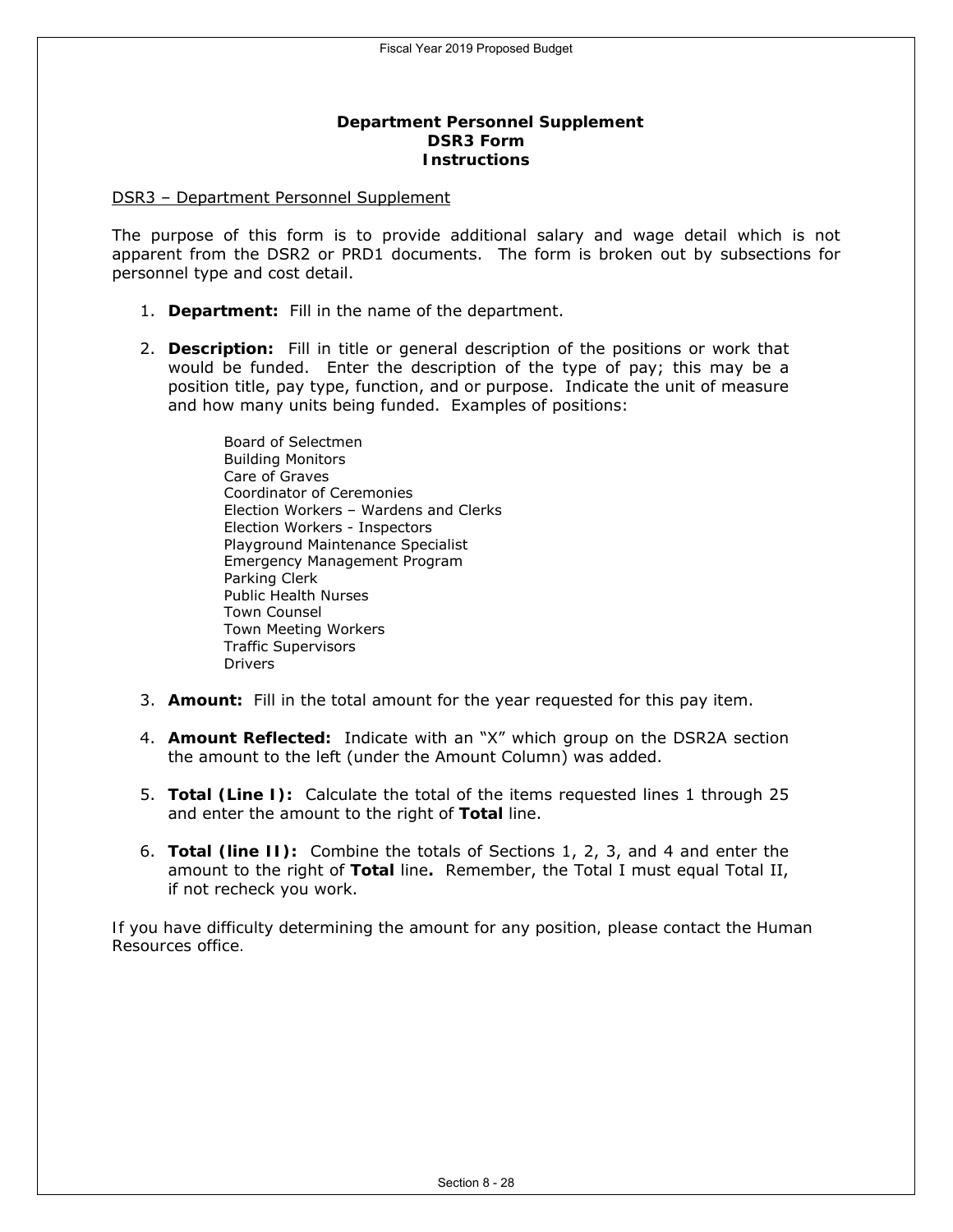| <b>Department Personnel Supplement</b><br><b>DSR3</b>    |                                   |                                                                                      |                |   |                         |  |  |  |  |
|----------------------------------------------------------|-----------------------------------|--------------------------------------------------------------------------------------|----------------|---|-------------------------|--|--|--|--|
| (see instruction #1)<br>Department                       |                                   |                                                                                      |                |   |                         |  |  |  |  |
| <b>Description</b><br>(see instruction #2)               | Amount<br>(see instruction<br>#3) | Amount<br><b>Reflected</b><br><b>DSR2A Section</b><br><b>(see instruction</b><br>#4) |                |   |                         |  |  |  |  |
|                                                          |                                   | $\mathbf{1}$                                                                         | $\overline{2}$ | 3 | $\overline{\mathbf{4}}$ |  |  |  |  |
| 1                                                        |                                   |                                                                                      |                |   |                         |  |  |  |  |
| $\overline{2}$<br>3                                      |                                   |                                                                                      |                |   |                         |  |  |  |  |
| 4                                                        |                                   |                                                                                      |                |   |                         |  |  |  |  |
| 5                                                        |                                   |                                                                                      |                |   |                         |  |  |  |  |
| 6                                                        |                                   |                                                                                      |                |   |                         |  |  |  |  |
| 7                                                        |                                   |                                                                                      |                |   |                         |  |  |  |  |
| 8                                                        |                                   |                                                                                      |                |   |                         |  |  |  |  |
| 9<br>10                                                  |                                   |                                                                                      |                |   |                         |  |  |  |  |
| 11                                                       |                                   |                                                                                      |                |   |                         |  |  |  |  |
| 12                                                       |                                   |                                                                                      |                |   |                         |  |  |  |  |
| 13                                                       |                                   |                                                                                      |                |   |                         |  |  |  |  |
| 14                                                       |                                   |                                                                                      |                |   |                         |  |  |  |  |
| 15                                                       |                                   |                                                                                      |                |   |                         |  |  |  |  |
| 16                                                       |                                   |                                                                                      |                |   |                         |  |  |  |  |
| 17                                                       |                                   |                                                                                      |                |   |                         |  |  |  |  |
| 18                                                       |                                   |                                                                                      |                |   |                         |  |  |  |  |
| 19<br>20                                                 |                                   |                                                                                      |                |   |                         |  |  |  |  |
| 21                                                       |                                   |                                                                                      |                |   |                         |  |  |  |  |
| $\overline{22}$                                          |                                   |                                                                                      |                |   |                         |  |  |  |  |
| 23                                                       |                                   |                                                                                      |                |   |                         |  |  |  |  |
| 24                                                       |                                   |                                                                                      |                |   |                         |  |  |  |  |
| 25                                                       |                                   |                                                                                      |                |   |                         |  |  |  |  |
| Total (see instruction #5)<br>п                          |                                   |                                                                                      |                |   |                         |  |  |  |  |
| <b>Sections</b><br>Amount Reported Under DSR2A Section 1 |                                   |                                                                                      |                |   |                         |  |  |  |  |
| Amount Reported Under DSR2A Section 2                    |                                   |                                                                                      |                |   |                         |  |  |  |  |
| Amount Reported Under DSR2A Section 3                    |                                   |                                                                                      |                |   |                         |  |  |  |  |
| Amount Reported Under DSR2A Section 4                    |                                   |                                                                                      |                |   |                         |  |  |  |  |
| Total(see instruction #6)<br>$\blacksquare$              |                                   |                                                                                      |                |   |                         |  |  |  |  |

Fiscal Year 2019 Proposed Budget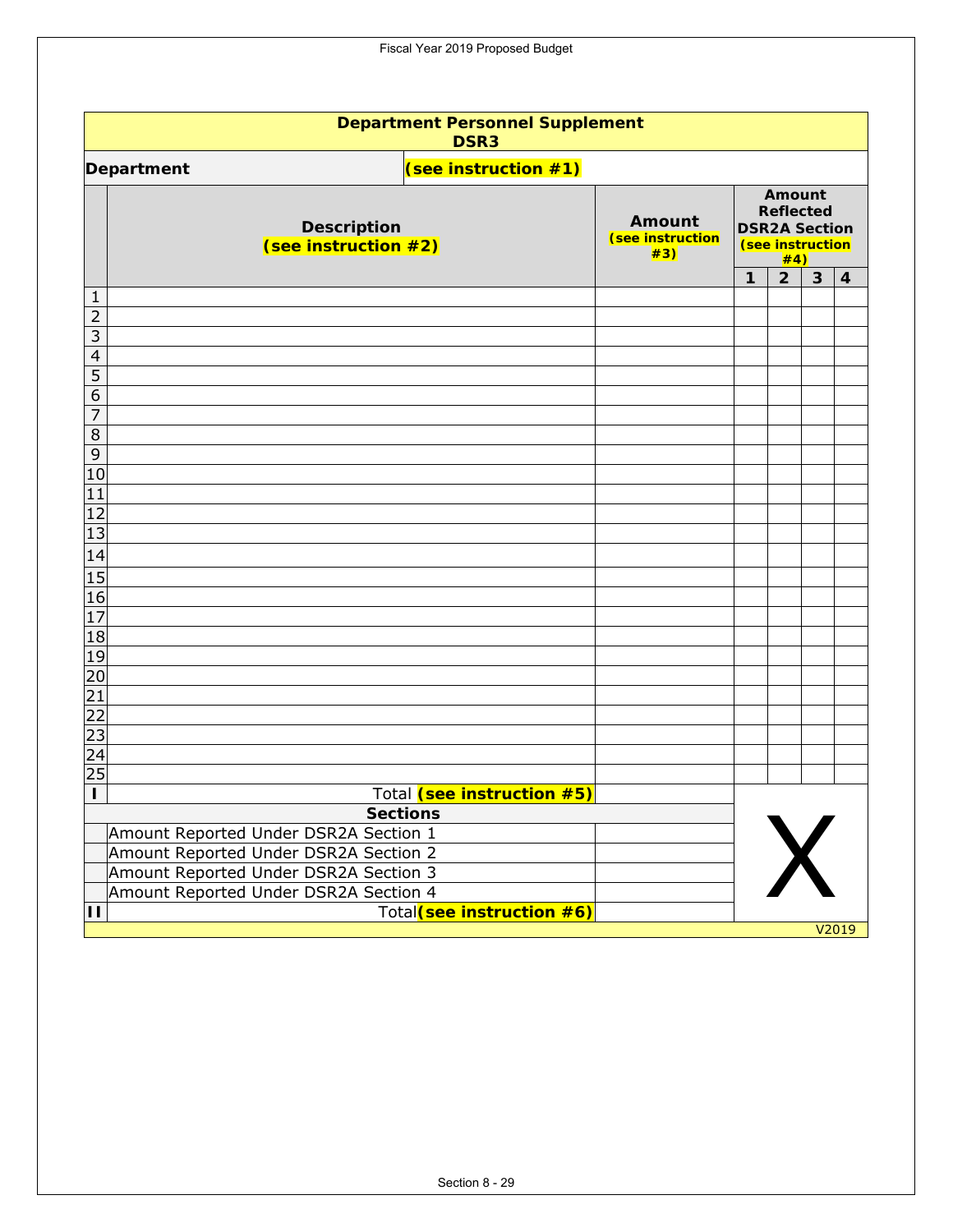### **Performance Improvement Funding Request DSR4 Form Instructions**

The purpose of this form is to allow departments to submit additional operating funding requests beyond Level Service to improve, or expand services, or to address unmet needs.

- 1. **Department:** Fill in the name of the department and if desired the division.
- 2. **Title:** Provide a short title description to identify the request.
- 3. **Priority #:** Indicate the Department's (not a division's) priority for this request.
- 4. **Expenditure Classification**: Itemize the cost by the standard budget appropriation lines: Salary and Wage, Expenses, and Operating Capital. You would total the three lines and enter the amounts on line 4 (department Total). Other costs (line 5) would be amounts that may need to be appropriated to other budgets should your request be funded. Other costs may include employee benefits for a new position, software license fees for new software application, contracted services generally provided by another department to repair, maintain, or improve the requested items (most often this would be the Public Facilities or Public Works departments), etc. If the request is for additional employees (head count or hours) provide the full time equivalent under the FTE column. The form also requires the cost to be broken out by recurring and non-recurring (e.g., startup costs). Then calculate the total of each appropriation line under the Total column, with a grand total entered to the right of the **Total Request.**
- 5. **Budgetary Considerations:** Answer the 10 questions with a YES or a NO. Explain whether the request will impact other department budgets. If there are costs that would be paid from another appropriation, so state and provide an estimate of that cost (e.g., new full time position would have benefit costs which are carried in the town-wide budget group; software may have an annual licensing requirement). **Please contact the Finance and Human Resources, as appropriate, if you need assistance calculating these costs.** Please provide answers to the following questions (any **YES** response must be explained under Description and Explanation):
	- *Does this request address a goal of the Board of Selectmen or other Board or Committee? If the response is "YES", please indicate on the line below the name of the Board or Committee.*
	- *If yes, which Board or Committee? Enter the name of the Board or Committee.*
	- *Has this request been submitted in the last three fiscal years and not funded? If the response is "YES" please explain why the request is being submitted again.*
	- *Are there additional costs to implement this request (except for future year operating costs which would be ongoing if funding is approved) which are NOT included in this request? If the response is "YES" please explain why and how will those costs be covered.*
	- *Will the assistance of another department be required to provide support (personnel or financial) for this request to be implemented? If the response is "YES", please identify the other department(s) and what*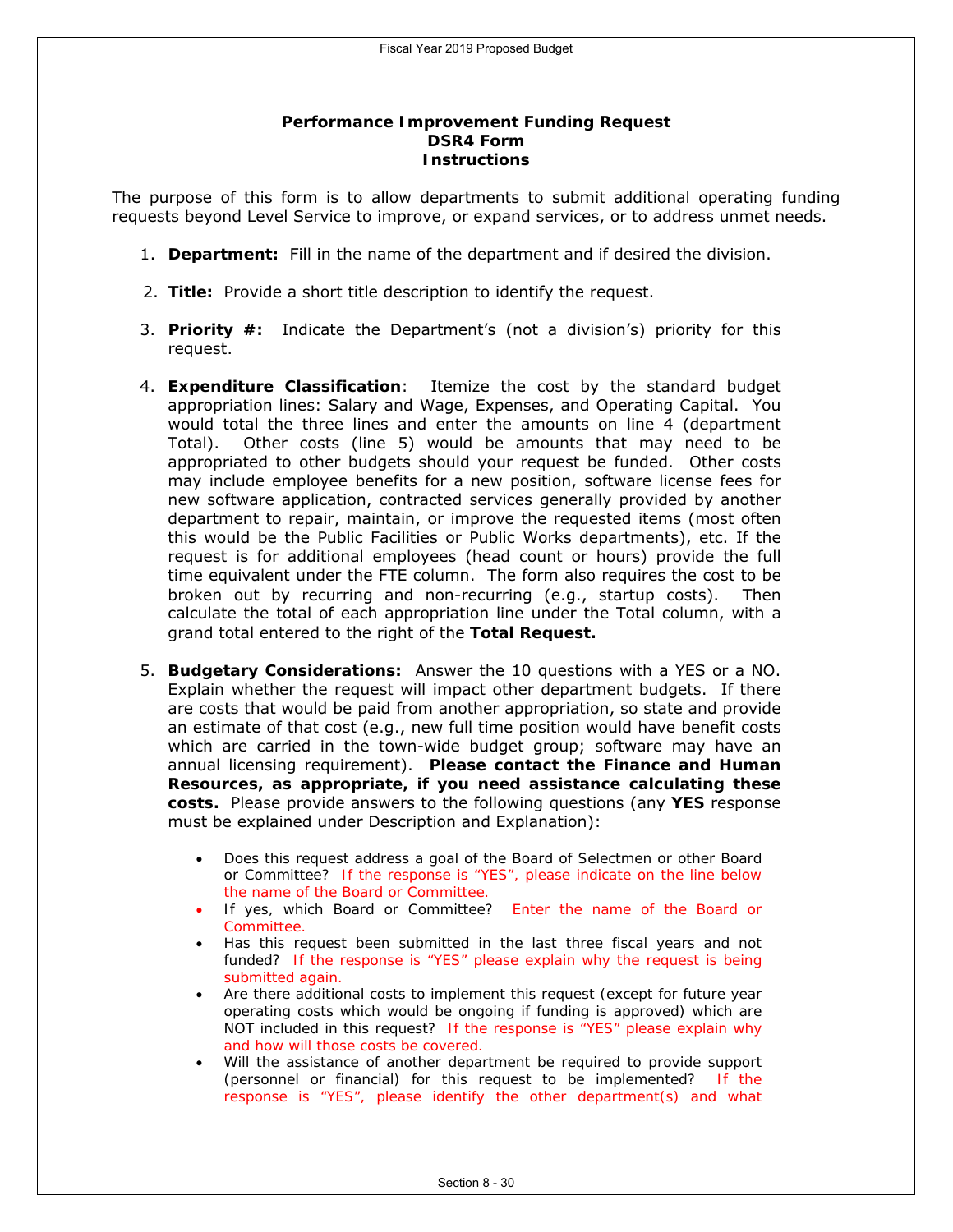*assistance would be needed in order to achieve the intended goal of the request.*

- *Will additional staff (beyond the staff requested in this DSR4 submission) be required if the request is approved? If the response is "YES", please identify what position(s) would be required and the estimated cost of those positions. Explain whether the request is inclusive of those costs.*
- *Does the request support activities which produce revenue for the Town? If the response is "YES", please identify the revenue(s) that are generated as a result and how the revenue is generated.*
- *If the request is not approved, will current Town revenues be negatively impacted? If the response is "YES", please identify the revenue(s) that would be effected, how much, and why.*
- *Is there an increased exposure for the Town if the request is not approved? If the response is "YES", please explain what the exposure is and why.*
- *Is specialized training or licensing required (beyond the initial purchase)? If the response is "YES", please explain and provide an estimate of the additional cost, if any. If there is not an additional cost, please state such.*
- *Does this request address a documented health or safety issue? If the response is "YES", please identify the issue(s), and provide the citation reference.*
- 6. **Description and Explanation:** Provide a brief narrative as to why the request is being made. Explain any significant changes affecting the department which led to this request. Priority will be given to performance requests that are directly related to department goals, the need for which can be demonstrated by performance measures and data. Explain the benefits and/or intended results. Provide a detail of the specific budget items, number of hours, position title, type of service, supplies; etc. Summarize by Town Meeting appropriation line the requested amount. Indicate whether the request is recurring, (will appear in subsequent operating budgets if approved this year), or is one-time, (not to be requested in subsequent years). The line totals are to be reported on the DSR1 form under the DSR4 column. If additional head count is requested, include an analysis of other service delivery methods explored and explain why they were not selected. You must also explain any YES answer to the questions under the **Budgetary Considerations** section (item 4) and identify any other budgetary issues which could influence the evaluation of the request.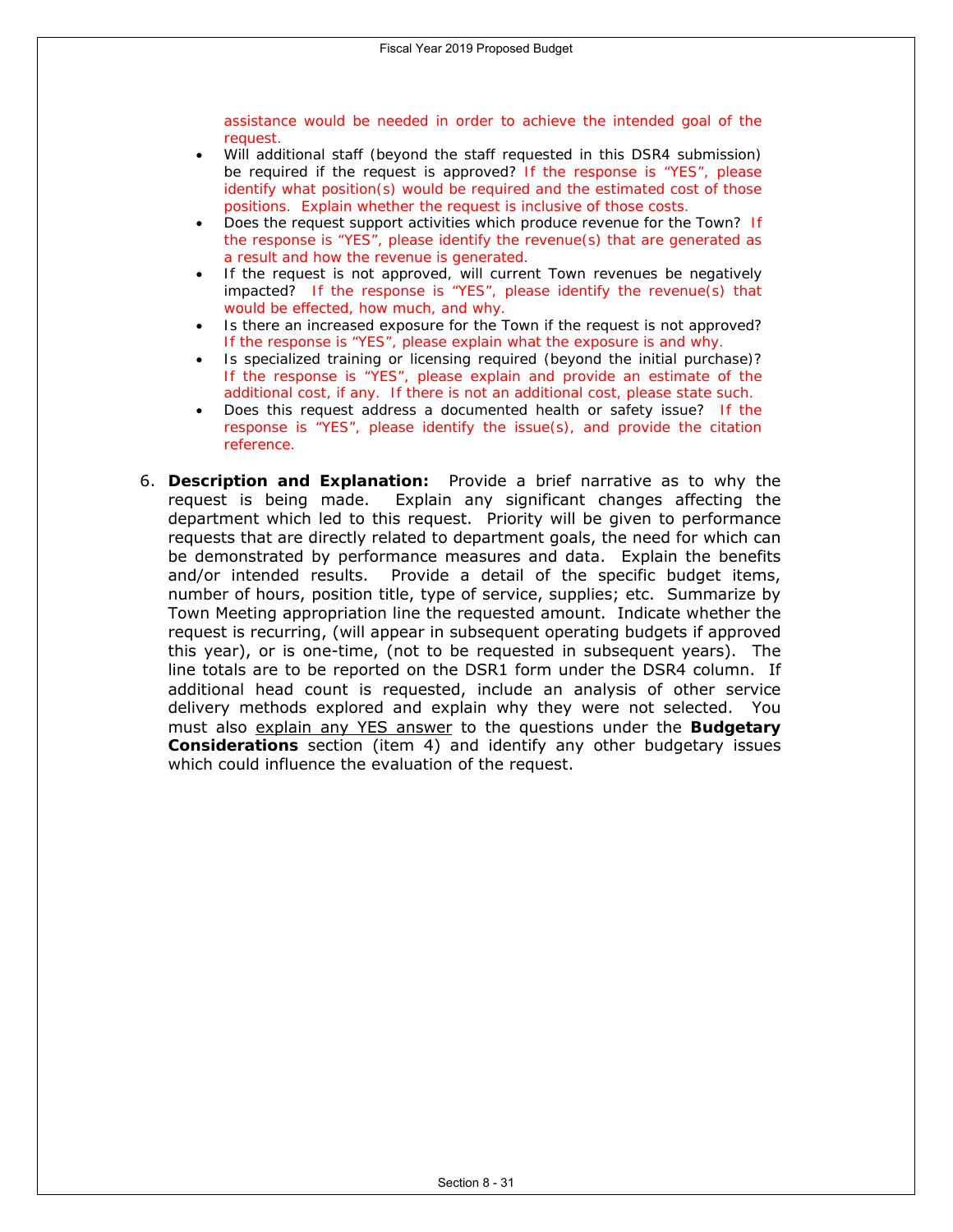| <b>Performance Improvement Funding Request</b><br>DSR4                                                                                                                                    |      |                                             |  |                             |                                   |       |  |
|-------------------------------------------------------------------------------------------------------------------------------------------------------------------------------------------|------|---------------------------------------------|--|-----------------------------|-----------------------------------|-------|--|
| (see instruction $#1$ )<br>Department                                                                                                                                                     |      |                                             |  |                             |                                   |       |  |
| Title                                                                                                                                                                                     |      | (see instruction #2)<br>Priority            |  |                             | (see<br><b>instruction</b><br>#3) |       |  |
| DSR4(see instruction #4)                                                                                                                                                                  |      |                                             |  |                             |                                   |       |  |
| Expenditure<br>Classification                                                                                                                                                             | FTE. | Frequency<br><b>Recurring Amount</b><br>(A) |  | One Time Only<br>Amount (B) | <b>Total Amount</b><br>$(A + B)$  |       |  |
| 1. Salary and Wage                                                                                                                                                                        |      |                                             |  |                             |                                   |       |  |
| 2. Expense                                                                                                                                                                                |      |                                             |  |                             |                                   |       |  |
| 3. Operating Capital<br>4. Department Total<br>$(1+2+3)$                                                                                                                                  |      |                                             |  |                             |                                   |       |  |
| 5. Other Costs                                                                                                                                                                            |      |                                             |  |                             |                                   |       |  |
| 6. Grand Total $(4+5)$                                                                                                                                                                    |      |                                             |  |                             |                                   |       |  |
| Budgetary Considerations (see instruction #5)                                                                                                                                             |      |                                             |  |                             | Yes                               | No    |  |
| Does this request address a goal of the Board of Selectmen or other Board or<br>Committee?                                                                                                |      |                                             |  |                             |                                   |       |  |
| If yes, which Board or Committee?                                                                                                                                                         |      |                                             |  |                             |                                   |       |  |
| Has this request been submitted in the last three fiscal years and not funded?                                                                                                            |      |                                             |  |                             |                                   |       |  |
| Are there additional costs to implement this request (except for future year operating<br>costs which would be ongoing if funding is approved) which are NOT included in this<br>request? |      |                                             |  |                             |                                   |       |  |
| Will the assistance of another department be required to provide support (personnel<br>or financial) for this request to be implemented?                                                  |      |                                             |  |                             |                                   |       |  |
| Will additional staff (beyond the staff requested in this DSR4 submission) be required<br>if the request is approved?                                                                     |      |                                             |  |                             |                                   |       |  |
| Does the request support activities which produce revenue for the Town?                                                                                                                   |      |                                             |  |                             |                                   |       |  |
| If the request is not approved, will current Town revenues be negatively impacted?                                                                                                        |      |                                             |  |                             |                                   |       |  |
| Is there an increased exposure for the Town if the request is not approved?                                                                                                               |      |                                             |  |                             |                                   |       |  |
| Is specialized training or licensing required (beyond the initial purchase)?                                                                                                              |      |                                             |  |                             |                                   |       |  |
| Does this request address a documented health or safety issue?                                                                                                                            |      |                                             |  |                             |                                   |       |  |
| All "YES" responses above must be explained in the narrative below                                                                                                                        |      |                                             |  |                             |                                   |       |  |
| Description and Explanation                                                                                                                                                               |      |                                             |  |                             |                                   |       |  |
| (see instruction #6)                                                                                                                                                                      |      |                                             |  |                             |                                   |       |  |
|                                                                                                                                                                                           |      |                                             |  |                             |                                   | V2019 |  |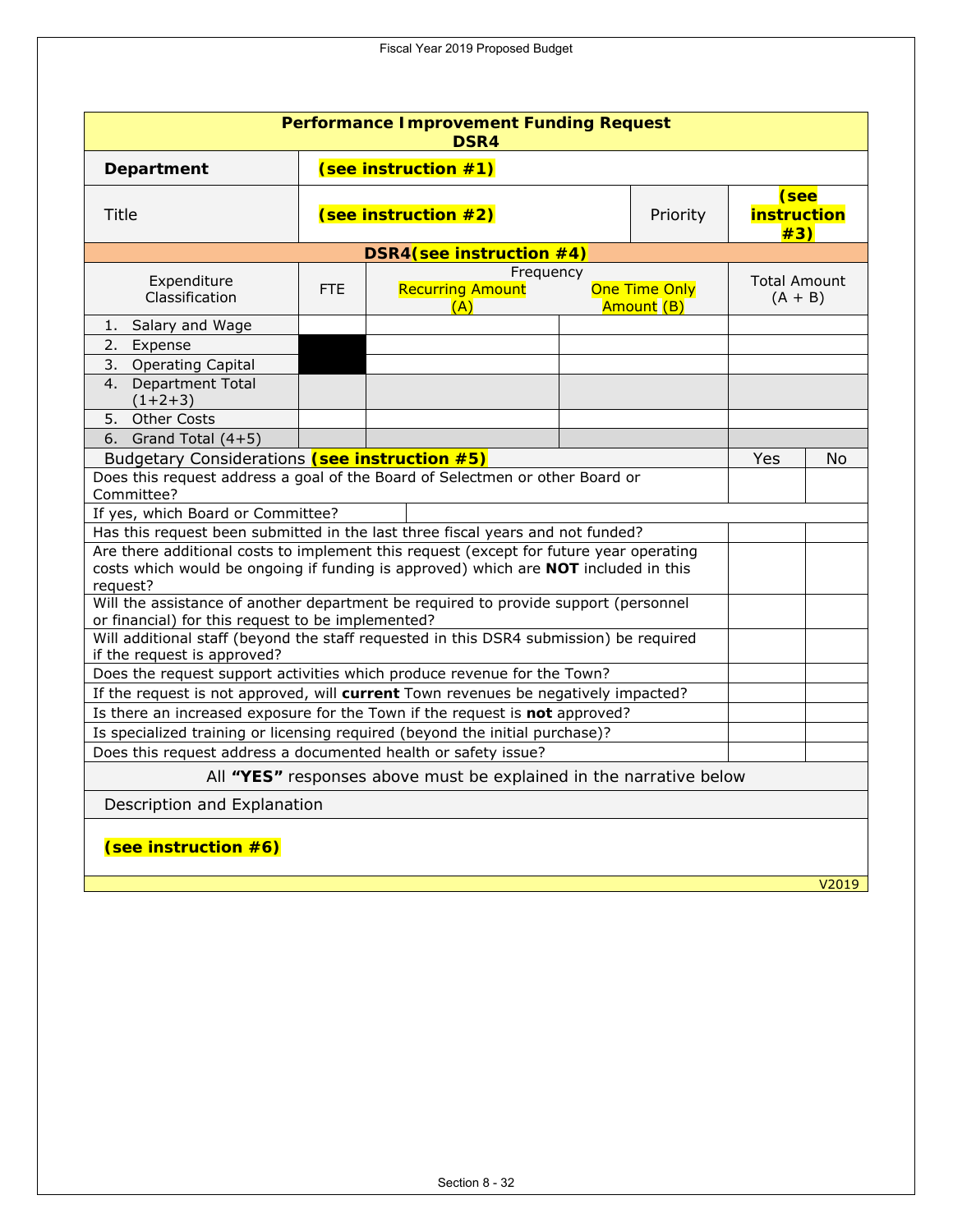### **Special Warrant Article Request DSR5 Form Instructions**

The purpose of this form is to allow departments to submit other types of financial requests that may not necessarily be part of the operating budget or qualify as a capital expenditure. This form may be used if a request requires an independent Town Meeting action (matching a grant or establishing a revolving fund), or seeks funding for a purpose that could overlap fiscal years or requires continuation of the appropriation beyond a single fiscal year (e.g., senior corps program), or seeks alternative funding such as CPA.

- 1. **Sponsor:** Fill in the name of the board, committee, or department seeking the request.
- 2. **Title:** Provide a short title description to identify the request. Should this request be added to the Warrant, the Title will be the Warrant Article title.
- 3. **Text of the Proposed Article:** Enter the suggested language of the warrant article to be printed. This language usually is legal and is to be drafted in a form of a motion. Should you need assistance please contact the Assistant Town Manager/Director of Finance.
- 4. **Article Information:** Provide a brief narrative as to why the request is being made and what is the intended result. Explain any significant changes affecting the department that may have led to this request. This should be written for the layperson who may not understand the article as written or what is actually being requested.
- 5. **This Request:** Indicate with an "X" whether the request "was" or "was not" submitted last year.
- 6. **Appropriation Amount:** Enter the amount that is requested for appropriation or authorization.
- 7. **Special Funding Source(s):** Indicate whether the requested funding comes from sources other than the General Fund (Enterprise Fund). Please state the source(s) and amount(s) of the funds.
- 8. **Disclosures:** Answer all the questions and explain all "YES" answers under the Disclosure Explanation section.
	- 1. Does this request address a goal of the Board of Selectmen or another Board or Committee?
	- 2. Is this a recurring special financial warrant article?
	- 3. Is this a matching grant funding request?
	- 4. Is this a CPA funding request?
	- 5. Is this a revolving fund request?
	- 6. Is this a lease request?
	- 7. Is this a pilot program request?
	- 8. Is this a study?
	- 9. Is this a program that is planned to be in place for more than one year?
	- 10. Is this required by a court or other jurisdictional order?
	- 11. Is this a personnel related request?
	- 12. Is this a local option acceptance request?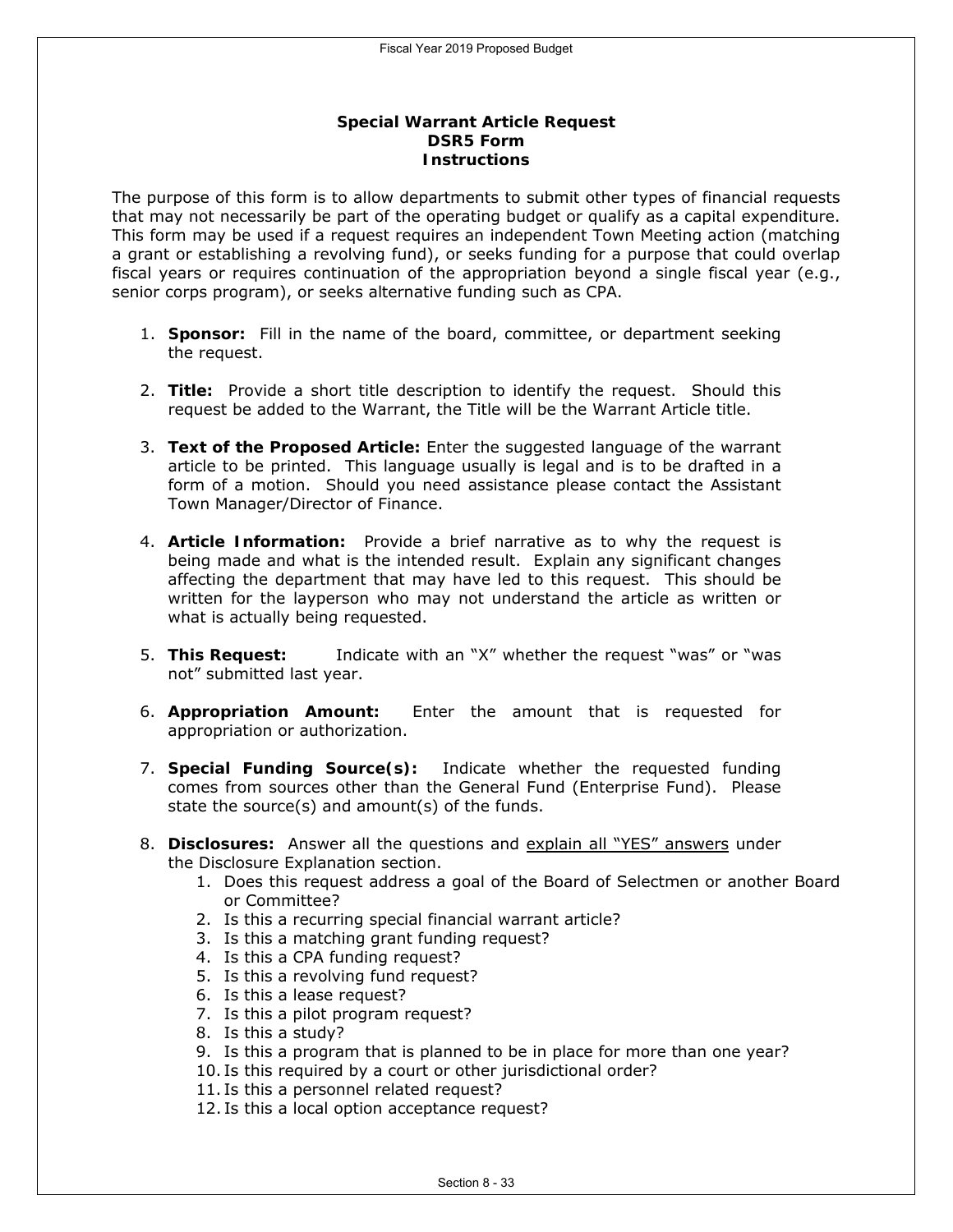| <b>Special Warrant Article Request</b><br><b>DSR5</b>      |                                                                |                                                                             |       |  |  |  |
|------------------------------------------------------------|----------------------------------------------------------------|-----------------------------------------------------------------------------|-------|--|--|--|
| (see instruction #1)<br><b>Sponsor</b>                     |                                                                |                                                                             |       |  |  |  |
| (see instruction #2)<br><b>Title</b>                       |                                                                |                                                                             |       |  |  |  |
| Text of the Proposed Article                               |                                                                |                                                                             |       |  |  |  |
| (see instruction #3)                                       |                                                                |                                                                             |       |  |  |  |
| Article Information                                        |                                                                |                                                                             |       |  |  |  |
| (see instruction #4)                                       |                                                                |                                                                             |       |  |  |  |
| This Request<br>Was                                        |                                                                | Was Not Submitted Last Year. (see instruction #5)                           |       |  |  |  |
| <b>Appropriation Amount</b>                                | (see instruction #6)                                           |                                                                             |       |  |  |  |
| <b>Funding Source</b>                                      | (see instruction #7)                                           |                                                                             |       |  |  |  |
| Disclosures (see instruction #8)                           |                                                                | <b>YES</b>                                                                  | NO.   |  |  |  |
| 1.<br>or Committee?                                        |                                                                | Does this request address a goal of the Board of Selectmen or another Board |       |  |  |  |
| 2.                                                         | Is this a recurring special financial warrant article?         |                                                                             |       |  |  |  |
|                                                            | 3. Is this a matching grant funding request?                   |                                                                             |       |  |  |  |
| Is this a CPA funding request?<br>4.                       |                                                                |                                                                             |       |  |  |  |
| 5.<br>Is this a revolving fund request?                    |                                                                |                                                                             |       |  |  |  |
| 6. Is this a lease request?                                |                                                                |                                                                             |       |  |  |  |
| 7. Is this a pilot program request?<br>8. Is this a study? |                                                                |                                                                             |       |  |  |  |
|                                                            |                                                                | 9. Is this a program that is planned to be in place for more than one year? |       |  |  |  |
|                                                            | 10. Is this required by a court or other jurisdictional order? |                                                                             |       |  |  |  |
| 11. Is this a personnel related request?                   |                                                                |                                                                             |       |  |  |  |
|                                                            | 12. Is this a local option acceptance request?                 |                                                                             |       |  |  |  |
| All "YES" responses must be explained Below                |                                                                |                                                                             |       |  |  |  |
| <b>Disclosure Explanation</b>                              |                                                                |                                                                             |       |  |  |  |
|                                                            |                                                                | (see instruction #8)                                                        |       |  |  |  |
|                                                            |                                                                |                                                                             | V2019 |  |  |  |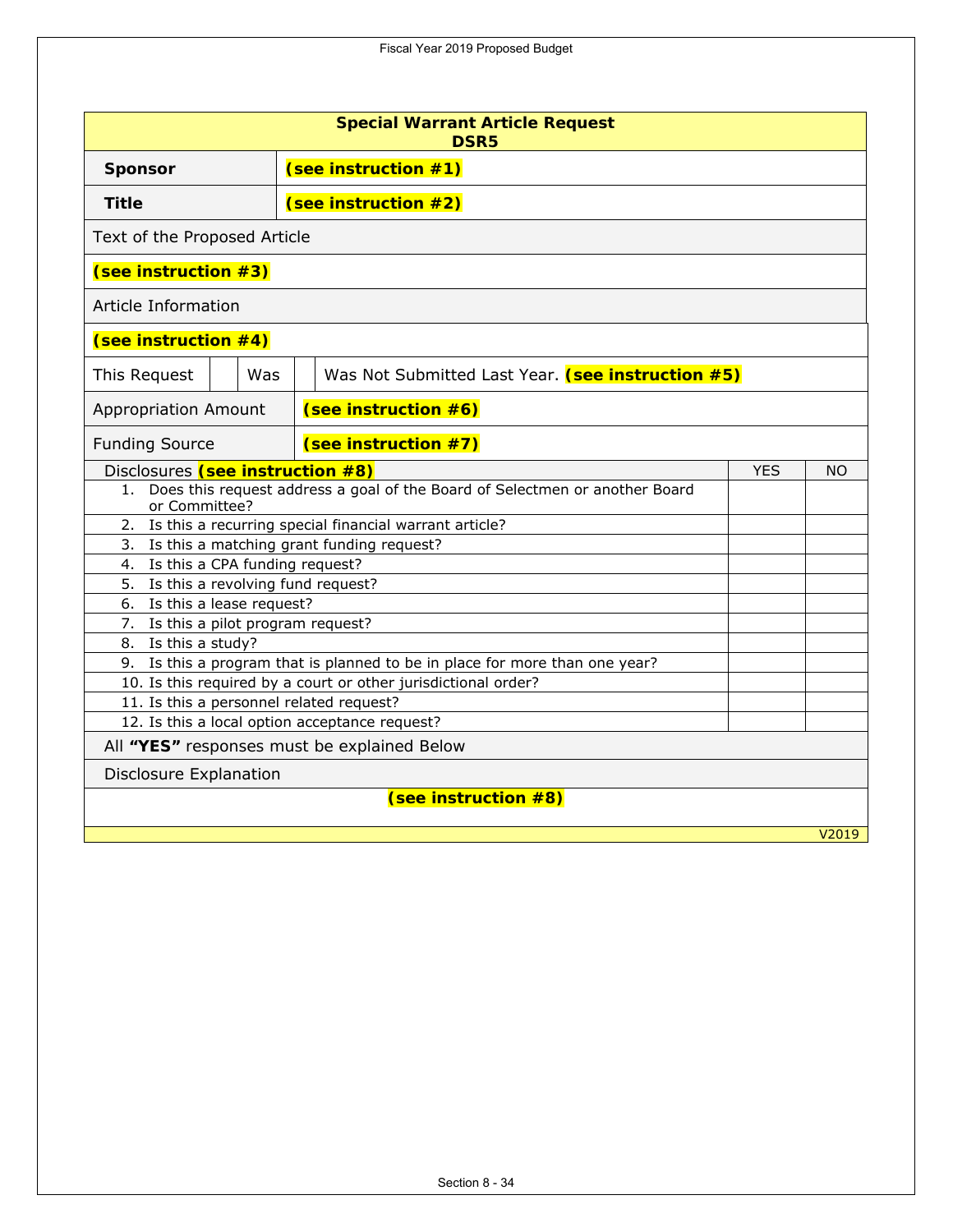### **Schedule of Fees and Charges Instructions**

The purpose of this form is to itemize the various sources of non-tax and non-state aid receipts collected by the department. This will become an important resource going forward to identify all types of revenues relied upon by the Town to help defray the cost of the service or to change behavior. Examples of fees and charges include penalty charges, water use, parking permits, trash disposal, review fees, permits and licenses, street permits, program fees, rentals, bus service, etc.

- 1. **Department:** Fill in the name of the department.
- 2. **Description:** The title of the fee and identify the purpose.
- 3. **Rate:** Enter the amount of fee.
- 4. **Frequency:** Indicate how often the fee is to be paid, i.e., annually, quarterly, monthly, one-time, per occurrence/use, etc.
- 5. **Authority:** Identify the applicable law or regulation for establishing and setting the fee.
- 6. **Last Reviewed:** Indicate when the fee became effective or was last revised. If unknown, indicate "unknown".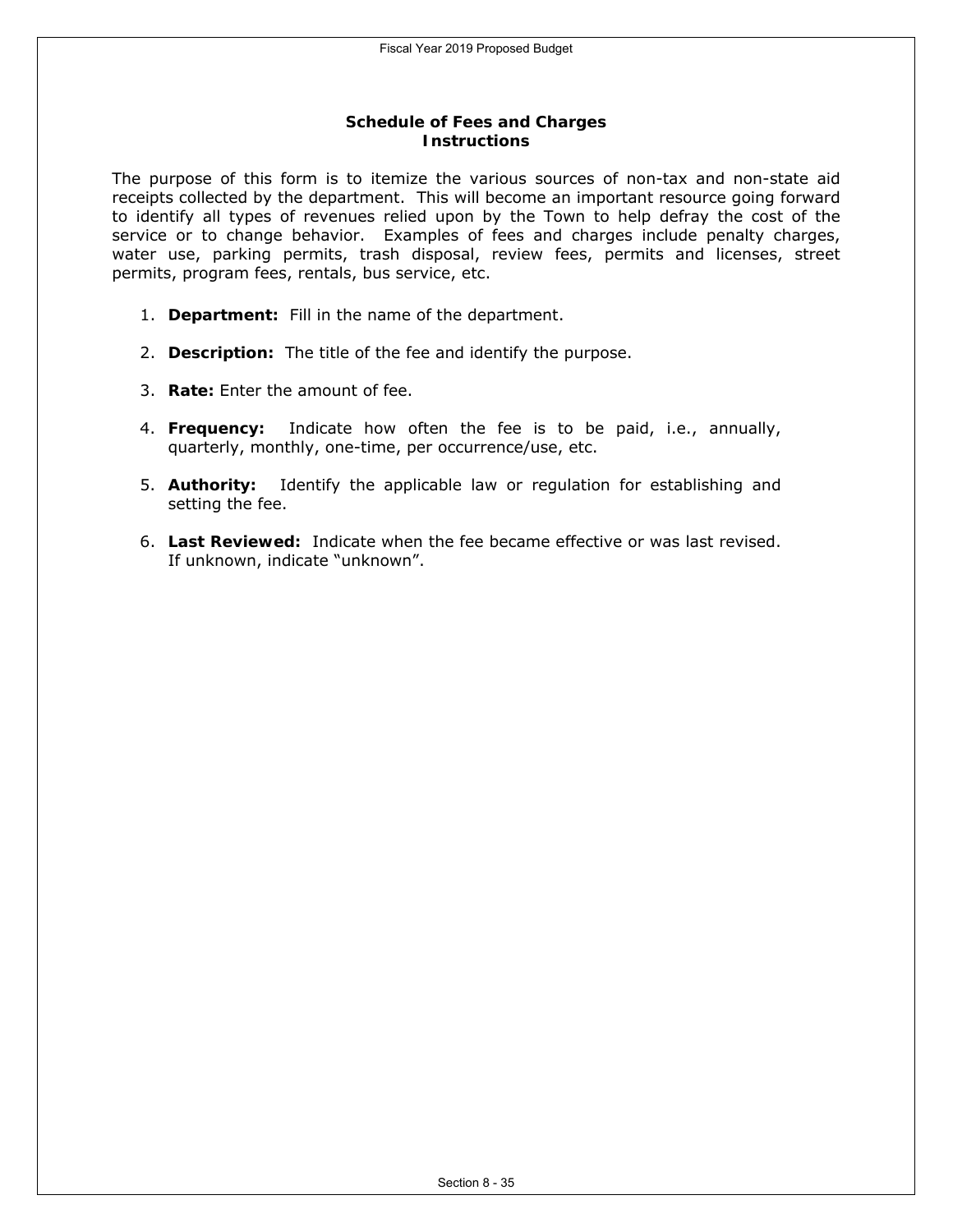Fiscal Year 2019 Proposed Budget

| <b>Schedule of Fees and Charges</b>        |                                           |                                                       |                                                         |                                                    |  |  |  |
|--------------------------------------------|-------------------------------------------|-------------------------------------------------------|---------------------------------------------------------|----------------------------------------------------|--|--|--|
| Department                                 |                                           | (see instruction #1)                                  |                                                         |                                                    |  |  |  |
| <b>Description</b><br>(see instruction #2) | Rate<br>(see<br><b>instruction</b><br>#3) | Frequency<br>(see<br><i><b>instruction</b></i><br>#4) | Authority<br><u>(see instruction)</u><br><del>#5)</del> | Last<br><b>Reviewed</b><br>(see instruction<br>#6) |  |  |  |
| 1<br>$\overline{2}$                        |                                           |                                                       |                                                         |                                                    |  |  |  |
| $\overline{3}$                             |                                           |                                                       |                                                         |                                                    |  |  |  |
| $\overline{4}$                             |                                           |                                                       |                                                         |                                                    |  |  |  |
| $\overline{5}$                             |                                           |                                                       |                                                         |                                                    |  |  |  |
| $\overline{6}$                             |                                           |                                                       |                                                         |                                                    |  |  |  |
| $\overline{7}$                             |                                           |                                                       |                                                         |                                                    |  |  |  |
| $\overline{\infty}$                        |                                           |                                                       |                                                         |                                                    |  |  |  |
| $\overline{9}$<br>10                       |                                           |                                                       |                                                         |                                                    |  |  |  |
| 11                                         |                                           |                                                       |                                                         |                                                    |  |  |  |
| 12                                         |                                           |                                                       |                                                         |                                                    |  |  |  |
| 13                                         |                                           |                                                       |                                                         |                                                    |  |  |  |
| 14                                         |                                           |                                                       |                                                         |                                                    |  |  |  |
| 15                                         |                                           |                                                       |                                                         |                                                    |  |  |  |
| 16                                         |                                           |                                                       |                                                         |                                                    |  |  |  |
| $\overline{17}$                            |                                           |                                                       |                                                         |                                                    |  |  |  |
| 18                                         |                                           |                                                       |                                                         |                                                    |  |  |  |
| 19                                         |                                           |                                                       |                                                         |                                                    |  |  |  |
| 20<br>$\overline{21}$                      |                                           |                                                       |                                                         |                                                    |  |  |  |
| $\overline{22}$                            |                                           |                                                       |                                                         |                                                    |  |  |  |
| $\overline{23}$                            |                                           |                                                       |                                                         |                                                    |  |  |  |
| 24                                         |                                           |                                                       |                                                         |                                                    |  |  |  |
| 25                                         |                                           |                                                       |                                                         |                                                    |  |  |  |
| $\overline{26}$                            |                                           |                                                       |                                                         |                                                    |  |  |  |
| $\overline{27}$                            |                                           |                                                       |                                                         |                                                    |  |  |  |
| 28                                         |                                           |                                                       |                                                         |                                                    |  |  |  |
| $\overline{29}$                            |                                           |                                                       |                                                         |                                                    |  |  |  |
| $\frac{30}{31}$<br>$\frac{32}{33}$         |                                           |                                                       |                                                         |                                                    |  |  |  |
|                                            |                                           |                                                       |                                                         |                                                    |  |  |  |
|                                            |                                           |                                                       |                                                         |                                                    |  |  |  |
|                                            |                                           |                                                       |                                                         |                                                    |  |  |  |
| $\frac{34}{35}$<br>$\frac{35}{37}$         |                                           |                                                       |                                                         |                                                    |  |  |  |
|                                            |                                           |                                                       |                                                         |                                                    |  |  |  |
|                                            |                                           |                                                       |                                                         |                                                    |  |  |  |
|                                            |                                           |                                                       |                                                         |                                                    |  |  |  |
| $\frac{38}{6}$                             |                                           |                                                       |                                                         |                                                    |  |  |  |
|                                            |                                           |                                                       |                                                         | V2019                                              |  |  |  |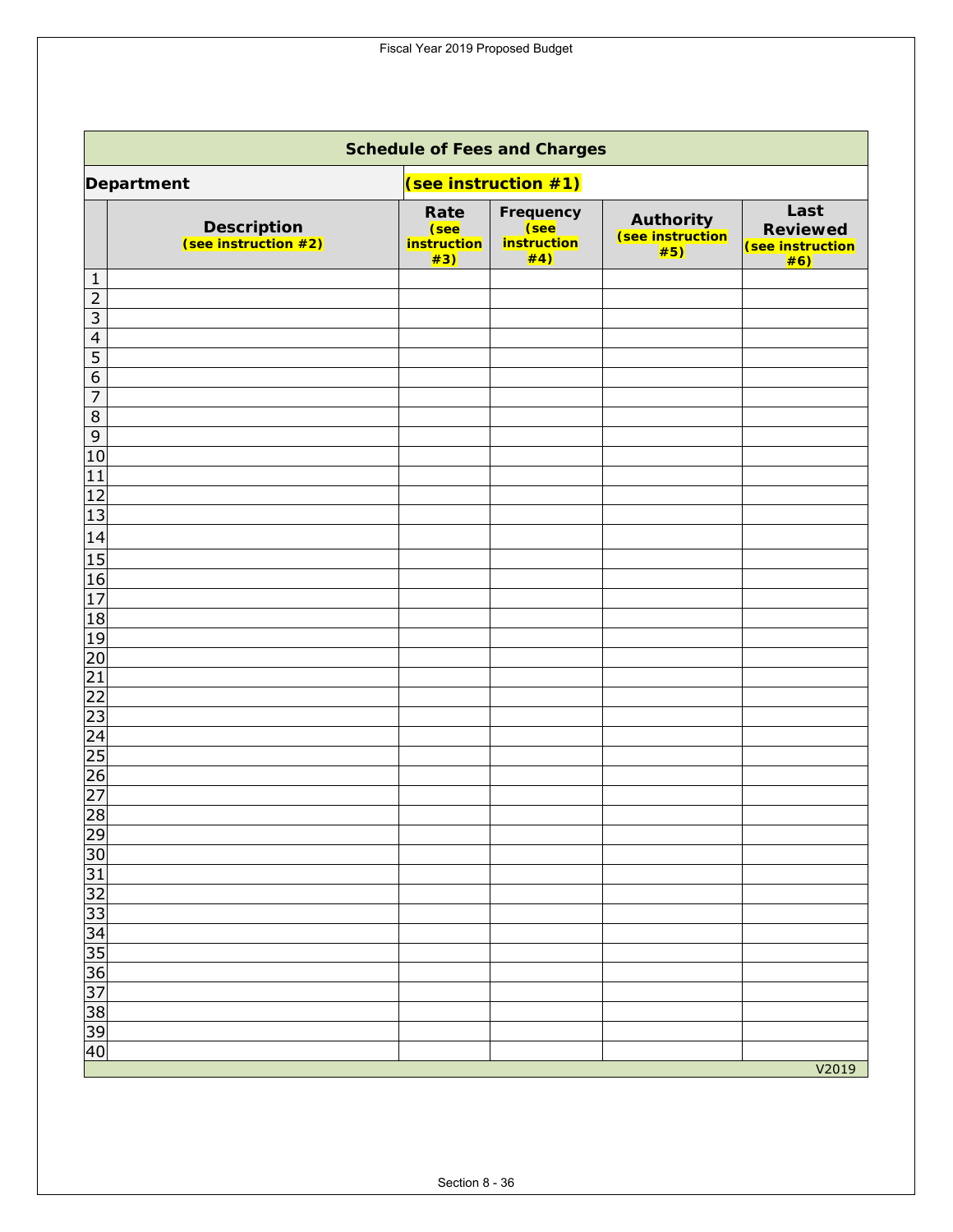# **Appendix A**

| <b>Town of Needham</b><br><b>Account Codes</b> |                                                                                                                                                                                                                                                                                                                                                      |              |      |  |
|------------------------------------------------|------------------------------------------------------------------------------------------------------------------------------------------------------------------------------------------------------------------------------------------------------------------------------------------------------------------------------------------------------|--------------|------|--|
| <b>Description</b>                             | <b>Examples</b>                                                                                                                                                                                                                                                                                                                                      | <b>Start</b> | End  |  |
| Energy                                         | Electric<br>Heating Oil<br><b>Natural Gas</b>                                                                                                                                                                                                                                                                                                        | 5210         | 5219 |  |
| Non-Energy Utilities                           | Sewer<br>Water                                                                                                                                                                                                                                                                                                                                       | 5230         | 5239 |  |
| Repairs & Maintenance                          | <b>Building Maintenance Agreements</b><br><b>Equipment Maintenance Agreements</b><br>Outside Vehicle Maintenance & Repairs<br>Hardware Maintenance Agreements                                                                                                                                                                                        | 5240         | 5249 |  |
| <b>Rental &amp; Leases</b>                     | <b>Equipment Leases</b><br><b>Facility Leases</b>                                                                                                                                                                                                                                                                                                    | 5270         | 5279 |  |
| Other Property Related<br><b>Services</b>      | <b>Custodial Services</b><br>Pest Control Services within a Building<br><b>Snow Removal Services</b><br>Solid Waste Disposal Services                                                                                                                                                                                                                | 5290         | 5299 |  |
| Professional & Technical                       | Accounting and Auditing Services<br><b>Consultant &amp; Management Services</b><br><b>Employee Training Seminars</b><br>Licensed Professional Services<br>Legal Services<br><b>Outside and Temporary Services</b><br>Seminars and Training<br>Software License & Use Agreements<br>Technology Consulting Related Services<br><b>Testing Services</b> | 5300         | 5319 |  |
| Communications                                 | Cable/Internet Services<br><b>Delivery Services</b><br>Landline Telephone Services<br>Legal Advertisements<br>Postage<br>Printing & Mailing Services<br>Telecommunications<br>Wireless Communications                                                                                                                                                | 5340         | 5349 |  |
| Recreation                                     | <b>Athletic Event Official Fees</b><br>Entertainer, Lecturer, or Films<br>Museum or Event Admission Fees<br>Supervision or Instruction of Recreational<br>Activities                                                                                                                                                                                 | 5350         | 5359 |  |
| <b>Other Purchased Services</b>                | Animal & Pest Control Services<br><b>Contracted Transportation Services</b><br>Laundry and Cleaning Services<br>Photography Services                                                                                                                                                                                                                 | 5380         | 5389 |  |
| <b>Energy Supplies</b>                         | Expendable Supplies Purchased to Provide<br>Energy to Municipality not Classified Elsewhere                                                                                                                                                                                                                                                          | 5410         | 5419 |  |
| <b>Office Supplies</b>                         | Files and Folders<br>Office Equipment & Tools<br>Paper Stock & Forms<br>Pens, Pencils, paper Clips, & Other Sundries<br>Photocopying & Printing Equipment Supplies<br>Plain Envelopes<br>Visual Aids                                                                                                                                                 | 5420         | 5429 |  |
| <b>Building &amp; Equipment Supplies</b>       | Doors<br><b>Electrical Supplies</b><br>Floor Covering<br>Glass<br><b>Hand Tools or Power Tools</b><br><b>HVAC Supplies</b>                                                                                                                                                                                                                           | 5430         | 5439 |  |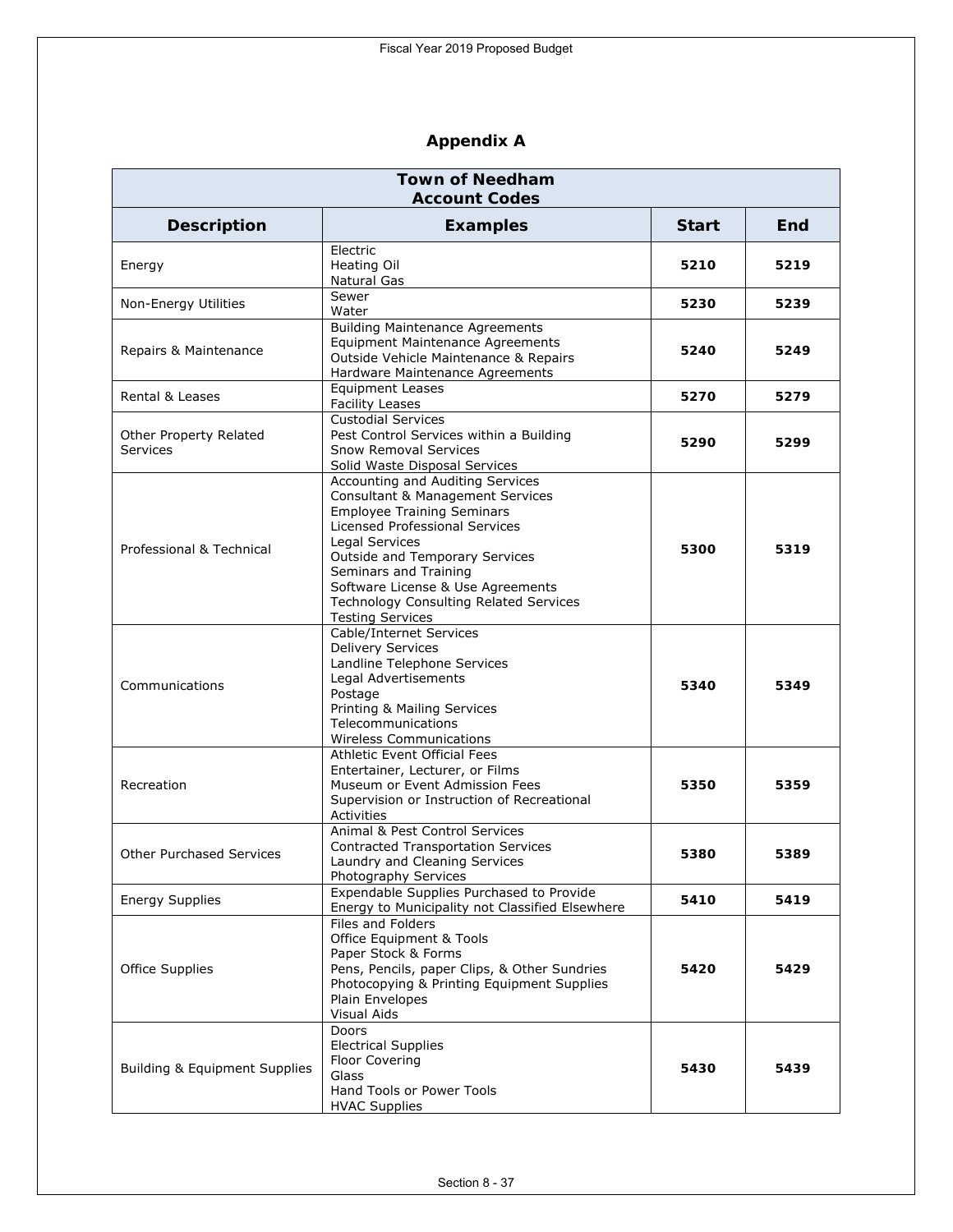| <b>Town of Needham</b><br><b>Account Codes</b> |                                                                                                                                                                                                                                                                                 |              |      |  |
|------------------------------------------------|---------------------------------------------------------------------------------------------------------------------------------------------------------------------------------------------------------------------------------------------------------------------------------|--------------|------|--|
| <b>Description</b>                             | <b>Examples</b>                                                                                                                                                                                                                                                                 | <b>Start</b> | End  |  |
|                                                | Paint<br><b>Plumbing Supplies</b><br><b>Wall Covering</b><br><b>Window Coverings</b>                                                                                                                                                                                            |              |      |  |
| <b>Custodial Supplies</b>                      | Brooms and Mops<br><b>Cleaning Supplies</b>                                                                                                                                                                                                                                     | 5450         | 5459 |  |
| Grounds Keeping Supplies                       | Fertilizers<br>Herbicides & Pesticides<br>Loam, Grass Seed, Lime<br>Paint for Grounds<br>Rakes, Hoes & Other Tools<br>Soil & Sod<br>Trees & Shrubs                                                                                                                              | 5460         | 5469 |  |
| <b>Vehicular Supplies</b>                      | Antifreeze<br><b>Batteries</b><br>Gasoline, Oil & Lubricants<br>Tires<br>Vehicle Parts and Accessories                                                                                                                                                                          | 5480         | 5489 |  |
| Food & Service Supplies                        | Non-perishables<br>Paper Products & Serving Utensils<br>Perishables<br>Meal Allowance Per CBA -IRS Regulation                                                                                                                                                                   | 5490         | 5499 |  |
| <b>Medical Supplies</b>                        | Chemicals & Solutions for Medical Purposes<br>Drugs<br>First Aid Kits<br><b>Medical Instruments</b><br><b>Other Medical Supplies</b><br>Oxygen                                                                                                                                  | 5500         | 5509 |  |
| <b>Educational Supplies</b>                    | Teaching & Testing Materials<br>(Public School Material Only)                                                                                                                                                                                                                   | 5510         | 5529 |  |
| Public Works Supplies                          | Supplies & Materials Used for Public Works<br>Asphalt<br>Drinking Water Chemicals<br>Pay-To-Throw Supplies<br>Road and Sidewalk Materials<br><b>Traffic Signals</b>                                                                                                             | 5530         | 5539 |  |
| Other Supplies & Equipment                     | Crime Prevention<br>Firefighting Equipment<br>Library Supplies<br>Magazine & Newspaper Subscriptions<br>Other Subscriptions not Classified Elsewhere<br>Purchased Uniforms and Other Clothing<br>Safety Boots<br>Safety Glasses<br>Safety Vests<br>Technology & Data Processing | 5580         | 5589 |  |
| Governmental Charges                           | Governmental Fees<br><b>Inter-Municipal Fees</b><br>Other Governmental District Assessments                                                                                                                                                                                     | 5690         | 5699 |  |
| Travel & Mileage                               | Mileage Reimbursement for Work Related Use of<br>Personal Vehicle<br>Reimbursement for Work Related Transportation<br>and Travel Expenses                                                                                                                                       | 5710         | 5729 |  |
| Dues & Subscriptions                           | Professional & Technical Organizations Dues &<br>Memberships                                                                                                                                                                                                                    | 5730         | 5739 |  |
| Other Expenses                                 | Surety Bonds<br>Veterans Benefits                                                                                                                                                                                                                                               | 5740         | 5790 |  |